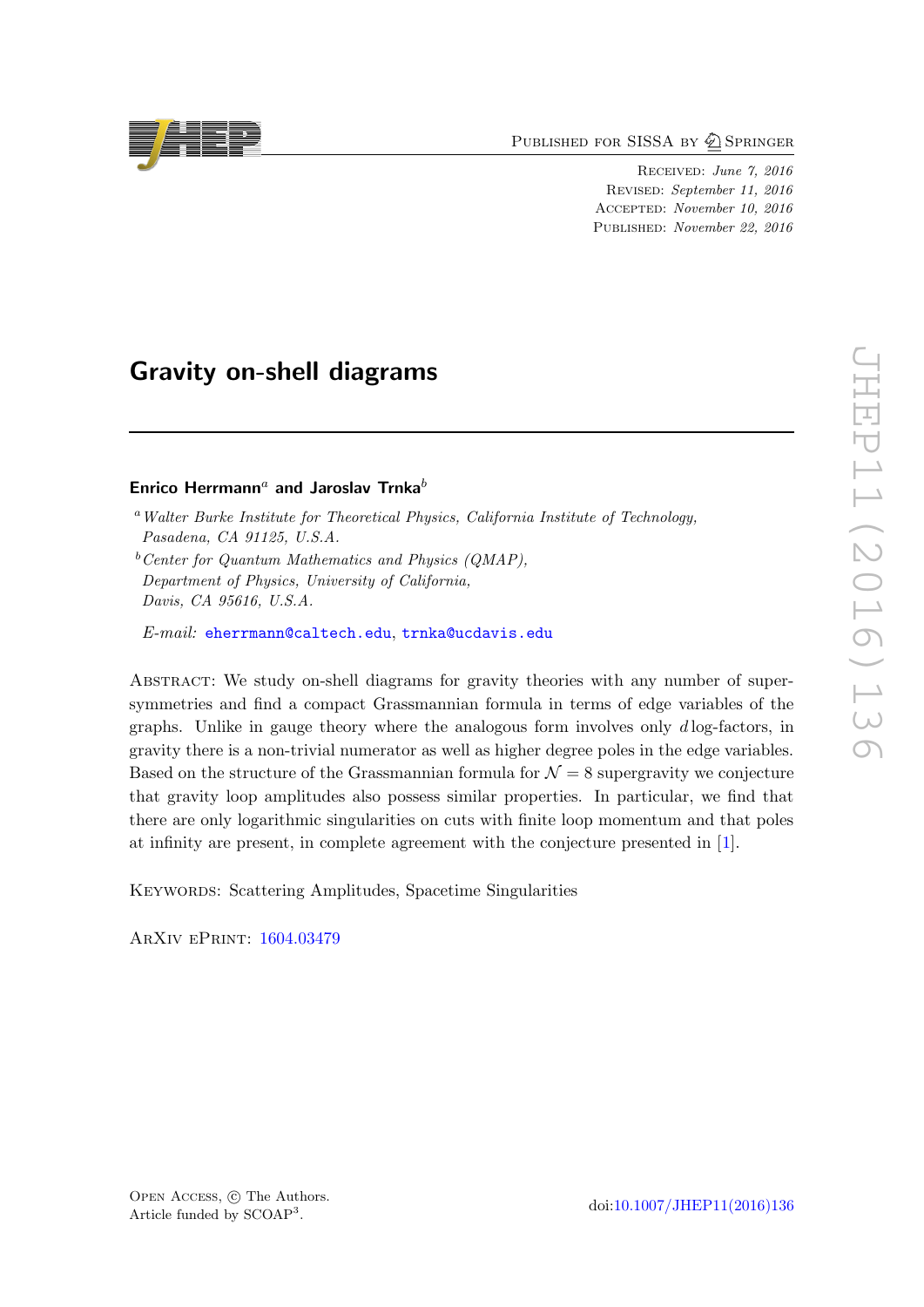### Contents

| $\mathbf{1}$ |                                                 | Introduction                                                         | $\mathbf{1}$   |
|--------------|-------------------------------------------------|----------------------------------------------------------------------|----------------|
| $\bf{2}^-$   |                                                 | Background material on Grassmannian formulation of on-shell diagrams | 3              |
|              | 2.1                                             | On-shell diagrams                                                    | $\overline{4}$ |
|              | 2.2                                             | Grassmannian formulation                                             | $\overline{7}$ |
|              |                                                 | 3 Non-planar on-shell diagrams                                       | 12             |
|              | 3.1                                             | First look: MHV leading singularities                                | 13             |
|              | 3.2                                             | Three point amplitudes with spin s                                   | 15             |
|              | 3.3                                             | Grassmannian formula                                                 | 17             |
|              | 4 Properties of gravity on-shell diagrams       |                                                                      | 19             |
|              | 4.1                                             | Calculating on-shell diagrams                                        | 19             |
|              | 4.2                                             | More examples                                                        | 21             |
|              | 4.3                                             | Structure of singularities                                           | 23             |
| 5            | From on-shell diagrams to scattering amplitudes |                                                                      | 25             |
|              | 5.1                                             | Non-planar $\mathcal{N}=4$ sYM amplitudes                            | 26             |
|              | 5.2                                             | Gravity from Yang-Mills                                              | 27             |
|              | 5.3                                             | Collinear behavior                                                   | 29             |
| 6            |                                                 | Conclusion                                                           | 34             |
|              |                                                 |                                                                      |                |

### <span id="page-1-0"></span>1 Introduction

The study of scattering amplitudes was revolutionized in the last two decades by the advent of modern on-shell techniques [\[2–](#page-35-1)[8\]](#page-36-0), making accessible calculations of new amplitudes with large numbers of loops and legs. The ability to calculate higher loop amplitudes is exciting both from the practical point of view of a collider physicists as well as from the formal side. Studying the structure of this theoretical "data" led to an enormous advance in our understanding of scattering amplitudes. The primary theory of study was  $\mathcal{N} = 4$  super-Yang-Mills (sYM), due to its relative simplicity at loop level compared to QCD for example.

Taking the large N limit of the gauge group, the planar theory is even simpler and spawned most of the newly discovered structures, including dual conformal symmetry [\[9–](#page-36-1) [11\]](#page-36-2), Yangian symmetry [\[12\]](#page-36-3), integrability [\[13,](#page-36-4) [14\]](#page-36-5), a dual interpretation of amplitudes in terms of Wilson loops [\[15–](#page-36-6)[20\]](#page-36-7), the expansion of amplitudes in special kinematic limits at finite coupling using OPE methods  $[21-23]$  $[21-23]$ , the hexagon-function bootstrap  $[24-26]$  heavily using symbols and cluster polylogarithmics [\[27–](#page-37-1)[30\]](#page-37-2), as well as a variety of other structures. More recently, scattering amplitudes were expressed in terms of on-shell diagrams and the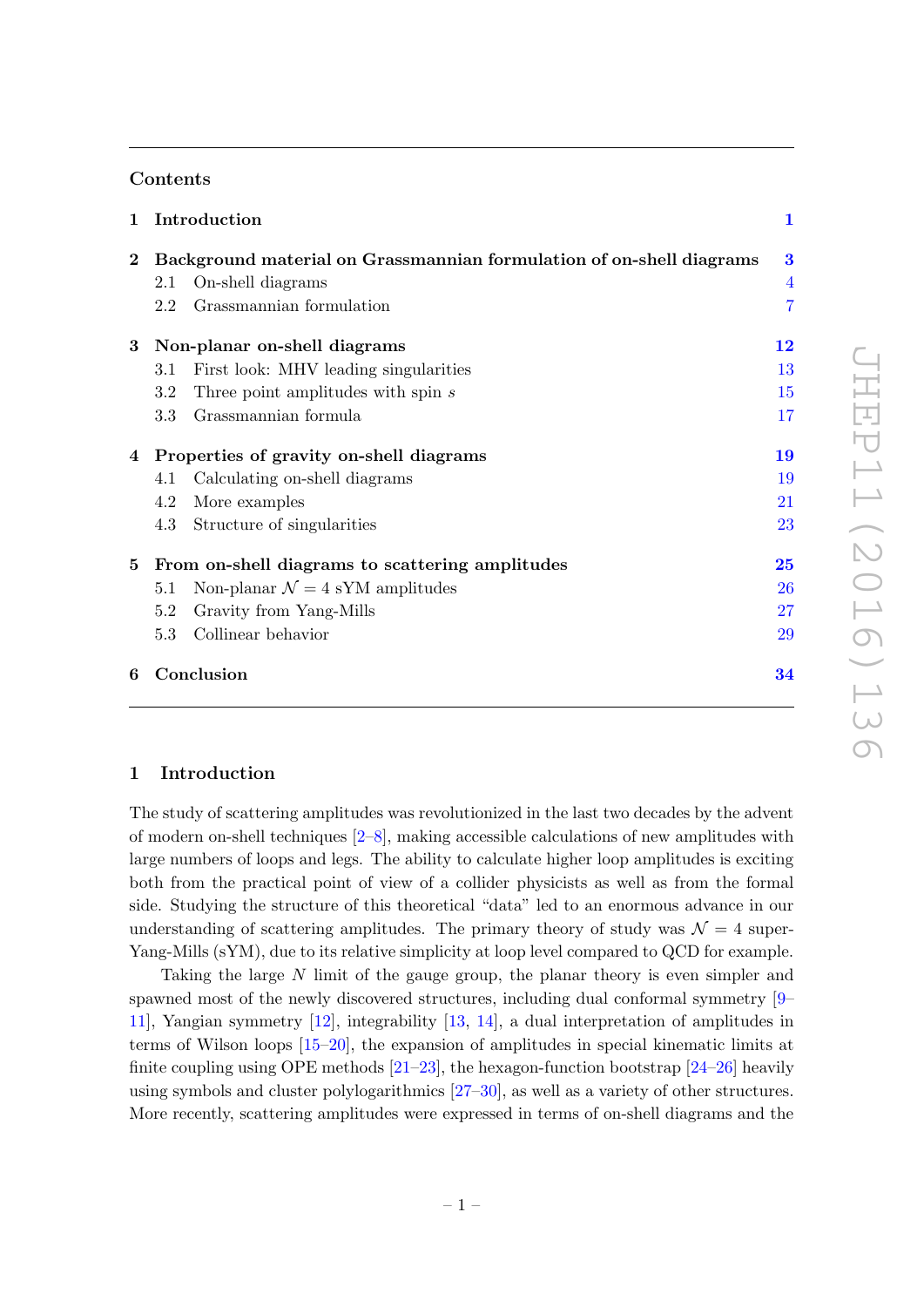positive Grassmannian  $[31-37]$  $[31-37]$  (see related work in refs.  $[38-41]$  $[38-41]$ ). The Grassmannian formulation of on-shell diagram is of geometric flavor but expanding the amplitudes in terms of those objects still required recursion relations and unitarity. In the following, Arkani-Hamed and one of the authors achieved a completely geometric description of scattering amplitudes as "volumes" in the amplituhedron  $[42]$  (see also refs.  $[43-49]$ ). Interestingly, the novel formulations of on-shell diagrams and scattering amplitudes make surprising connections to active areas of mathematics, ranging from algebraic geometry to combinatorics (see e.g. refs.  $[50-55]$  $[50-55]$ ).

The general question arises, if any of the properties of planar  $\mathcal{N} = 4$  sYM find some extension beyond the planar limit. If the geometric picture is indeed a more general feature of quantum field theory we should see hints in theories other than the simplest toy example. In collaboration with Bern et al. we initiated this line of thought by finding evidence for an extension of dual conformal invariance, the formulation in terms of on-shell diagrams, as well as the amplituhedron concept for amplitudes in the complete, nonplanar  $\mathcal{N} = 4$  sYM theory [\[1,](#page-35-0) [56\]](#page-38-3).

In this paper, we focus on the dual description of gravity on-shell diagrams in terms of the Grassmannian. On-shell diagrams are interesting objects by themselves. On one hand, they have direct physical relevance as cuts of loop amplitudes and serve as important reference data in the generalized unitarity method  $[4–8]$  $[4–8]$ . Furthermore, they are building blocks for tree amplitudes via the BCFW recursion relation [\[2,](#page-35-1) [3\]](#page-35-3). On the other hand, they are completely well-defined functions and one might wonder about their analytic properties. Taking the importance of the Grassmannian description of on-shell diagrams for the discovery of the amplituhedron in planar  $\mathcal{N} = 4$  sYM theory as motivation, here we initiate the exploration of the Grassmannian formulation for gravity.

In analogy to the story in  $\mathcal{N} = 4$  sYM where the d log property of integrands, manifest in the dual formulation, led us to explore the d log structure of amplitudes  $[1, 56]$  $[1, 56]$ , our new gravity formula in eq. [\(3.24\)](#page-18-0) shows novel features that inspire us to test analogous properties on amplitudes directly. In particular, our Grassmannian formula involves nontrivial numerator factors that make manifest the vanishing of the gravity on-shell forms when the legs of any three-point amplitude inside a diagram become collinear. We demonstrate on 1-loop and 2-loop examples that loop amplitudes possess the same behavior on collinear cuts. Our analysis indicates that this is a highly non-trivial property which requires cancellations between all terms contributing to the amplitude. The lack of global labels and the inherent ambiguity in the definition of a nonplanar integrand makes a completely off-shell test of the collinear vanishing tricky. However, once we go down in the cut structure, we can uniquely assign labels to all contributing terms. In this scenario, we directly verify the special collinear property of gravity amplitudes. In some examples it is even possible to show the collinear vanishing purely at the level of diagrams without specifying further labels. Another important distinction between the Grassmannian formulae for gravity and Yang-Mills is the appearance of higher power poles in the gravity case. A closer analysis shows, that these poles are associated with poles at  $\ell \to \infty$  in the context of on-shell diagrams as cuts of loop amplitudes. The presence of poles at infinity in  $\mathcal{N}=8$  SUGRA was already noted in [\[1\]](#page-35-0) and it is interesting to see them come out of the Grassmannian formula as well.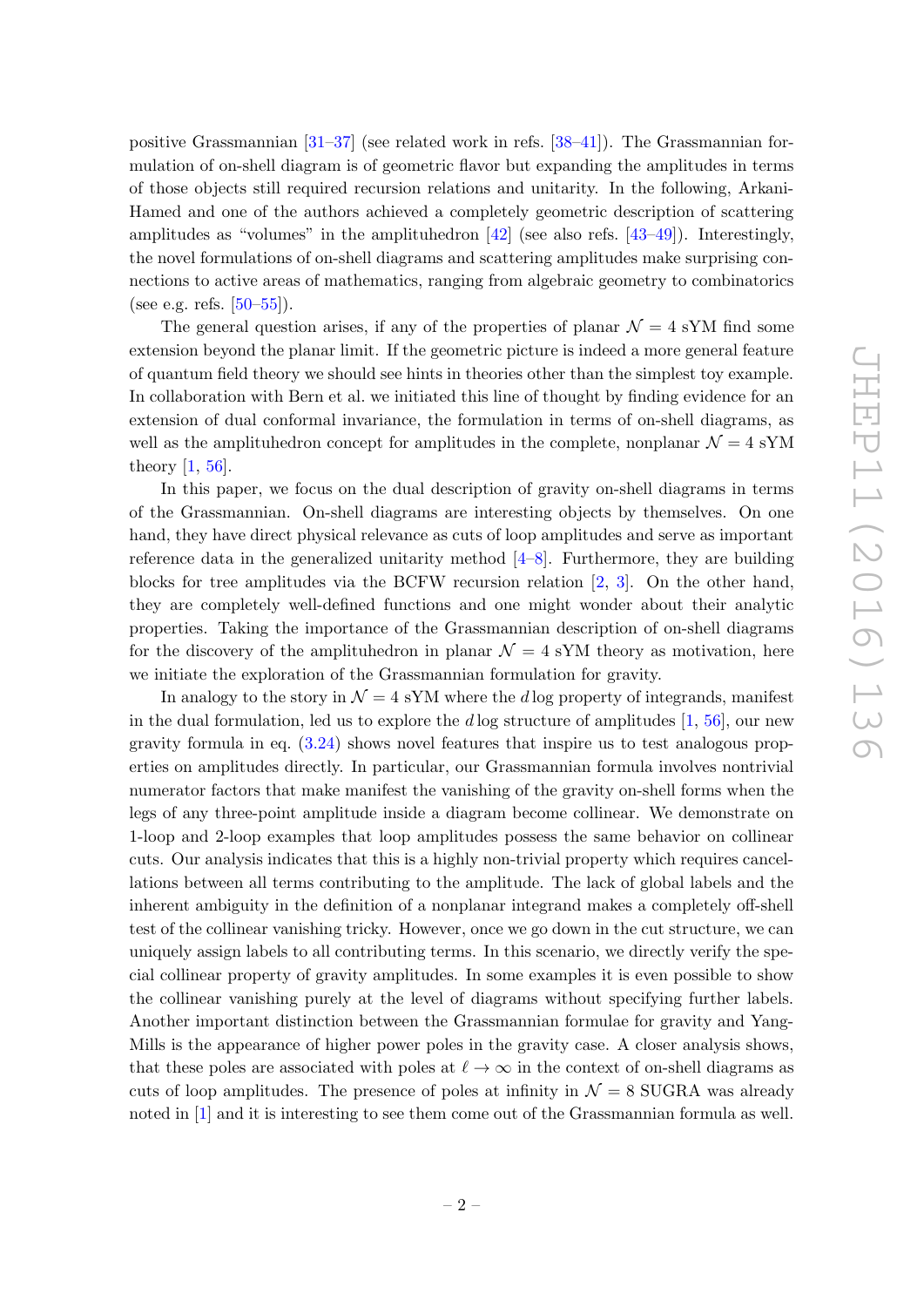This paper is organized as follows. In section [2](#page-3-0) we give a detailed overview of the Grassmannian formulation of on-shell diagrams in  $\mathcal{N} = 4$  sYM in order to introduce the terminology used for the gravity case later. Furthermore, we motivate how features of on-shell diagrams have direct bearing on the properties of amplitudes in  $\mathcal{N} = 4$  sYM. The reader familiar with these concepts can directly skip to section [3.](#page-12-0) In section [3](#page-12-0) we turn to a discussion of properties of gravity on-shell diagrams, showing in various examples the purpose of special numerator factors and the appearance of poles at infinity. Taking these observations into account, we are led to study the modification of the Grassmannian formula for three-point functions which can be glued together to form more complicated on-shell diagrams. Eq.  $(3.24)$  is the main result of this paper and gives the Grassmannian formula for gravity on-shell diagrams for any number of supersymmetries. In section [4](#page-19-0) we show several examples, how to use eq. [\(3.24\)](#page-18-0) to compute gravity on-shell diagrams explicitly. Furthermore, we discuss the singularity structure of the on-shell diagrams and comment on their physcial implications. In section [5](#page-25-0) we discuss the vanishing of gravity amplitudes on collinear cuts inspired by the Grassmannian formula. We give several oneand two-loop examples to demonstrate the nontrivial cancellations required to manifest this property. Our analysis also shows the importance of symmetrizing over the loop labels in an appropriate way. Finally, in section  $6 \text{ we give our conclusions.}$  $6 \text{ we give our conclusions.}$ 

# <span id="page-3-0"></span>2 Background material on Grassmannian formulation of on-shell diagrams

Within the field of scattering amplitudes, a great number of developments in the last decade or so are based on powerful on-shell methods  $[2-8]$  $[2-8]$ . The core idea behind these methods is that on-shell amplitudes break up into products of simpler amplitudes on all factorization channels. In the traditional picture of Quantum Field Theory, locality and unitarity dictate the form and locations of all these residues. In particular, they arise in kinematic regions where either internal particles or sums of external particles become on-shell. Associated with these residues are vanishing propagators and in this context we talk about *cuts* of the amplitude.

The fundamental cut is the well-known *unitarity cut* [\[57,](#page-38-4) [58\]](#page-38-5) depicted on the left hand side of [\(2.1\)](#page-3-1). Iterating these cuts one can calculate multi-dimensional residues by setting an increasing number of propagators to zero. This is known in the literature as generalized unitarity  $[4-6]$  $[4-6]$  and an example is given on the right hand side of  $(2.1)$ .

<span id="page-3-1"></span>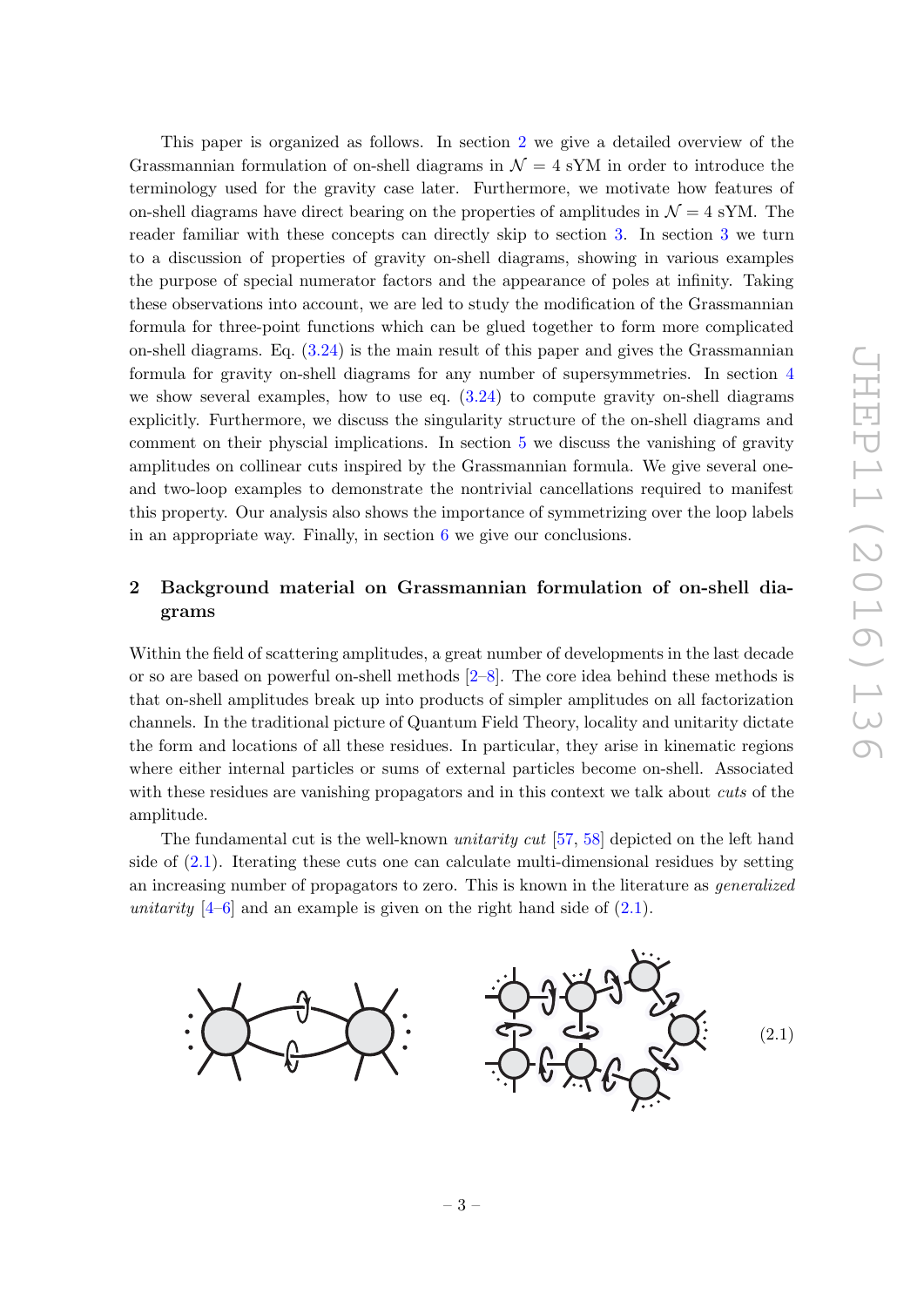Generically, it is not possible to set to zero more than two propagators in a given loop while simultaneously also requiring real kinematics. Therefore, the loop momenta are complex when constrained by the set of on-shell conditions which implies that these singularities are outside the physical integration region. The main success of generalized unitarity then relies on the fact that the integrands are rational functions that can be analytically continued so that complex residues (given by a sufficient set of cuts) completely specify them.

A natural next step in this line of thought is to cut the maximum number of propagators which factorizes the amplitude into the simplest building blocks  $[6]$ . The most elementary case occurs when all factors are three-point amplitudes. As we will describe in a moment, these are rather special due to the particular features of three-point kinematics. In this scenario we talk about *on-shell diagrams* [\[31\]](#page-37-3).

### <span id="page-4-0"></span>2.1 On-shell diagrams

For massless particles, the three-point amplitudes are completely fixed by Poincare symmetry to all loop orders in perturbation theory up to an overall constant [\[59\]](#page-38-6). This statement holds in any quantum field theory with massless states and just follows from the fact that there are no kinematic invariants one can build out of three on-shell momenta. For real external kinematics, the on-shell conditions,  $p_1^2 = p_2^2 = p_3^2 = 0$  and momentum conservation  $p_1 + p_2 + p_3 = 0$  would force all three point amplitudes to vanish. However, for complex kinematics in  $D = 4$  we have two distinct solutions [\[60\]](#page-38-7) which can be conveniently written using spinor-helicity [\[61\]](#page-38-8) variables  $p^{\mu} = \sigma^{\mu}_{\alpha}$  $^{\mu}_{\alpha\dot{\alpha}}\lambda_{\alpha}\lambda_{\dot{\alpha}}.$ 

I.) 
$$
\lambda_1 \sim \lambda_2 \sim \lambda_3
$$
 (MHV), II.)  $\lambda_1 \sim \lambda_2 \sim \lambda_3$  ( $\overline{\text{MHV}}$ ).

Any three-point amplitude is then either of type I.) or II.). In particular, for the gluonamplitudes in Yang-Mills theory we have two elementary amplitudes with MHV  $(+−)$  or  $\overline{\text{MHV}}$  (-++) helicity configuration (ignoring higher dimensional operators that could lead to  $(\pm \pm \pm)$  amplitudes, see e.g. [\[62\]](#page-38-9)). In the maximally supersymmetric case of  $\mathcal{N} = 4$  sYM theory these gluonic amplitudes are embedded in the MHV, resp.  $\overline{\text{MHV}}$  superamplitudes (see e.g. [\[11\]](#page-36-2)) which we denote by blobs with different colors,

<span id="page-4-1"></span>

where  $\langle ij \rangle = \epsilon_{\alpha\beta} \lambda_i^{\alpha} \lambda_j^{\beta}$  $\hat{\eta}^{\beta}$  and  $[ij] = \epsilon_{\dot{\alpha}\dot{\beta}} \tilde{\lambda}_i^{\dot{\alpha}} \tilde{\lambda}_j^{\dot{\beta}}$ . Using the anti-commuting  $\tilde{\eta}^I$ ,  $I = 1, ..., 4$ variables to write the on-shell multiplet as [\[63\]](#page-38-10),

$$
\Phi(\widetilde{\eta}) = g^+ + \widetilde{\eta}^I \ \widetilde{g}_I + \frac{1}{2!} \widetilde{\eta}^I \widetilde{\eta}^J \ \phi_{IJ} + \frac{1}{3!} \epsilon_{IJKL} \widetilde{\eta}^I \widetilde{\eta}^J \widetilde{\eta}^K \ \widetilde{g}^L + \frac{1}{4!} \epsilon_{IJKL} \widetilde{\eta}^I \widetilde{\eta}^J \widetilde{\eta}^K \widetilde{\eta}^L \ g^{-1}.
$$

the arguments of the respective delta-functions in [\(2.2\)](#page-4-1) are given by (neglecting all spinorand  $SU(4)$  R-symmetry indices),

$$
P \equiv \lambda \cdot \widetilde{\lambda} = \lambda_1 \widetilde{\lambda}_1 + \lambda_2 \widetilde{\lambda}_2 + \lambda_3 \widetilde{\lambda}_3, \quad Q \equiv \lambda \cdot \widetilde{\eta} = \lambda_1 \widetilde{\eta}_1 + \lambda_2 \widetilde{\eta}_2 + \lambda_3 \widetilde{\eta}_3, \quad \widetilde{Q} = [12] \widetilde{\eta}_3 + [23] \widetilde{\eta}_1 + [31] \widetilde{\eta}_2.
$$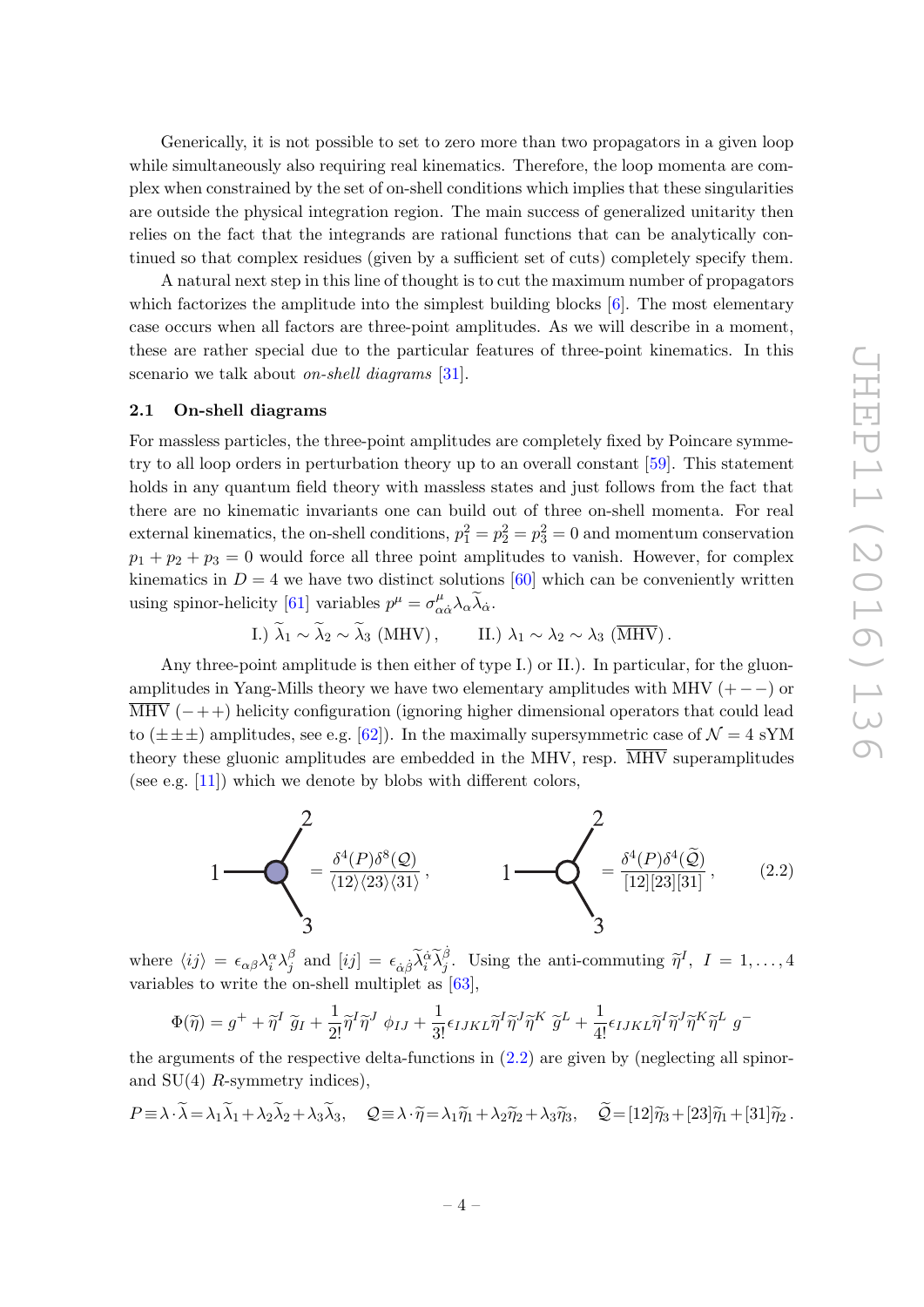Here and in the following we denote  $\lambda \cdot \widetilde{\lambda} = \sum_{a=1}^n \lambda_a \widetilde{\lambda}_a, \lambda \cdot \widetilde{\eta} = \sum_{a=1}^n \lambda_a \widetilde{\eta}_a$  as the sum over all external particles.

Having completed the discussion of three-particle amplitudes, we are now in the position to introduce on-shell diagrams. On the physics side, an on-shell diagram is any graph formed from the two types of three-point amplitudes [\(2.2\)](#page-4-1) connected by edges,



that all represent on-shell particles (both internal and external). In this section we review properties of on-shell diagrams in planar  $\mathcal{N} = 4$  sYM and introduce all concepts relevant for our gravity discussion later. Further details can be found directly in [\[31\]](#page-37-3) and the review article  $[64]$ . With this definition, the value of the diagram is given by the product of threepoint amplitudes satisfying the on-shell conditions for all edges. In practice, the delta functions of the elementary three-point amplitudes can be used for solving for  $\lambda_I$ ,  $\lambda_I$  and  $\tilde{\eta}_I$  of the internal particle and writing the overall result (including delta functions), using external data only. In this case we talk about *leading singularities* [\[8\]](#page-36-0). If the number of on-shell conditions exceeds the number of internal degrees of freedom, we get additional constraints on the external kinematics, while in the opposite case the on-shell diagram depends on some unfixed parameters. These cases are easily classified by a parameter  $n_{\delta}$ counting the number of constraints on external kinematics  $n_{\delta} = 0$ ,  $n_{\delta} > 0$  and  $n_{\delta} < 0$ .

The simplest example of a reduced on-shell diagram  $(n<sub>δ</sub> = 0)$  coincides with the colorordered four-point tree-level amplitude which is built out of four vertices. The simpler looking on-shell diagram with only two vertices is the residue of the amplitude on the t-channel factorization pole and imposes a constraint  $(n<sub>δ</sub> = 1)$  on the external momenta.

<span id="page-5-0"></span>

As an example for the third possibility ( $n_{\delta} < 0$ ), we can draw a diagram which depends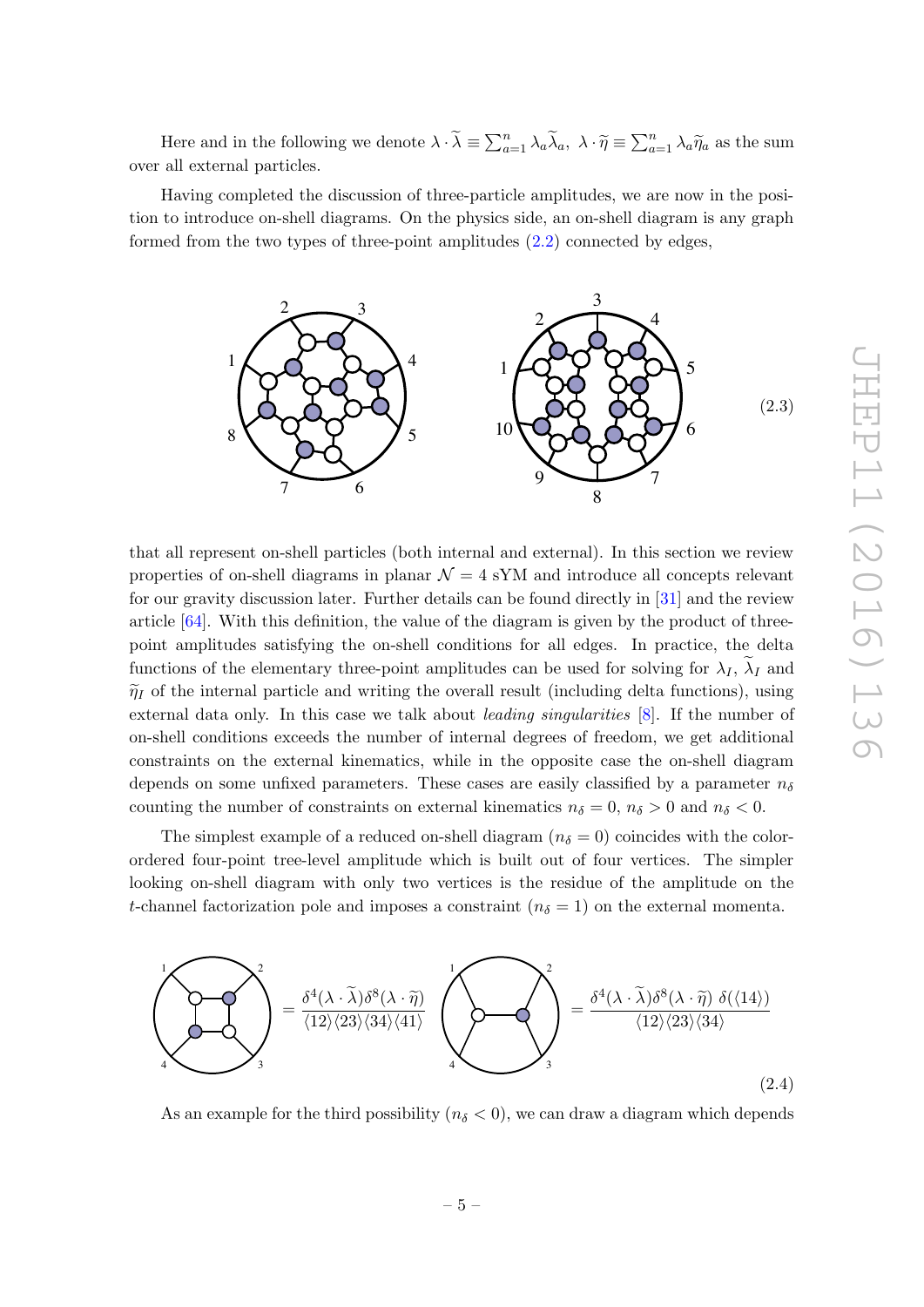on one unfixed parameter z.

<span id="page-6-0"></span>
$$
\begin{pmatrix}\n1 \\
\ell(z) \\
4\n\end{pmatrix}\n\qquad\n\begin{pmatrix}\n2 \\
\delta^4(\lambda \cdot \tilde{\lambda})\delta^8(\lambda \cdot \tilde{\eta}) \\
z\langle 12 \rangle \langle 23 \rangle (\langle 34 \rangle + z\langle 31 \rangle) \langle 41 \rangle\n\end{pmatrix}
$$
\n(2.5)

In the diagram  $(2.5)$ , z parametrizes the momentum flow along the edge between external legs 1 and 4,  $\ell(z) = z\lambda_1\lambda_4$  but also other internal legs will depend on z. In the terminology of generalized unitarity, this diagram represents a *maximal cut*. There are no further propagators available around to localize the remaining degree of freedom. However, the amplitude does have further residues at  $z = 0$  and  $z = \frac{\langle 34 \rangle}{\langle 13 \rangle}$  $\frac{\binom{34}{13}}{\binom{13}{13}}$ . In terms of pictures, each residue corresponds to erasing an edge from [\(2.5\)](#page-6-0) giving the one-loop on-shell diagram on the left of  $(2.4)$ . This is a leading singularity of the amplitude — all 4L loop degrees of freedom are fixed by on-shell conditions.

It turns out that on-shell diagrams form equivalence classes, where different representatives are related by certain identity moves. The first is the *merge and expand* move represented in  $(2.6)$ . The black vertices enforce all  $\lambda$ 's to be proportional which is independent of the way the individual three-point amplitudes are connected,

<span id="page-6-1"></span>

Another nontrivial move is the square move [\[65\]](#page-39-0) which can be motivated by the cyclic invariance of the four-particle tree level amplitude,

<span id="page-6-2"></span>

Together with bubble deletion, which does not play a role in our discussion here, these are all the equivalence moves for planar  $\mathcal{N} = 4$  sYM. Modulo the aforementioned moves, it is possible to give a complete classification of on-shell diagrams [\[31\]](#page-37-3) in this theory.

Besides representing cuts of loop amplitudes, on-shell diagrams serve directly as building blocks in the BCFW recursion relation for tree-level amplitudes and loop integrands in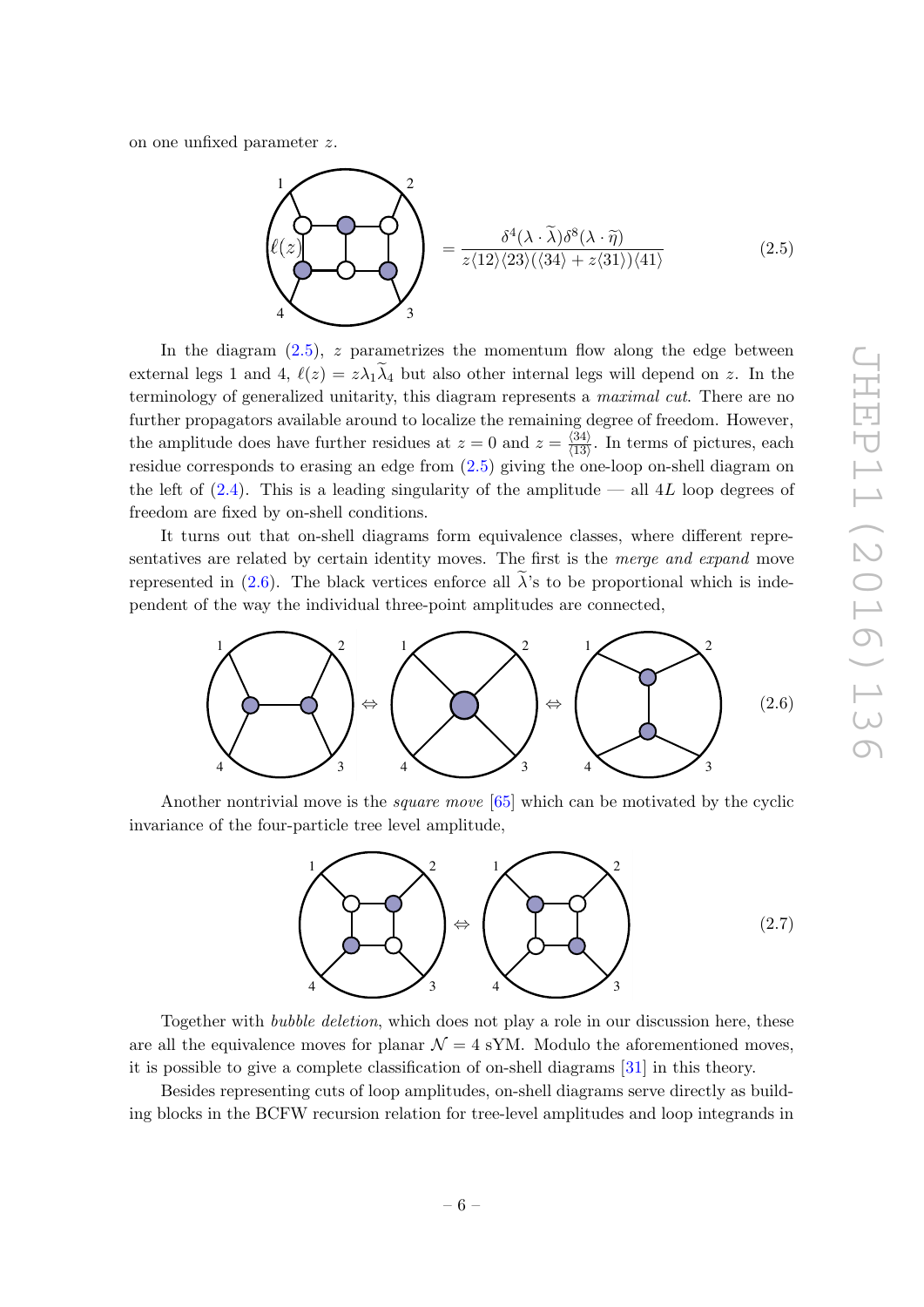planar  $\mathcal{N} = 4$  sYM theory [\[31,](#page-37-3) [37\]](#page-37-4). In this formulation, planarity is crucial as it permits a unique definition of the *integrand* as a rational function with well defined properties. The key point is the existence of global variables (dual variables and momentum twistors [\[66\]](#page-39-1)) common to all terms in the expansion. Currently, it is the lack of global labels that hampers the extension of the recursion relations beyond the planar limit.

While the recursion relations are only formulated in planar  $\mathcal{N} = 4$  sYM so far, the onshell diagrams are well defined gauge invariant objects in any quantum field theory, planar or non-planar, with or without supersymmetry. They are defined as products of on-shell three-point amplitudes (for theories with fundamental three point amplitudes) and at the least represent cuts of loop amplitudes. From that point of view they encode an important amount of information about amplitudes in any theory and their properties are well worth studying in its own right.

### <span id="page-7-0"></span>2.2 Grassmannian formulation

Besides viewing on-shell diagrams as an amalgamation of three-point amplitudes integrated over the on-shell phase space (including the sum over all physical states that can cross the cut) there is a completely different way how to calculate on-shell diagrams. This *dual* formulation expresses on-shell diagrams as differential forms on the (positive) Grassmannian [\[31\]](#page-37-3). There are a number of ways how to motivate this picture starting from classifying configurations of points with linear dependencies to representing the permutation group in terms of planar bi-colored graphs [\[51\]](#page-38-12). Physically, the most direct way to discover the Grassmannian picture for on-shell diagrams is to think about momentum conservation more seriously. Starting from the innocuous equation,

$$
\delta^4(P) \equiv \delta^4(\lambda \cdot \tilde{\lambda}) = \delta^4(\lambda_1 \tilde{\lambda}_1 + \lambda_2 \tilde{\lambda}_2 + \dots + \lambda_n \tilde{\lambda}_n),
$$
\n(2.8)

one notes that this is a quadratic condition on the spinor-helicity variables. Naturally, one can ask if there is a way to trivialize the quadratic constraints and rewrite them as sets of linear relations between  $\lambda$ s and  $\tilde{\lambda}$ s separately. The solution to this problem is to introduce an auxiliary k-plane in *n*-dimensions represented by a  $(k \times n)$ -matrix, C, modulo a GL $(k)$ redundancy arising from row operations that leave the k- plane invariant. This space is known as the Grassmannian  $G(k, n)$ . Using these auxiliary variables, momentum conservation is enforced geometrically [\[32](#page-37-9)[–34\]](#page-37-10) via the following set of delta functions (similar relations hold in twistor and momentum twistor spaces),

<span id="page-7-1"></span>
$$
\delta^{(k \times 2)}(C_{\alpha a} \widetilde{\lambda}_a) \, \delta^{((n-k) \times 2)}(C_{\beta a}^{\perp} \lambda_a) \,, \tag{2.9}
$$

where  $C^{\perp}$  denotes the  $((n-k) \times n)$ -matrix orthogonal to  $C, C \cdot C^{\perp} = 0$ . There are  $2n$ delta functions in total, four of them give the overall momentum conservation while the remaining  $2n - 4$  constrain the parameters of the C-matrix.

The study of Grassmannians is a vast and active topic in the mathematics community ranging, amongst others, from combinatorics to algebraic geometry [\[50](#page-38-1)[–55\]](#page-38-2). There is a close connection to on-shell diagrams which was simultaneously discovered both by physicists in the context of scattering amplitudes and by mathematicians (in the math literature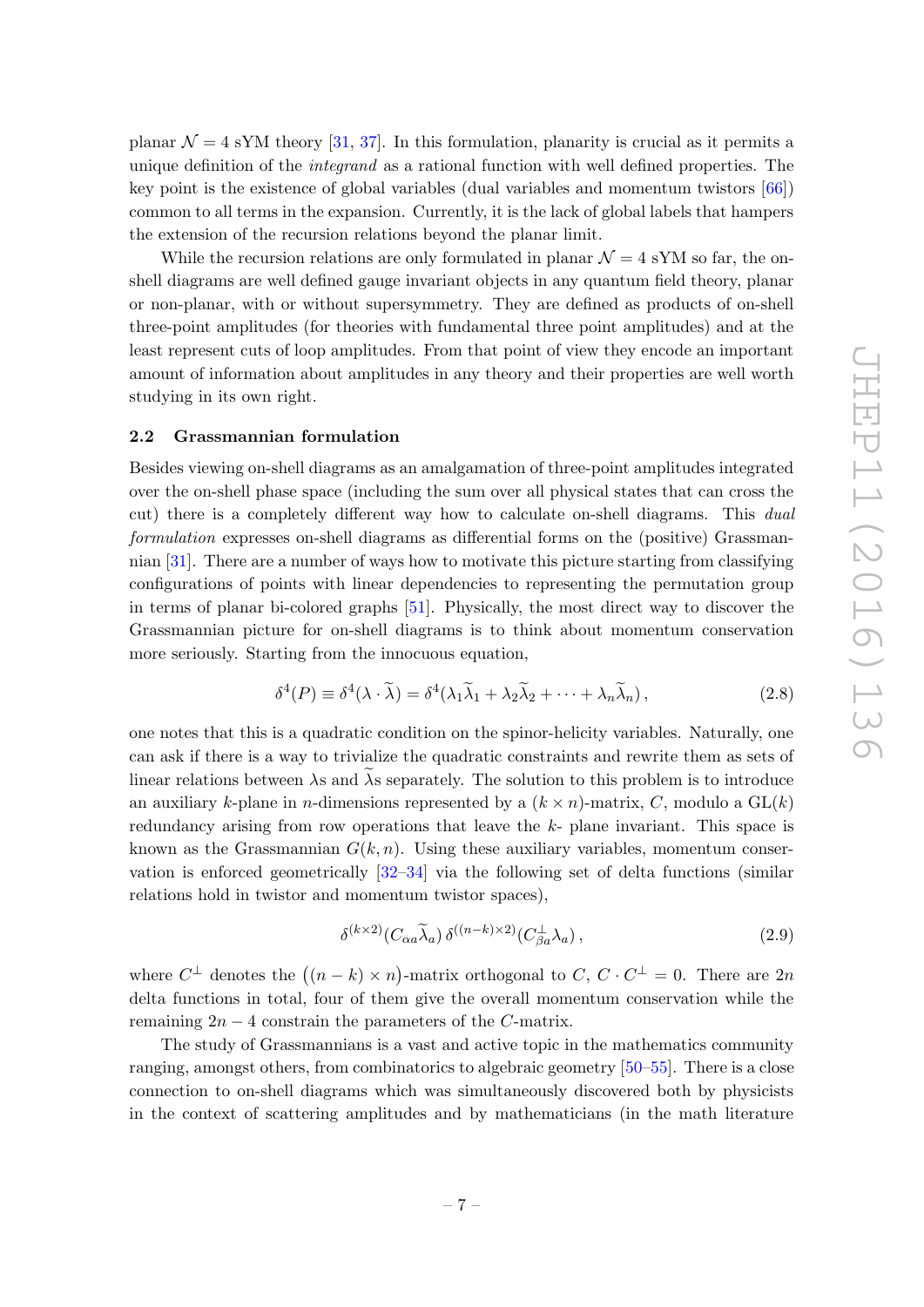these diagrams are called *plabic graphs*) in searching for positive parameterizations of Grassmannians. In particular, each on-shell diagram gives a parametrization for the Cmatrix using a set of variables  $\alpha_i$ . When these variables are real with definite signs, the matrix  $C$  has all main minors positive and then we talk about positive Grassmannian  $G_{+}(k, n)$ . These variables are associated with either faces or edges of the diagram. The face variables are more invariant but they can be used only in planar diagrams. Since in this paper we will include non-planar examples we use *edge variables* instead to parametrize the Grassmannian matrix.

Parallel with the physical picture where on-shell diagrams are products of three-point amplitudes we also start our discussion with elementary three point vertices. We first choose a perfect orientation in which we attach arrows to all legs. For all black vertices two of the arrows are incoming and one is outgoing while for white vertices one is incoming and two are outgoing. Then we associate a  $(2 \times 3)$ -matrix with the black (MHV,  $k = 2$ ) vertex and a  $(1 \times 3)$ -matrix with the white  $(\overline{\text{MHV}}, k = 1)$  vertex in the following way,



Choosing a perfect orientation corresponds to partially fixing the  $GL(k)$ -redundancy of the C-matrix. With the remaining  $GL(1)_v$ -freedom we are allowed to fix any one of the variables  $\alpha_i$  to some arbitrary value. The canonical choice would be  $\alpha_3 = 1$ , but any other finite, nonzero value is allowed as well. For the moment though, it turns out to be convenient to keep this freedom unfixed.

Having treated the elementary three-point vertices, we glue them together into arbitrary planar on-shell diagrams to each of which we associate bigger  $(k \times n)$ -matrix C. In the amalgamation process, we identify the two half-edges of the vertices involved in the gluing process to form an internal edge of the bigger on-shell diagram. Each internal edge of this big diagram is then parametrized by two variables  $\alpha^{(1)}$  and  $\alpha^{(2)}$  coming from the two different vertices. The C-matrix will only depend on their product  $\alpha = \alpha^{(1)} \alpha^{(2)}$ .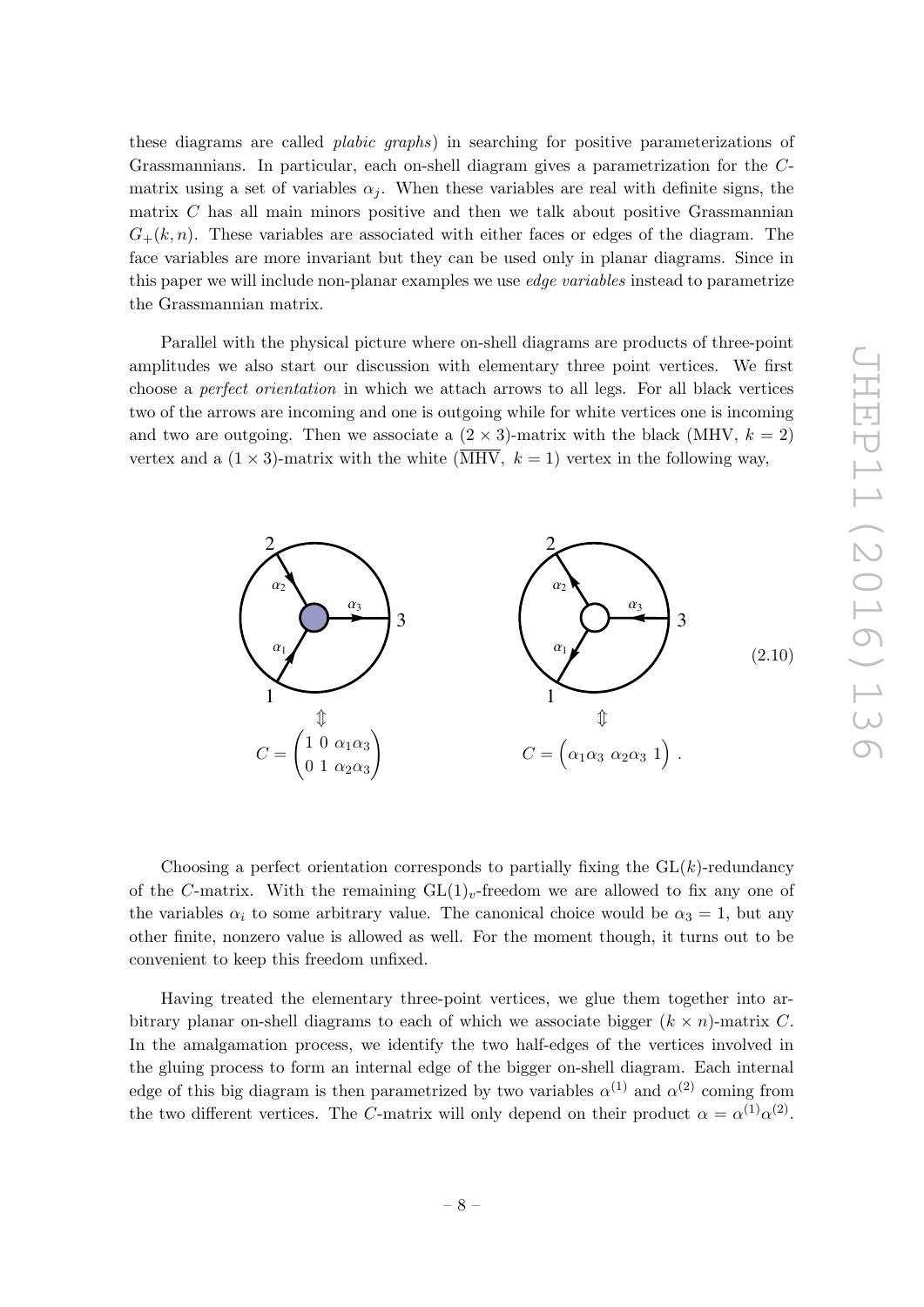Pictorially, this process is simple to state (the grey blob denotes the rest of the diagram),

<span id="page-9-0"></span>

and illustrates that it is natural to directly use edge-variables  $\alpha$  rather than individual vertex variables  $\alpha^{(1)}$  and  $\alpha^{(2)}$  introduced by the little Grassmannians in  $(2.11)$ . The identification is as follows; in the gluing process we encounter another  $GL(1)<sub>e</sub>$  redundancy stemming from the fact that the internal momentum of that edge is invariant under little group rescaling  $\lambda_I \to t_I \lambda_I$ ,  $\tilde{\lambda}_I \to t_I^{-1} \tilde{\lambda}_I$  which allows us to combine two of the vertexvariables into a single edge-variable. Doing this for all internal edges, we are left with the  $GL(1)<sub>v</sub>$  redundancies for each vertex in the big on-shell diagram which we can use to set certain edge weights to one.

<span id="page-9-1"></span>

In terms of edge-variables, the rule how to obtain the C-matrix from the graph is quite simple. First, we have to choose a perfect orientation for the diagram by consistently decorating all edges with arrows. The external legs with incoming arrows are called *sources*, while the external legs with outgoing arrows are called *sinks*. For the diagram with  $k$  sources and  $n-k$  sinks we construct a  $(k \times n)$  matrix C. Note that these numbers are independent of the way we choose a perfect orientation and are an invariant property of the on-shell diagram itself. Each row of the matrix is associated with one source while the columns are linked to both sources and sinks. Now each entry  $C_{\alpha a}$  is calculated as

<span id="page-9-2"></span>
$$
C_{\alpha a} = \sum_{\Gamma_{\alpha \to a}} \prod_{j} \alpha_j, \qquad (2.13)
$$

where we sum over all directed paths  $\Gamma_{\alpha \to a}$  from the source  $\alpha$  to the sink a by following the arrows. Along the way we take the product of all edge variables. If the label  $a = \alpha$  is the same source we fix the matrix entry to 1 if  $a = \alpha'$  is a different source the matrix entry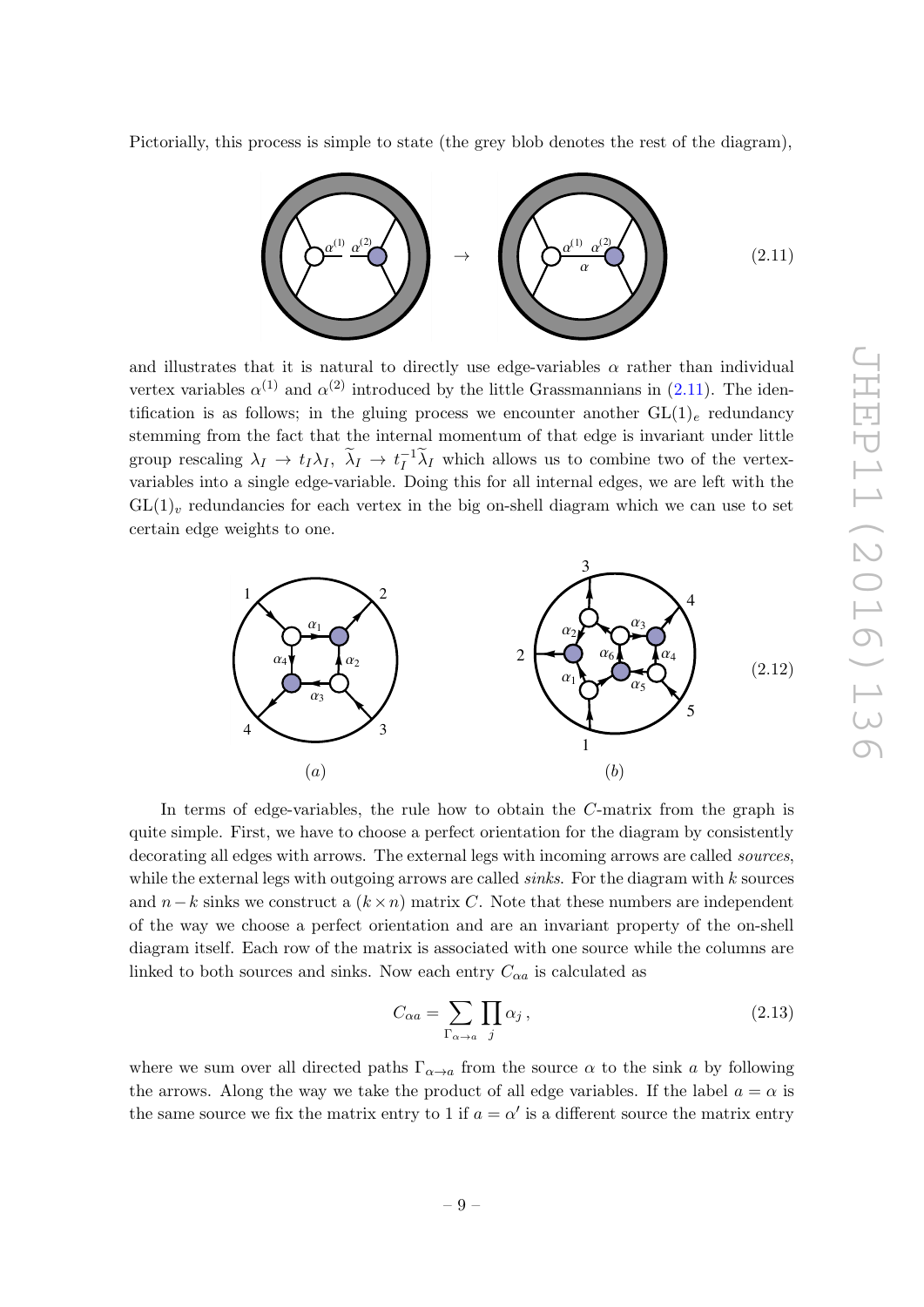is 0. For the examples in  $(2.12)$ , the C-matrices are,

<span id="page-10-1"></span>
$$
C^{(a)} = \begin{pmatrix} 1 & \alpha_1 & 0 & \alpha_4 \\ 0 & \alpha_2 & 1 & \alpha_3 \end{pmatrix} \,, \quad C^{(b)} = \begin{pmatrix} 1 & \alpha_1 + \alpha_2 \alpha_6 & \alpha_6 & \alpha_3 \alpha_6 & 0 \\ 0 & \alpha_5 \alpha_6 \alpha_2 & \alpha_5 \alpha_6 & \alpha_4 + \alpha_3 \alpha_5 \alpha_6 & 1 \end{pmatrix} \,. \tag{2.14}
$$

Different choices for the sources and sinks corresponds to different gauge fixings of the C-matrix that are related by  $GL(k)$ -transformations. For some gauge choices, the perfect orientation can involve closed loops. In these cases there are infinitely many paths from  $\alpha$ to a and we have to sum over all of them,

$$
\left(\begin{array}{c}\n\beta_1 \\
\beta_2 \\
\beta_3\n\end{array}\right)^2 \Leftrightarrow C = \begin{pmatrix}\n1 & \beta_1 \delta & 0 & \beta_1 \beta_2 \beta_3 \delta \\
0 & \beta_3 \beta_4 \beta_1 \delta & 1 & \beta_3 \delta\n\end{pmatrix},
$$
\n(2.15)

where  $\delta$  is given by a geometric series,

$$
\delta = \sum_{\sigma=0}^{\infty} (\beta_1 \beta_2 \beta_3 \beta_4)^{\sigma} = \frac{1}{1 - \beta_1 \beta_2 \beta_3 \beta_4}.
$$
 (2.16)

The important connection between the Grassmannian formulation and physics is that the same on-shell diagram that labels the C-matrix also represents a cut of a scattering amplitude in planar  $\mathcal{N} = 4$  sYM. The nontrivial relation is that the value of the onshell diagram as calculated by multiplying three-point amplitudes is equal to the following differential form

<span id="page-10-2"></span>
$$
d\Omega = \frac{d\alpha_1}{\alpha_1} \frac{d\alpha_2}{\alpha_2} \dots \frac{d\alpha_m}{\alpha_m} \delta(C \cdot Z). \tag{2.17}
$$

All the dependence on external kinematics is pushed into the delta functions,

<span id="page-10-0"></span>
$$
\delta(C \cdot Z) \equiv \delta^{(k \times 2)}(C_{ab}\widetilde{\lambda}_b)\delta^{((n-k)\times 2)}(C_{cb}^{\perp}\lambda_b)\ \delta^{(k \times \mathcal{N})}(C_{ab}\widetilde{\eta}_b)
$$
(2.18)

which linearize both momentum and super-momentum conservation  $\delta^4(P)$   $\delta^8(Q)$  using the auxiliary Grassmannian C-matrix associated with the diagram. Depending on the details of the given diagram, the delta functions  $(2.18)$  allow us to fix a certain number of edge variables  $\alpha_i$ . In the case of on-shell diagrams relevant for tree-level amplitudes (leading singularities), all variables are fixed, while the on-shell diagrams appearing in the loop recursion relations have 4L unfixed parameters  $\alpha_i$  which are related to the 4L degrees of freedom of L off-shell loop momenta  $\ell_i$ .

So far, the  $((n-k)\times n)$ -matrix  $C^{\perp}$  orthogonal to  $C, C \cdot C^{\perp} = 0$ , has not played a significant role in our discussion but is crucial for momentum conservation in  $(2.9)$  and  $(2.18)$ . Given a gauge fixed C-matrix, there is a simple rule how to obtain  $C^{\perp}$ . One takes the  $(n-k)$  columns of the C-matrix that correspond to the  $(n-k)$  sinks of the on-shell diagram.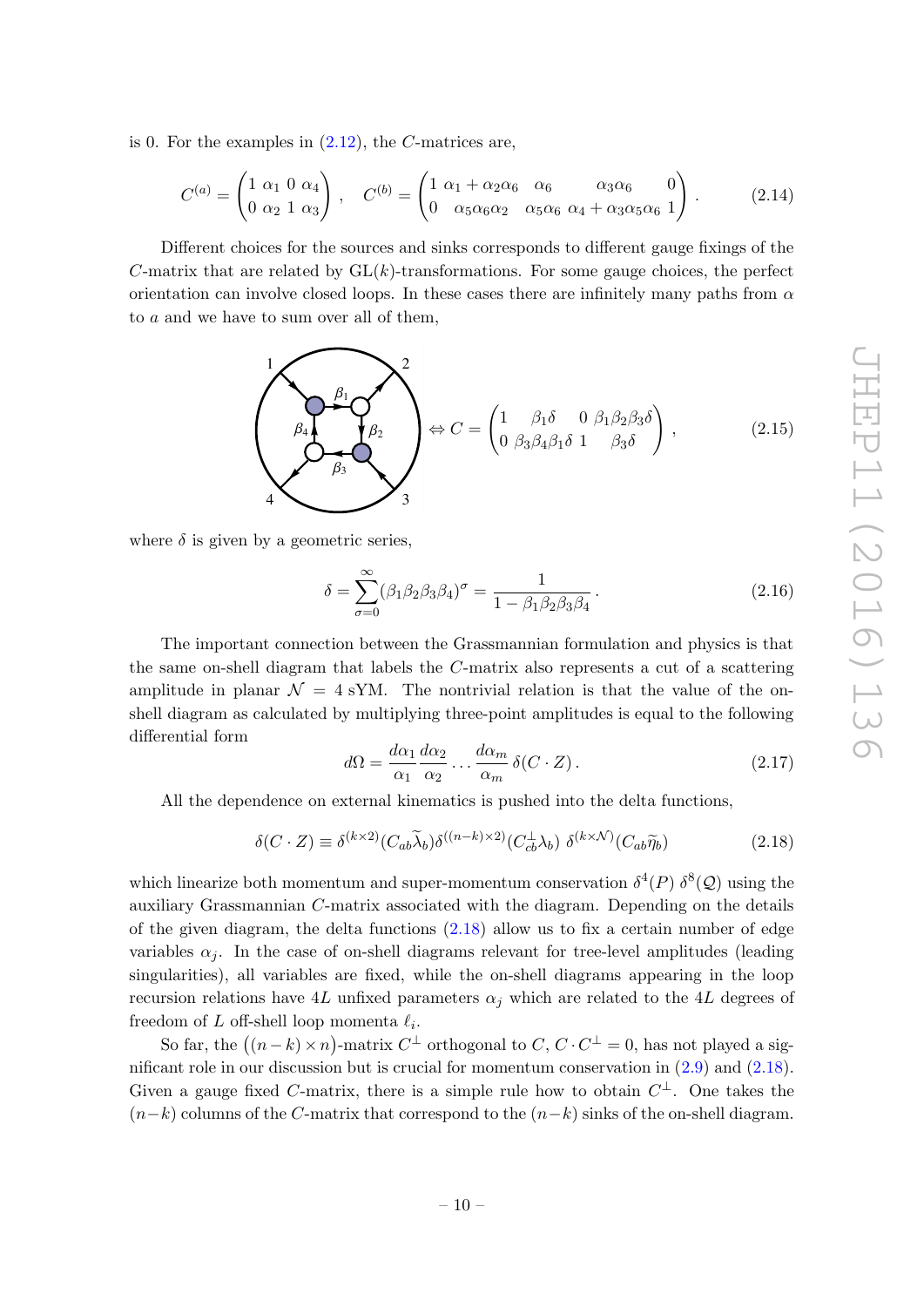For each such column of C, one forms a row of  $C^{\perp}$  by writing the negative entries of the column into the slots that correspond to the sources. The remaining  $((n-k) \times (n-k))$ matrix entries of  $C^{\perp}$  are then filled by a  $((n-k) \times (n-k))$  identity- matrix. As concrete examples, consider the C-matrices in [\(2.14\)](#page-10-1) corresponding to the on-shell diagrams [\(2.12\)](#page-9-1). Following our rules, we get the respective  $C^{\perp}$ -matrices,

$$
C_{(a)}^{\perp} = \begin{pmatrix} -\alpha_1 & 1 & -\alpha_2 & 0 \\ -\alpha_4 & 0 & -\alpha_3 & 1 \end{pmatrix}, \quad C_{(b)}^{\perp} = \begin{pmatrix} -(\alpha_1 + \alpha_2 \alpha_6) & 1 & 0 & 0 & -\alpha_5 \alpha_6 \alpha_2 \\ -\alpha_6 & 0 & 1 & 0 & -\alpha_5 \alpha_6 \\ -\alpha_6 \alpha_3 & 0 & 0 & 1 & -(\alpha_4 + \alpha_5 \alpha_6 \alpha_3) \end{pmatrix}.
$$
 (2.19)

Combining all ingredients, we work out the box diagram  $(2.12)(a)$ , in which case the delta functions [\(2.18\)](#page-10-0) are equal to

$$
\delta(C \cdot Z) = \frac{1}{\langle 13 \rangle^4} \delta \left[ \alpha_1 - \frac{\langle 23 \rangle}{\langle 13 \rangle} \right] \delta \left[ \alpha_2 - \frac{\langle 12 \rangle}{\langle 13 \rangle} \right] \delta \left[ \alpha_3 - \frac{\langle 14 \rangle}{\langle 13 \rangle} \right] \delta \left[ \alpha_4 - \frac{\langle 43 \rangle}{\langle 13 \rangle} \right] \delta^4(P) \delta^8(Q) \tag{2.20}
$$

and the differential form becomes a function of external kinematics only,

$$
d\Omega = \frac{d\alpha_1}{\alpha_1} \frac{d\alpha_2}{\alpha_2} \frac{d\alpha_3}{\alpha_3} \frac{d\alpha_4}{\alpha_4} \delta(C \cdot Z) = \frac{\delta^4(P)\delta^8(Q)}{\langle 12 \rangle \langle 23 \rangle \langle 34 \rangle \langle 41 \rangle}.
$$
 (2.21)

This is equal to formula [\(2.4\)](#page-5-0) found by multiplying three-point amplitudes.

The same calculation applies to planar on-shell diagrams in  $\mathcal{N} < 4$  sYM. Unlike in the maximally supersymmetric case where the perfect orientations only played an auxiliary role for constructing the C-matrix, in less supersymmetric theories the on-shell graphs are necessarily oriented. This corresponds to the fact that in lower supersymmetric theories we need two on-shell multiplets to capture the positive and negative helicity gluons (and their respective superpartners) and the arrows specify which multiplet we are talking about. For the external states, we can choose the orientation of the arrows of a given on-shell diagram depending on the helicity structure we want to consider, but for internal legs we have to sum over all possible orientations. In addition, for perfect orientations with closed internal loops we have to add an extra factor,  $J$ , in the measure,

$$
d\Omega = \frac{d\alpha_1}{\alpha_1} \frac{d\alpha_2}{\alpha_2} \dots \frac{d\alpha_m}{\alpha_m} \mathcal{J}^{\mathcal{N}-4} \cdot \delta(C \cdot Z). \tag{2.22}
$$

This modification arises when passing from vertex-variables to edge-variables and  $\mathcal J$ is defined as the determinant of the adjacency matrix  $A_{ij}$  of the graph

<span id="page-11-1"></span>
$$
\mathcal{J} = \det(1 - A). \tag{2.23}
$$

The entries of A are given by,

<span id="page-11-0"></span>
$$
A_{ij} = \text{weight of the directed edge } i \to j \text{ (if any)}.
$$
 (2.24)

This factor cancels in  $\mathcal{N} = 4$  sYM but in the case of lower supersymmetries it is present. For further details, we refer the reader directly to [\[31\]](#page-37-3), section 14. Here we included a brief discussion of  $\mathcal J$  as it will play a role in our gravity formulas later.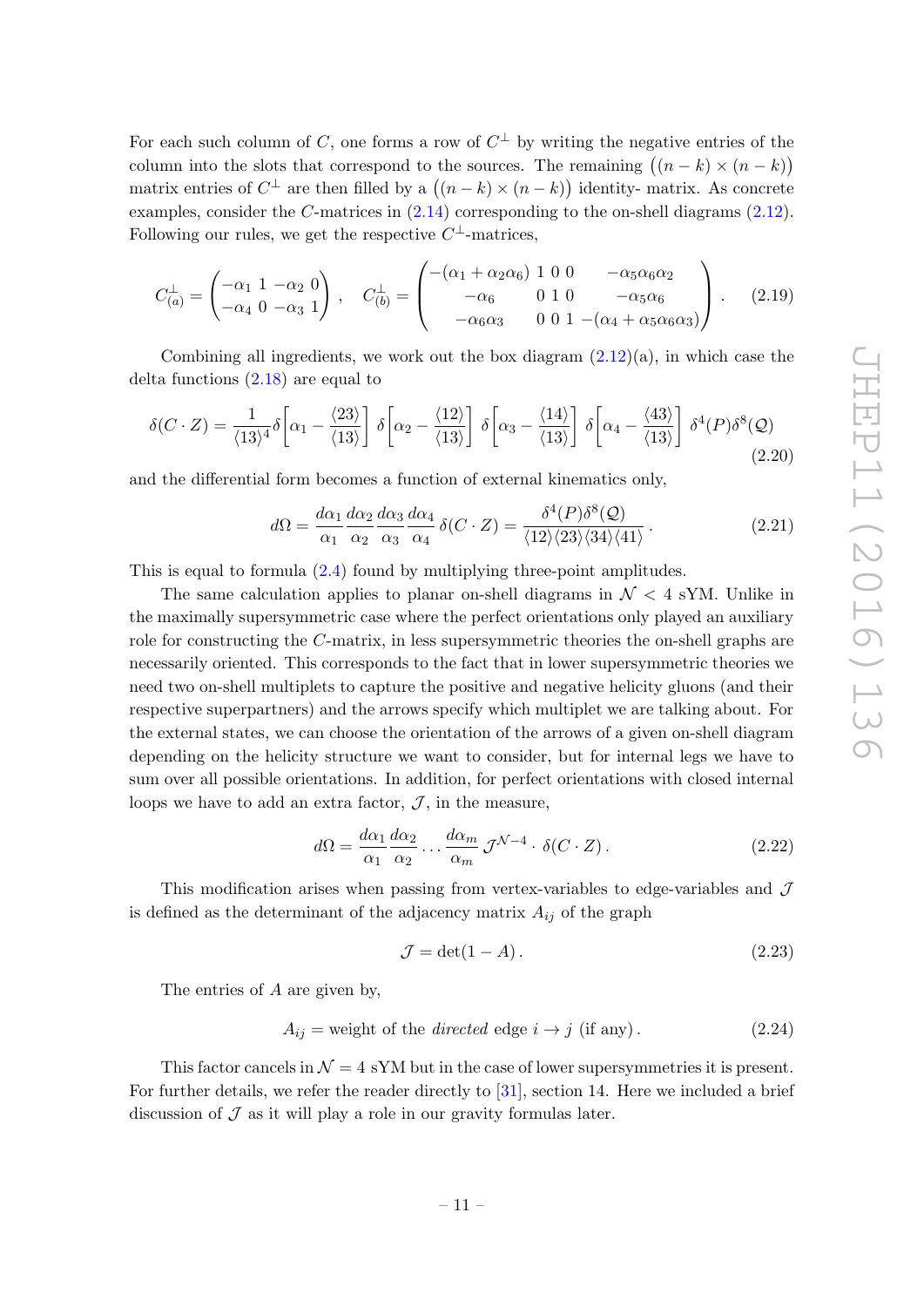### <span id="page-12-0"></span>3 Non-planar on-shell diagrams

On-shell diagrams are well defined for any quantum field theory with fundamental threepoint amplitudes and do not rely on the planarity of graphs. We can consider an arbitrary bi-colored graph with three-point vertices,



and define the on-shell function as the corresponding product of three-point amplitudes evaluated at specific on-shell kinematics dictated by the graph.

To each diagram we associate a point in the Grassmannian, represented by the matrix C. This identification uses the rules explained in the previous section: choose a perfect orientation, associate variables  $\alpha_k$  to edges and calculate the entries of the C-matrix using eq.  $(2.13)$ . If the diagram is planar and the edge variables are chosen real and with definite sign, we obtain a cell in the positive Grassmannian  $G_+(k,n)$ , in other cases we end up in some cell in a generic Grassmannian  $G(k, n)$ .

In general, to each on-shell diagram, we associate a form  $d\Omega$ . The form has to be chosen such that it reproduces the physical picture of an on-shell function as the product of three point amplitudes,

<span id="page-12-2"></span>
$$
d\Omega = df(\alpha_k) \, \delta(C \cdot Z). \tag{3.2}
$$

The measure  $df(\alpha_k)$  depends on the theory under consideration while the delta function  $\delta(C \cdot Z)$  only depends on the diagram and external kinematics. Therefore the problem naturally splits into two parts: a) finding the measure  $df(\alpha_k)$ , and b) finding the C-matrix. While the C-matrix associated to a particular on-shell diagram is given by eq. [\(2.13\)](#page-9-2), the general classification of all possible non-planar diagrams and their associated subspaces in  $G(k, n)$  represent an important open problem. For the case of MHV leading singularities the answer was given in [\[67\]](#page-39-2) but understanding more general cases is part of an active research area [\[68,](#page-39-3) [69\]](#page-39-4).

For a generic quantum field theory the measure  $df(\alpha_k)$  associated with a given diagram is not known. However, for the case of Yang-Mills theory the answer has been worked out in [\[31\]](#page-37-3) and turns out to be surprisingly simple,

<span id="page-12-1"></span>
$$
d\Omega = \frac{d\alpha_1}{\alpha_1} \frac{d\alpha_2}{\alpha_2} \dots \frac{d\alpha_m}{\alpha_m} \mathcal{J}^{\mathcal{N}-4} \cdot \delta(C \cdot Z). \tag{3.3}
$$

The  $J$ -factor is given by the determinant of the adjacency matrix  $(2.24)$  and the singularities coming from this part of the measure are closely related to the UV-sector of the theory. In  $\mathcal{N} = 4$  sYM this term is absent and we get a pure *d* log-form. From the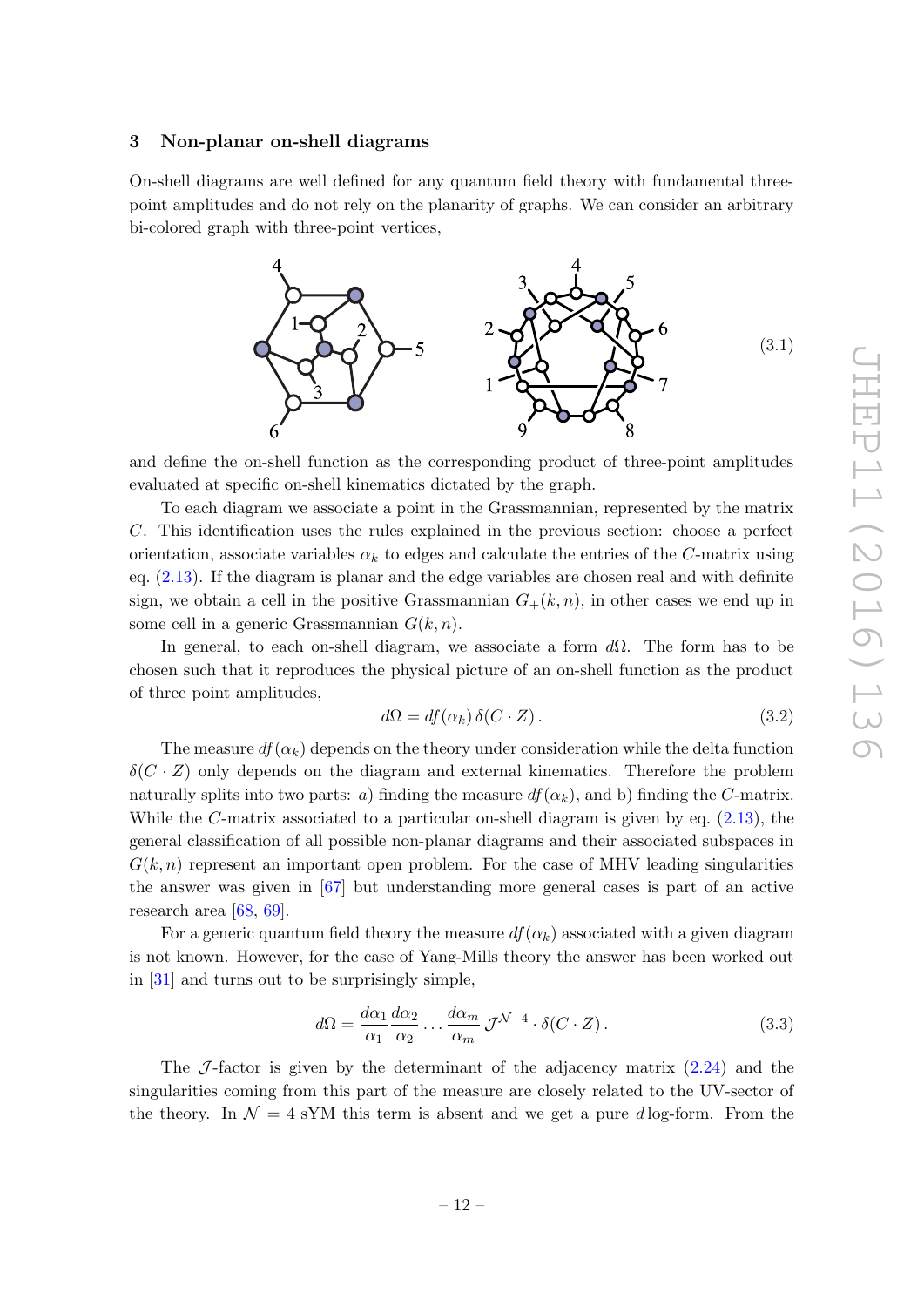discussion so far it is clear that writing the form [\(3.3\)](#page-12-1) did not depend on the planarity of the diagram so that the formula is identical to  $(2.17)$  described in the planar sector. The goal of this section is to extend the knowledge of the Grassmannian formulation beyond the Yang-Mills case and find the analogue of [\(3.3\)](#page-12-1) for gravity on-shell diagrams.

#### <span id="page-13-0"></span>3.1 First look: MHV leading singularities

Leading singularities correspond to on-shell diagrams where the associated on-shell function contains no free parameters and no constraints among the external data is imposed. We can think of leading singularities as zero-forms  $\Omega$  which represent codimension 4L cuts of loop amplitudes. The simplest leading singularities are of MHV-type. In planar  $\mathcal{N} = 4$  sYM they are all equal to the Parke-Taylor factor,

$$
PT(123...n) = \frac{1}{\langle 12 \rangle \langle 23 \rangle \langle 34 \rangle \dots \langle n1 \rangle}.
$$
 (3.4)

Beyond the planar limit all MHV leading singularities must be holomorphic functions  $F(\lambda)$  [\[60\]](#page-38-7). Furthermore, it was shown in [\[67\]](#page-39-2) that all MHV leading singularities can be decomposed into linear combinations of Parke-Taylor factors with different orderings  $\sigma$ ,

<span id="page-13-1"></span>
$$
\Omega = \sum_{\sigma} c_{\sigma} \operatorname{PT}(\sigma_1 \sigma_2 \dots \sigma_n) \quad \text{where} \quad c_{\sigma} = \pm 1, 0. \tag{3.5}
$$

This representation makes manifest that all singularities are logarithmic as each Parke-Taylor factor behaves like  $\frac{1}{x}$  near any singularity. This indicates that one can infer the existence of the underlying logarithmic form  $(3.3)$  directly from the expression  $(3.5)$ . Following the same logic, it is very natural to look at the MHV leading singularities in  $\mathcal{N} = 8$  SUGRA and study their analytic structure in more detail.

Gluing together three-point amplitudes we find some suggestive expressions for a few simple on-shell diagrams (dropping the overall (super-) momentum conserving  $\delta$ -functions in  $\mathcal{N} = 8$  SUGRA,  $\delta^4(\lambda \cdot \tilde{\lambda}) \delta^{16}(\lambda \cdot \tilde{\eta})),$ 



From these examples one could conjecture that all poles  $\langle ij \rangle$  are linear and the numerator involves only anti-holomorphic brackets  $[ij]$ . However, looking at more complicated diagrams we learn that this is not the case and both more complicated numerators as well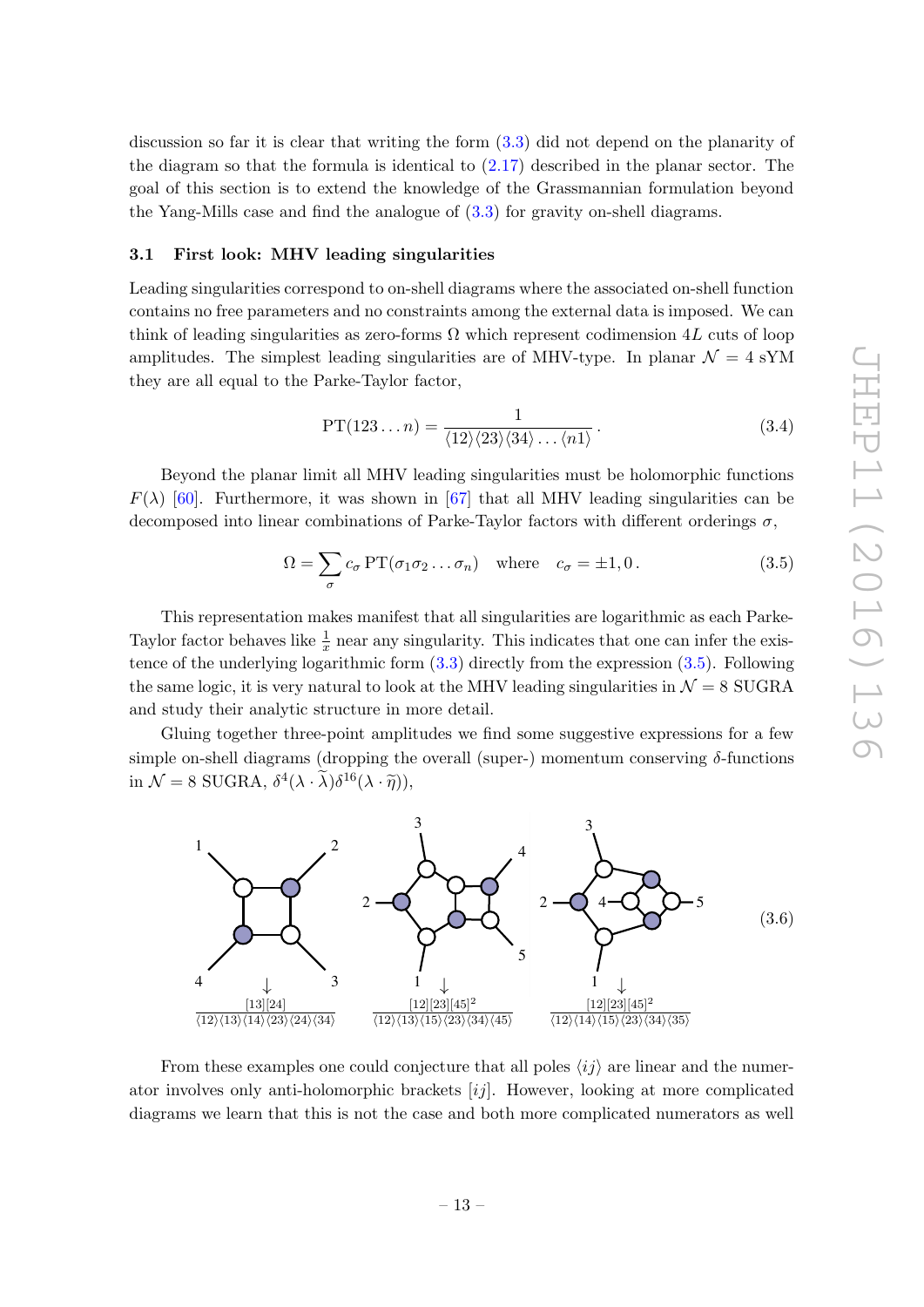as higher degree poles in the denominator appear.

<span id="page-14-0"></span>

Analyzing the data more closely, especially looking at the on-shell solutions for the momenta of the internal edges, one can make the following statement:

On-shell diagram vanishes if three momenta in a white vertex are collinear.

Concretely, the white vertex (by definition) forces the  $\lambda$ 's to be proportional. If additionally the  $\lambda$ 's become collinear as well (which implies the collinearity of momenta) the on-shell diagram vanishes. Interestingly, each factor in the numerator of the on-shell function exactly corresponds to such a condition which is why the number of factors in the numerators equals the number of white vertices in a given MHV on-shell diagram.

Taking a closer look at the denominator of the expressions [\(3.7\)](#page-14-0) one realizes that all factors which correspond to erasing edges from the on-shell diagram (by sending the momentum of that edge to zero) are single poles. In contrast, all higher poles (and some single poles) correspond to sending the momenta of an internal loop to infinity. Such poles are completely absent in the  $\mathcal{N} = 4$  sYM case — this is related to the statement of no poles at infinity  $[1, 56, 70]$  $[1, 56, 70]$  $[1, 56, 70]$  $[1, 56, 70]$  — but in gravity they are present. To clarify some of these statements, we discuss a concrete example and analyze the following on-shell diagram,

$$
\begin{array}{c}\n\mathbf{1} & \mathbf{1} = \frac{\lambda_1 Q_{12} \cdot \lambda_3}{\langle 13 \rangle}, & \mathbf{1} = \frac{\lambda_5 Q_{12} \cdot \lambda_3}{\langle 35 \rangle}, \\
\mathbf{1} & \mathbf{1} = \frac{\lambda_1 Q_{12} \cdot \lambda_3}{\langle 13 \rangle}, & \mathbf{1} = \frac{\lambda_2 Q_{12} \cdot \lambda_3}{\langle 35 \rangle}, \\
\mathbf{1} & \mathbf{1} = \frac{\langle 23 \rangle}{\langle 13 \rangle} \lambda_1 \widetilde{\lambda}_2, & \mathbf{1} = \frac{\langle 34 \rangle}{\langle 35 \rangle} \lambda_5 \widetilde{\lambda}_4, \\
\mathbf{1} - Q_{12} = \frac{\langle 12 \rangle}{\langle 13 \rangle} \lambda_3 \widetilde{\lambda}_2, & \mathbf{1} = \mathbf{1} + \mathbf{1} = \frac{\langle 45 \rangle}{\langle 35 \rangle} \lambda_3 \widetilde{\lambda}_4, \\
\mathbf{1} - Q_{123} = \frac{\lambda_3 Q_{23} \cdot \lambda_1}{\langle 13 \rangle}, & \mathbf{1} + \mathbf{1} = \frac{\langle 15 \rangle}{\langle 13 \rangle \langle 35 \rangle} \lambda_3 Q_{12} \cdot \lambda_3.\n\end{array}
$$
\n
$$
\mathbf{1} = \frac{\mathbf{1} \cdot \mathbf{1} \cdot \mathbf{1} \cdot \mathbf{1} \cdot \mathbf{1} \cdot \mathbf{1} \cdot \mathbf{1} \cdot \mathbf{1} \cdot \mathbf{1} \cdot \mathbf{1} \cdot \mathbf{1} \cdot \mathbf{1} \cdot \mathbf{1} \cdot \mathbf{1} \cdot \mathbf{1} \cdot \mathbf{1} \cdot \mathbf{1} \cdot \mathbf{1} \cdot \mathbf{1} \cdot \mathbf{1} \cdot \mathbf{1} \cdot \mathbf{1} \cdot \mathbf{1} \cdot \mathbf{1} \cdot \mathbf{1} \cdot \mathbf{1} \cdot \mathbf{1} \cdot \mathbf{1} \cdot \mathbf{1} \cdot \mathbf{1} \cdot \mathbf{1} \cdot \mathbf{1} \cdot \mathbf{1} \cdot \mathbf{1} \cdot \mathbf{1} \cdot \mathbf{1} \cdot \mathbf{1} \cdot \mathbf{
$$

<span id="page-14-1"></span>
$$
\Omega = \frac{[12][23][45]^2}{\langle 12 \rangle \langle 13 \rangle \langle 15 \rangle \langle 23 \rangle \langle 34 \rangle \langle 45 \rangle}.
$$
\n(3.8)

As explained above, most of the poles  $\langle ij \rangle$  correspond to erasing edges in the on-shell diagram which is equivalent to setting the internal momentum of that edge to zero. In our example  $\langle 13 \rangle$  corresponds to a pole at infinity and on this pole, all momenta involving  $\ell_1$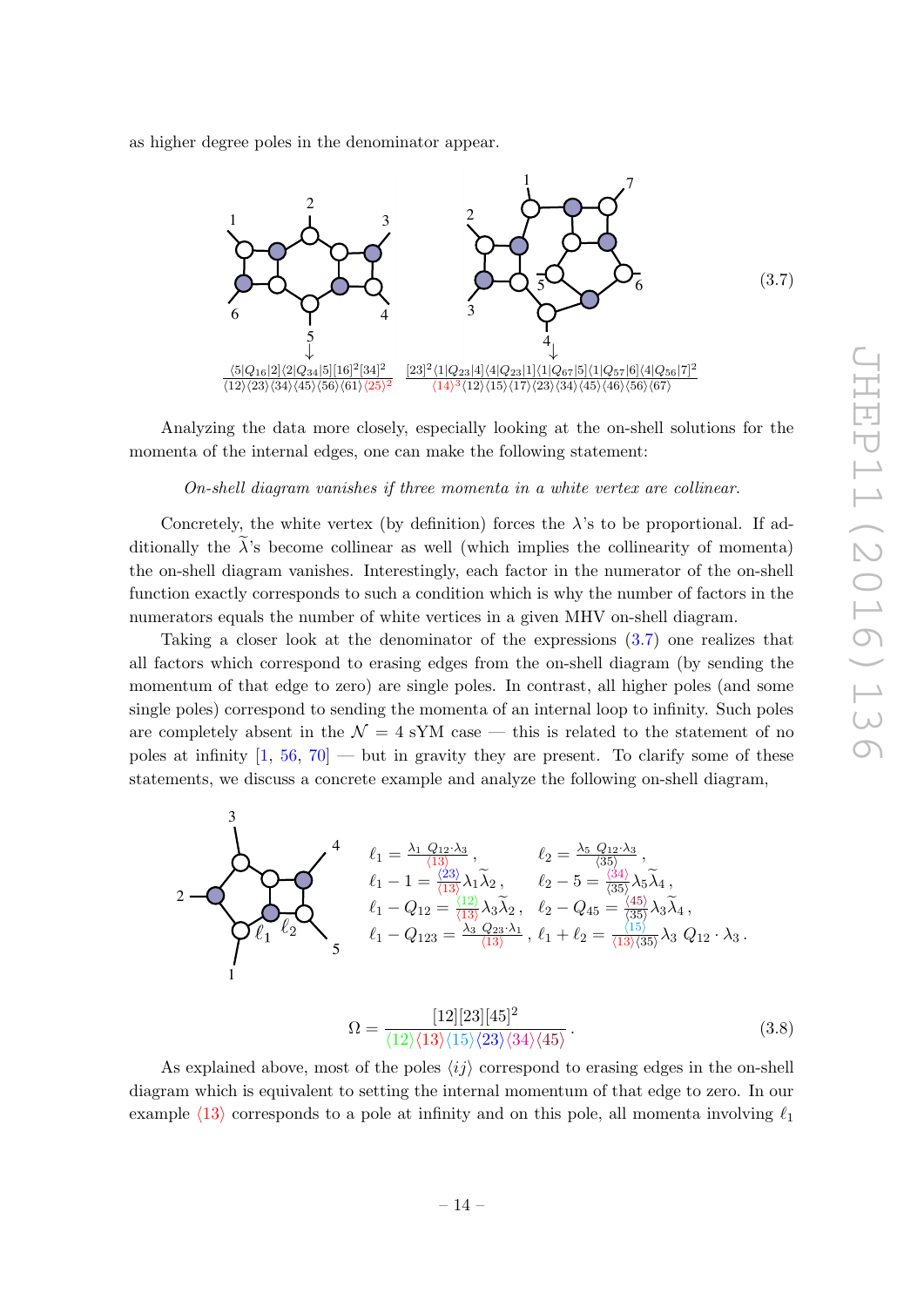blow up. Finally, let's look at the structure of the numerator. Focusing on the white vertex adjacent to external leg 1, the respective on-shell solutions for  $\ell_1$  and  $\ell_1-p_1$  as well as the external leg become collinear when  $[12] = 0 \Rightarrow \tilde{\lambda}_2 \sim \tilde{\lambda}_1, \ell_1 \stackrel{[12]\rightarrow 0}{\longrightarrow} \sim \lambda_1 \tilde{\lambda}_1, \ell_1 - p_1 \stackrel{[12]\rightarrow 0}{\longrightarrow}$  $\rightarrow \sim$  $\lambda_1\widetilde{\lambda}_1$ . As noted earlier, the gravity on-shell form vanishes in this limit due to the factor [12] in the numerator. For the remaining white vertices, a similar analysis recovers all other square brackets  $[ij]$  in the numerator of the gravity form  $(3.8)$ .

We can take these observations as a starting point in the search for the Grassmannian formulation of gravity on-shell diagrams. We learned that on-shell diagrams can have multiple poles associated with poles at infinity, and importantly the numerator factor must capture the curious collinear behavior observed above.

#### <span id="page-15-0"></span>3.2 Three point amplitudes with spin s

The most natural initial objects of investigation for a Grassmannian representation of gravity on-shell diagrams are the three-point amplitudes. We start with a maximally supersymmetric theory of particles with spin  $s$ . In that case, the amount of supersymmetry is given by  $\mathcal{N} = 4s$ . As noted before, in massless theories, the elementary three-point amplitudes are completely fixed by their little group weight to all orders in perturbation theory (up to an overall constant). In particular, the three-point MHV-amplitude for spin s particles is given by,

<span id="page-15-1"></span>
$$
A_3^{(2)} = \frac{\delta^4(P)\delta^{2\mathcal{N}}(\mathcal{Q})}{\langle 12 \rangle^s \langle 23 \rangle^s \langle 31 \rangle^s}.
$$
\n(3.9)

The on-shell diagram for this amplitude is just a single black vertex to which we associate a perfect orientation in exactly the same manner as for  $\mathcal{N} = 4$  sYM discussed in section [2.2.](#page-7-0) We use the identical rules from before  $(2.13)$  to write the C-matrix,

$$
C = \begin{pmatrix} 1 & 0 & \alpha_1 \\ 0 & 1 & \alpha_2 \\ 0 & 1 & \alpha_3 \end{pmatrix}.
$$
 (3.10)

Here we do not choose any  $GL(1)_v$  gauge fixing in the vertex on purpose because gauge-independence will be one of our criteria for finding the correct formula. The first step towards the Grassmannian representation of [\(3.9\)](#page-15-1) is to write the linearized delta functions which have a very similar form to  $(2.18)$ ,

<span id="page-15-2"></span>
$$
\delta^{(2\times 2)}(C\cdot\widetilde{\lambda})\,\delta^{(1\times 2)}(C^{\perp}\cdot\lambda)\,\delta^{(2\times\mathcal{N})}(C\cdot\widetilde{\eta}) = \frac{1}{\alpha_3^2\langle 12\rangle^{\mathcal{N}-1}}\delta^{(4)}(P)\delta^{(2\mathcal{N})}(\mathcal{Q})\,. \tag{3.11}
$$

Using the two bosonic delta-functions from  $\delta^{(1\times2)}(C^{\perp}\cdot\lambda)$ , we can solve for two of the auxiliary  $\alpha_k$  variables,

<span id="page-15-3"></span>
$$
\alpha_1 = \frac{\langle 23 \rangle}{\alpha_3 \langle 12 \rangle}, \quad \alpha_2 = \frac{\langle 13 \rangle}{\alpha_3 \langle 12 \rangle}.
$$
 (3.12)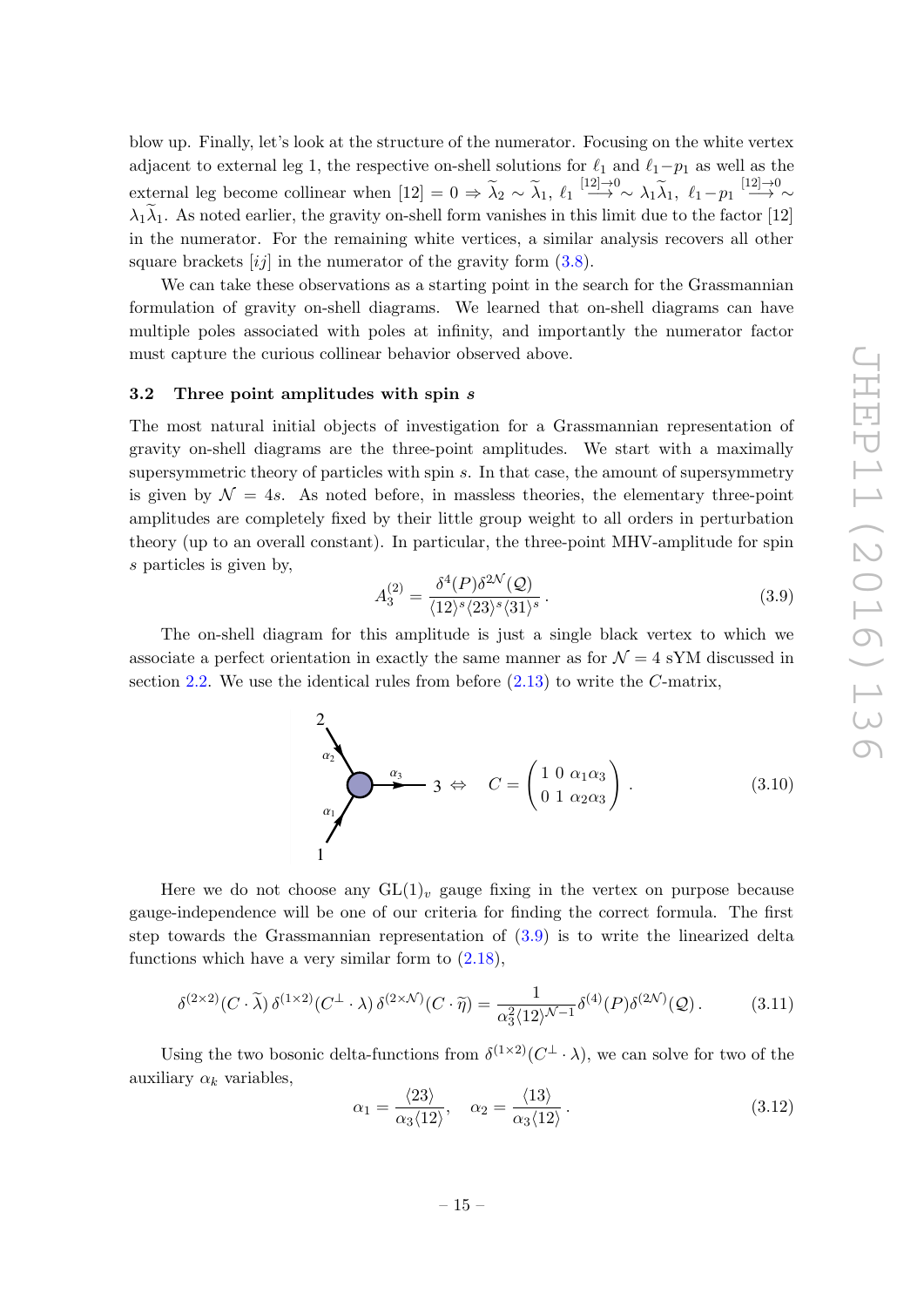The general form of the Grassmannian representation of  $(3.9)$ , for which the measure depends only on the  $\alpha_k$ -variables and is permutation invariant in all three legs, is

<span id="page-16-0"></span>
$$
d\Omega_{\sigma} = \frac{d\alpha_1}{\alpha_1^{\sigma}} \frac{d\alpha_2}{\alpha_2^{\sigma}} \frac{d\alpha_3}{\alpha_3^{\sigma}} \delta^{(2 \times 2)}(C \cdot \tilde{\lambda}) \delta^{(1 \times 2)}(C^{\perp} \cdot \lambda) \delta^{(2 \times \mathcal{N})}(C \cdot \tilde{\eta}), \tag{3.13}
$$

for some integer  $\sigma$ . We can plug  $(3.11)$  and  $(3.12)$  into  $(3.13)$  to get

<span id="page-16-1"></span>
$$
d\Omega_{\sigma} = \frac{d\alpha_3}{\alpha_3^{2-\sigma}} \cdot \frac{\delta^{(4)}(P)\delta^{(2\mathcal{N})}(\mathcal{Q})}{\langle 12 \rangle^{\mathcal{N}-1-2\sigma} \langle 23 \rangle^{\sigma} \langle 31 \rangle^{\sigma}}.
$$
\n(3.14)

This expression must be permutation invariant in  $\langle 12 \rangle$ ,  $\langle 23 \rangle$ ,  $\langle 31 \rangle$  and independent of the gauge-choice for  $\alpha_3$ . In order to ensure GL(1)-invariance,  $\frac{d\alpha_3}{\alpha_3}$  has to factor out as the volume of GL(1)-transformations. These two requirements leave us with a unique choice:  $\sigma = s = 1$  which corresponds to the logarithmic measure in  $\mathcal{N} = 4$  sYM. Of course, one can also make a special choice,  $\alpha_3 = \frac{1}{\sqrt{13}}$  $\frac{1}{\langle 12 \rangle}$  so that  $\alpha_1 = \langle 23 \rangle$ ,  $\alpha_2 = \langle 13 \rangle$ , which allows us to write any three point amplitude  $(3.9)$  using edge variables only. But our goal here is to find a form which is independent of any such peculiar choices. Consequently, the form [\(3.13\)](#page-16-0) is not able to reproduce the gravity or any higher spin three-point amplitude.

The natural modification of the form [\(3.13\)](#page-16-0) involves some dimensionful, permutation invariant object  $\Delta$ . The  $\delta(C^{\perp} \cdot \lambda)$  allows us to relate  $\alpha_1 \lambda_1 + \alpha_2 \lambda_2 + \frac{1}{\alpha_1}$  $\frac{1}{\alpha_3} \lambda_3 = 0$  which we use in the definition of  $\Delta$  as follows,

$$
\Delta \equiv \langle AB \rangle = \langle BE \rangle = \langle EA \rangle \quad \text{where} \quad A = \alpha_1 \lambda_1, \ B = \alpha_2 \lambda_2, \ E = \frac{1}{\alpha_3} \lambda_3. \tag{3.15}
$$

Note that this object has exactly the property suggested by our study of MHV leading singularities: it vanishes when all three momenta are collinear. Now we consider a form

$$
d\Omega = \frac{\Delta^{\rho} \cdot d\alpha_1 \, d\alpha_2 \, d\alpha_3}{\alpha_1^{\sigma_1} \alpha_2^{\sigma_2} \alpha_3^{\sigma_3}} \, \delta^{(2 \times 2)}(C \cdot \tilde{\lambda}) \, \delta^{(1 \times 2)}(C^{\perp} \cdot \lambda) \, \delta^{(2 \times \mathcal{N})}(C \cdot \tilde{\eta}). \tag{3.16}
$$

Repeating the same exercise that led to  $(3.14)$  by solving for edge variables, converting the delta functions, imposing permutation invariance and the independence on  $\alpha_3$  uniquely fixes  $\rho = s - 1$  and  $\sigma_1 = \sigma_2 = \sigma_3 = 2s - 1$ . The modified form becomes,

<span id="page-16-2"></span>
$$
d\Omega_s = \frac{\Delta^{s-1} \cdot d\alpha_1 \, d\alpha_2 \, d\alpha_3}{\alpha_1^{2s-1} \alpha_2^{2s-1} \alpha_3^{2s-1}} \delta^{(2 \times 2)}(C \cdot \tilde{\lambda}) \, \delta^{(1 \times 2)}(C^{\perp} \cdot \lambda) \, \delta^{(2 \times \mathcal{N})}(C \cdot \tilde{\eta}) \tag{3.17}
$$

which is a Grassmannian representation of  $(3.9)$ . We would find the same unique solution even if we consider  $\Delta = \langle 12 \rangle$  or any other function of  $\alpha_1$ ,  $\alpha_2$ ,  $\alpha_3$  and  $\langle 12 \rangle$  ( $\langle 23 \rangle$  and  $\langle 13 \rangle$ are proportional to  $\langle 12 \rangle$  and  $\alpha$ 's). Note that this formula is well defined for all integer spins s and maximal supersymmetry  $\mathcal{N} = 4s$ . In particular, for  $s = 1$  it reproduces the logarithmic form of  $\mathcal{N}=4$  sYM.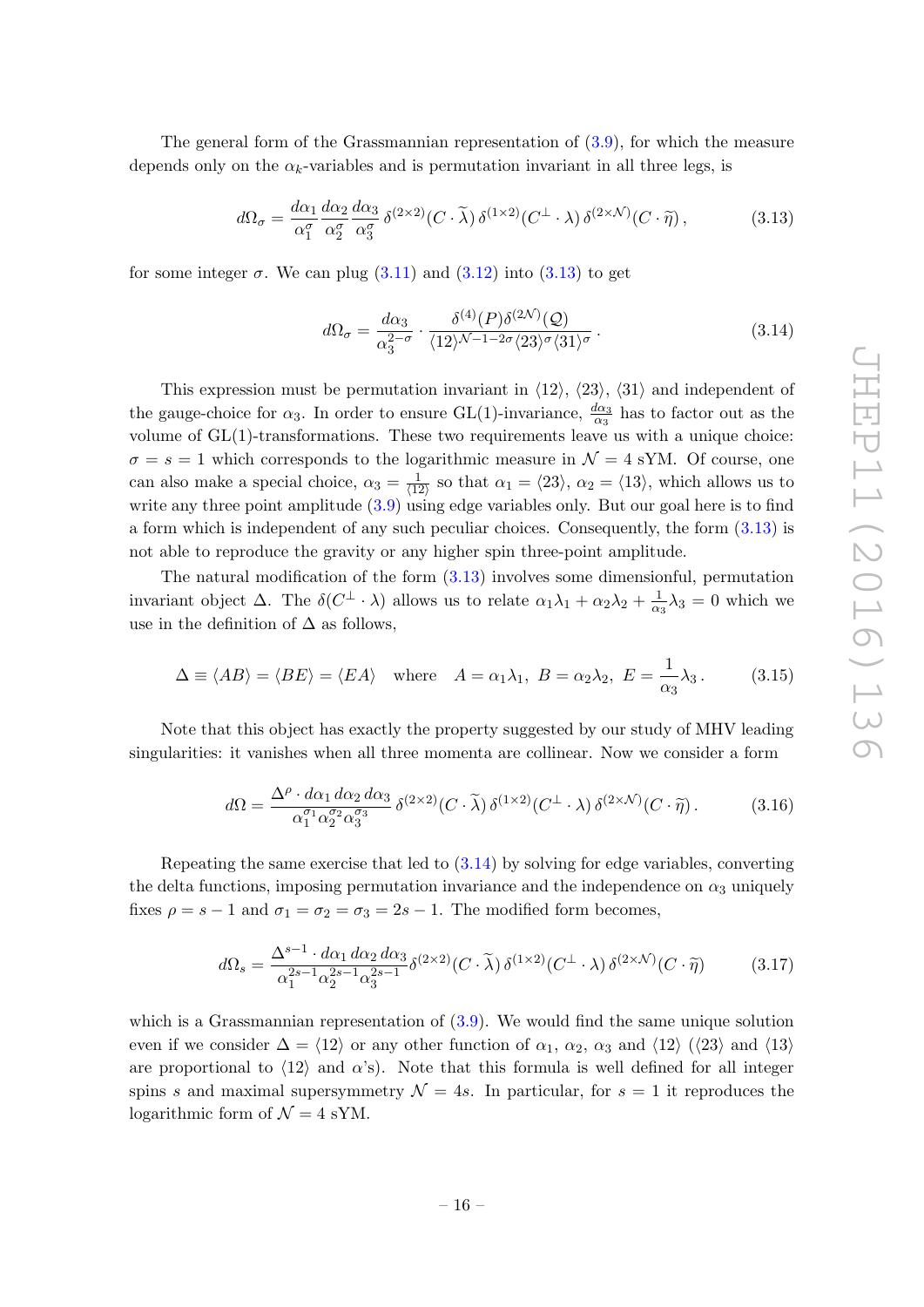There is an analogous Grassmannian representation for the  $\overline{\text{MHV}}$  ( $k = 1$ ) three-point amplitudes,

$$
\begin{pmatrix}\n2 \\
\alpha_2 \\
\vdots \\
\alpha_1\n\end{pmatrix}\n\qquad\n\begin{pmatrix}\n\alpha_3 & \alpha_2 & \alpha_3 \\
\vdots & \ddots & \ddots \\
\alpha_1 & \alpha_2 & \alpha_3\n\end{pmatrix}\n\qquad\n\begin{pmatrix}\n\alpha_1 \\
\vdots & \ddots & \ddots \\
\alpha_n\n\end{pmatrix}\n\qquad (3.18)
$$

which can be encoded by the form,

<span id="page-17-1"></span>
$$
d\widetilde{\Omega}_s = \frac{\widetilde{\Delta}^{s-1} \cdot d\alpha_1 \, d\alpha_2 \, d\alpha_3}{\alpha_1^{2s-1} \alpha_2^{2s-1} \alpha_3^{2s-1}} \delta^{(1 \times 2)}(C \cdot \widetilde{\lambda}) \, \delta^{(2 \times 2)}(C^{\perp} \cdot \lambda) \, \delta^{(1 \times \mathcal{N})}(C \cdot \widetilde{\eta}) \tag{3.19}
$$

where  $\tilde{\Delta} = [AB] = [BE] = [EA]$  with  $A = \alpha_1 \tilde{\lambda}_1$ ,  $B = \alpha_2 \tilde{\lambda}_2$  and  $E = \frac{1}{\alpha_2}$  $\frac{1}{\alpha_3}\lambda_3.$ 

### <span id="page-17-0"></span>3.3 Grassmannian formula

Equipped with the Grassmannian representation of the three-point amplitudes [\(3.17\)](#page-16-2) and [\(3.19\)](#page-17-1), we can write the Grassmannian representation for any spin s on-shell diagram. Much like in  $\mathcal{N} = 4$  sYM, using the amalgamation procedure [\[31\]](#page-37-3) to glue the three-point vertices into larger diagrams, we write the form in terms of edge variables,

<span id="page-17-2"></span>
$$
d\Omega_s = \Gamma \cdot \frac{d\alpha_1 d\alpha_2 \dots d\alpha_d}{\alpha_1^{2s-1} \alpha_2^{2s-1} \dots \alpha_d^{2s-1}} \cdot \prod_{b \in B_v} \Delta_b^{s-1} \cdot \prod_{w \in W_v} \widetilde{\Delta}_w^{s-1}
$$
\n
$$
\times \mathcal{J}^{\mathcal{N}-4} \cdot \delta^{(k \times 2)}(C \cdot \widetilde{\lambda}) \delta^{((n-k) \times 2)}(C^{\perp} \cdot \lambda) \delta^{(k \times \mathcal{N})}(C \cdot \widetilde{\eta})
$$
\n(3.20)

where Γ denotes any color factor/coupling constant associated with the diagram. The products of  $\Delta_b$  and  $\Delta_w$  are associated with the set of black  $(B_v)$  and white  $(W_v)$  vertices respectively. They can be easily calculated using edge variables and external spinors and we are going to work out some explicit examples in section [4.](#page-19-0)

Note that the Jacobian factor  $\mathcal J$  is the same as for  $\mathcal N < 4$  sYM on-shell diagrams [\(2.23\)](#page-11-1). The reason is that it originates from rewriting the (super-)momentum conserving delta functions in the linearized form using the C-matrix. In particular, it does not depend on the measure  $df(\alpha_k)$  in [\(3.2\)](#page-12-2) and therefore is the same for theories of arbitrary spin and number of supersymmetries. However, depending on the number of fermionic delta functions related to the amount of supersymmetry  $N$ , the respective power  $\mathcal{J}^{\mathcal{N}-4}$  changes and for  $\mathcal{N} = 4$  always cancels. While the formula has been originally derived for  $\mathcal{N} = 4s$  it is actually valid for any s and any  $N$ , so it also captures theories with lower supersymmetries. Before proceeding further, note that the on-shell diagrams for spin  $s > 2$  make perfect sense. They are simply objects obtained from amalgamating elementary three point amplitudes –which in turn are well defined. However, in Minkowski space, we know that there are no consistent long range forces mediated by spin  $s > 2$  particles [\[71,](#page-39-6) [72\]](#page-39-7). Superficially, these two observations are at odds with one another. However, it is interesting to note that from an on-shell diagram point of view, the spin  $s = 1, 2$  cases are distinguished if we look at the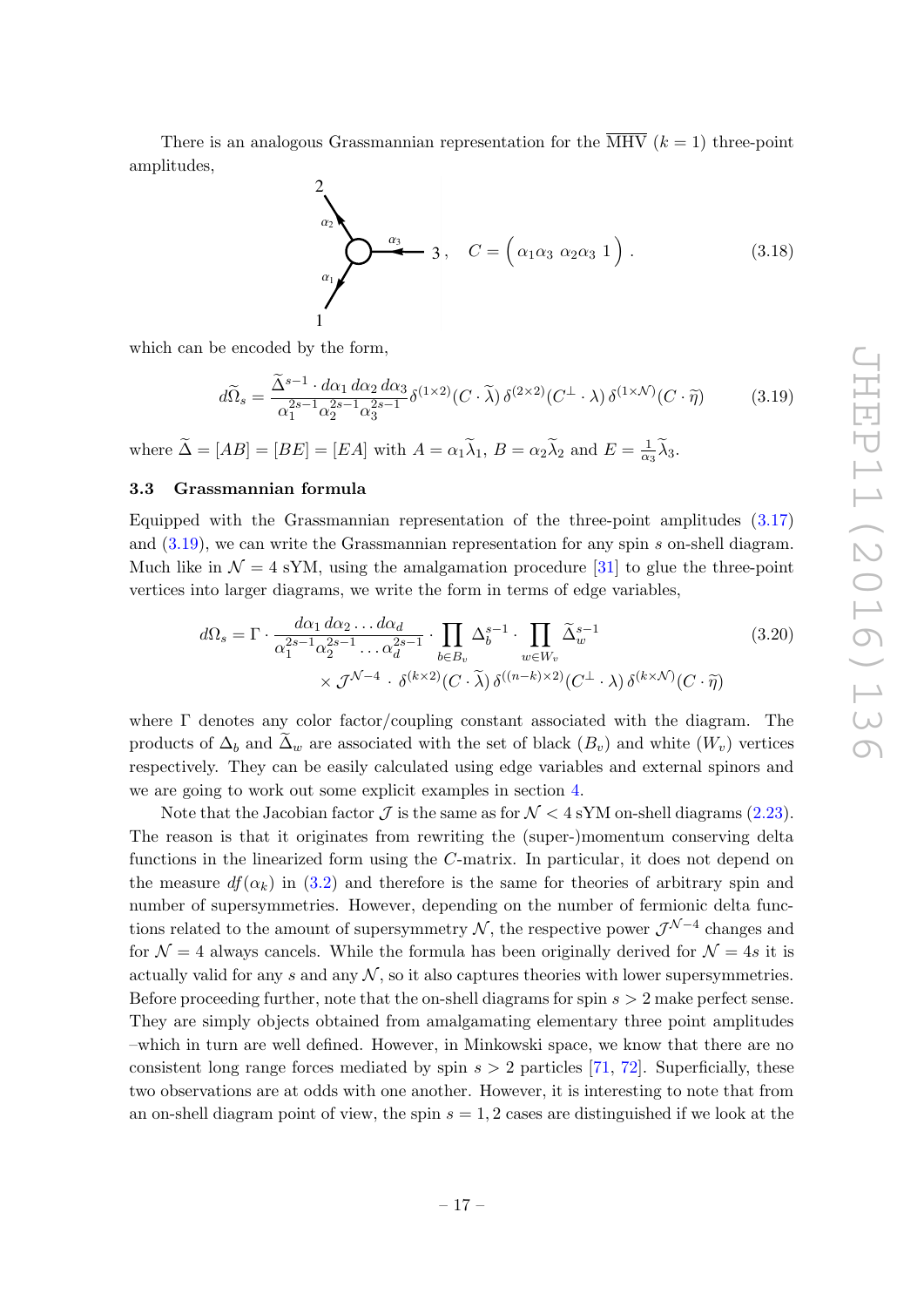identity moves on on-shell diagrams first introduced in subsection [2.1.](#page-4-0) There are two moves satisfied by planar on-shell diagrams: the square move  $(2.7)$  and merge-expand  $(2.6)$ . These moves leave invariant the cell in the positive Grassmannian  $G_{+}(k, n)$  as well as the logarithmic form  $d\Omega$  which calculates the value of the on-shell diagram in  $\mathcal{N} = 4$  sYM theory.

The content of the first move is the parity symmetry of a four point amplitude, and it does not really depend on planarity. Indeed, calculating the four point on-shell diagram  $(2.12)(a)$  we find that for general s it is equal to

$$
\Omega_s = \left(\frac{[12][24]}{\langle 13\rangle\langle 34\rangle}\right)^{s-1} \cdot \frac{\delta^{(4)}(P)\delta^{(2\mathcal{N})}(Q)}{\langle 12\rangle\langle 23\rangle\langle 34\rangle\langle 41\rangle} \tag{3.21}
$$

which is indeed invariant under a parity flip due to the totally crossing symmetric prefactor.

The merge-expand move gets modified beyond the planar limit. In fact, it is not a two-term relation  $(2.6)$  but now involves a third *u*-channel contribution,



Calculating all three diagrams either by gluing three point amplitudes or using the Grassmannian formula [\(3.20\)](#page-17-2) we find that the invariance under this move requires

$$
\Gamma_s(\langle 12\rangle\langle 34\rangle)^{s-1} + \Gamma_t(\langle 14\rangle\langle 23\rangle)^{s-1} = \Gamma_u(\langle 13\rangle\langle 24\rangle)^{s-1}
$$
\n(3.23)

where  $\Gamma_k$  are the group factors for s-, t- and u-channels. There are only two solutions to this equation: either  $s = 1$  and  $\Gamma_s + \Gamma_t = \Gamma_u$  which is nothing but the Jacobi identity for the color factors  $\Gamma_s = f^{12a} f^{34a}$ ,  $\Gamma_t = f^{14a} f^{23a}$ ,  $\Gamma_u = f^{13a} f^{24a}$ . Here we easily recognize  $\mathcal{N} = 4$  sYM. The other option for which the merge-expand move holds is  $s = 2$  and const =  $\Gamma_s = \Gamma_t = \Gamma_u$  due to the Shouten identity. This case corresponds to the universal gravitational coupling and  $\mathcal{N} = 8$  SUGRA. All higher spin cases (as well as  $s = 0$ ) are not consistent with the merge-expand move.

The merge-expand move is not an essential property of on-shell diagrams, indeed the  $\mathcal{N}$  < 4 SYM diagrams do not satisfy it. But for maximally supersymmetric theories it seems like a good guide when the theory is healthy. From now on, we will focus on the  $s = 2$  case of  $\mathcal{N} = 8$  SUGRA. For this theory, the Grassmannian representation becomes,

<span id="page-18-0"></span>
$$
d\Omega = \frac{d\alpha_1 d\alpha_2 \dots d\alpha_d}{\alpha_1^3 \alpha_2^3 \dots \alpha_d^3} \prod_{b \in B_v} \Delta_b \prod_{w \in W_v} \widetilde{\Delta}_w
$$
  
\$\times \mathcal{J}^4 \cdot \delta^{(k \times 2)}(C \cdot \widetilde{\lambda}) \delta^{((n-k) \times 2)}(C^{\perp} \cdot \lambda) \delta^{(k \times 8)}(C \cdot \widetilde{\eta})\$.

Note that a similar formula is valid for  $\mathcal{N} < 8$  SUGRA subject to the simple replacement  $\mathcal{J}^4 \to \mathcal{J}^{\mathcal{N}-4}$ . In these cases we also have to sum over all possible orientations of internal edges, in complete analogy to the Yang-Mills case.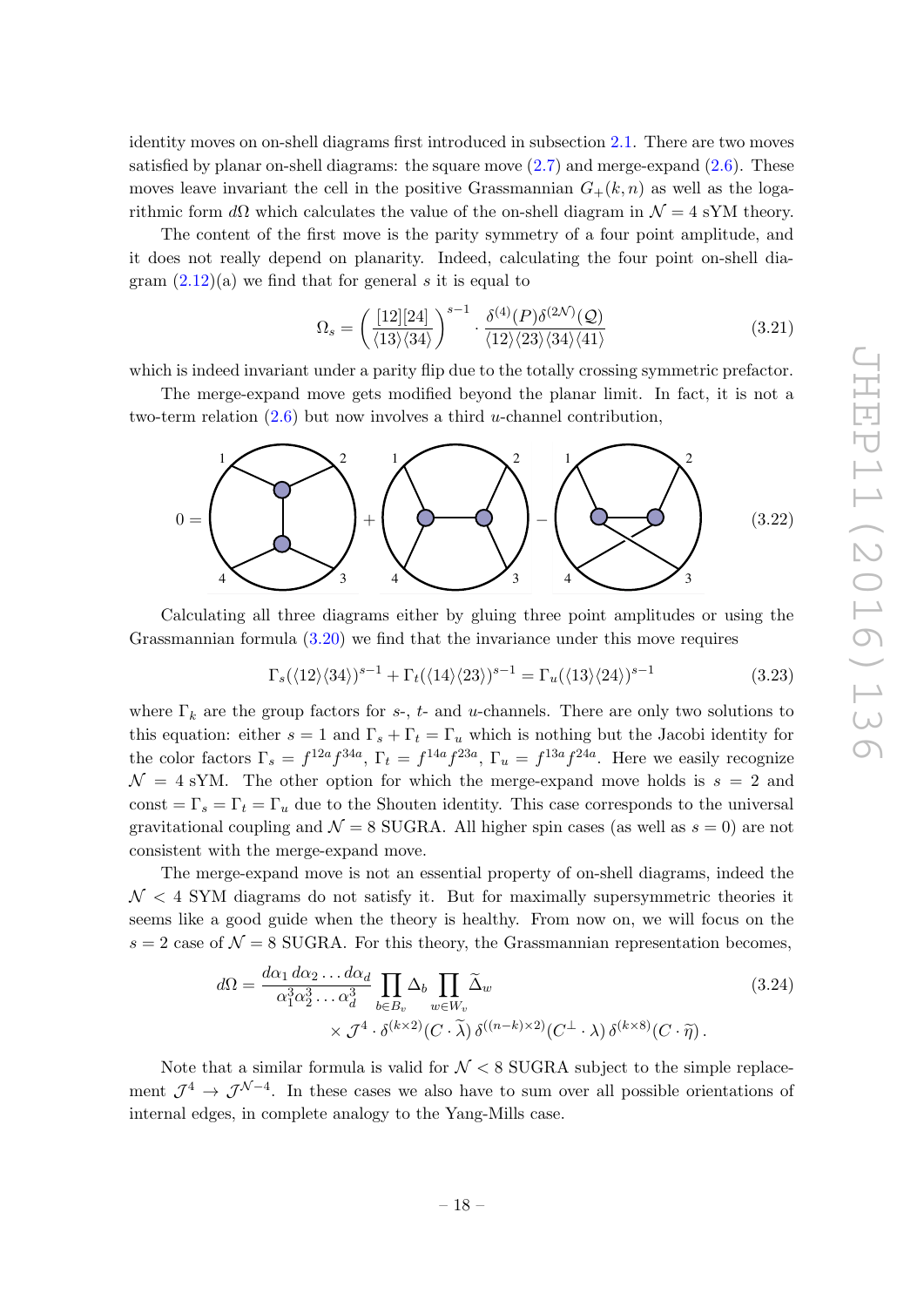### <span id="page-19-0"></span>4 Properties of gravity on-shell diagrams

In this section we are going to elaborate on the Grassmannian formula for gravity [\(3.24\)](#page-18-0) obtained in the previous section. We are going to show on explicit examples how to use eq. [\(3.24\)](#page-18-0) to calculate particular on-shell diagrams and comment on their properties.

### <span id="page-19-1"></span>4.1 Calculating on-shell diagrams

After deriving the Grassmannian formulation for on-shell diagrams in  $\mathcal{N}=8$  SUGRA in an abstract setting, let's consider a few concrete examples to show that we can reproduce the correct values of the on-shell functions derived before. As a first non-trivial example, we consider a reduced on-shell diagram for five external particles. For the construction of the C-matrix, we chose a convenient perfect orientation. Of course, the final result will be independent of the particular choice. Since we were able to choose a perfect orientation without any closed loops, the Jacobian factor  $\mathcal J$  in eq. [\(2.23\)](#page-11-1) originating from the transformation between vertex- and edge-variables is trivial,  $\mathcal{J} = 1$ .

In complete analogy to the Yang-Mills case, we have used the  $GL(1)_v$ -freedom from all vertices to gauge fix several of the edge-weights to 1. Starting from the gauge-fixed on-shell diagram, we can follow the same rules described in section [2.2](#page-7-0) to construct the boundary-measurement matrix  $C(2.13)$  $C(2.13)$  by summing over paths from sources to sinks and multiplying the edge weights along the path.

<span id="page-19-2"></span>
$$
2 - \underbrace{\bigotimes_{\alpha_{6}} \underbrace{\alpha_{7}}_{\alpha_{8}} \underbrace{\alpha_{8}}_{\alpha_{5}} \underbrace{\alpha_{4}}_{\alpha_{5}} C = \begin{pmatrix} 1 & \alpha_{1} + \alpha_{2}\alpha_{6} & \alpha_{6} & \alpha_{3}\alpha_{6} & 0 \\ 0 & \alpha_{5}\alpha_{6}\alpha_{2} & \alpha_{5}\alpha_{6} & \alpha_{4} + \alpha_{3}\alpha_{5}\alpha_{6} & 1 \end{pmatrix} (4.1)
$$

The orthogonal matrix  $C^{\perp}$  is then given by,

$$
C^{\perp} = \begin{pmatrix} -(\alpha_1 + \alpha_2 \alpha_6) & 1 & 0 & 0 & -\alpha_5 \alpha_6 \alpha_2 \\ -\alpha_6 & 0 & 1 & 0 & -\alpha_5 \alpha_6 \\ -\alpha_3 \alpha_6 & 0 & 0 & 1 & -(\alpha_4 + \alpha_3 \alpha_5 \alpha_6) \end{pmatrix} .
$$
 (4.2)

We can use the  $\delta^{(3\times2)}(C^{\perp}\cdot\lambda)$  delta-functions to solve for all edge variables  $\alpha_i$ ,

<span id="page-19-3"></span>
$$
\alpha_1 = \frac{\langle 23 \rangle}{\langle 13 \rangle}, \ \alpha_2 = \frac{\langle 12 \rangle}{\langle 13 \rangle}, \ \alpha_3 = \frac{\langle 45 \rangle}{\langle 35 \rangle}, \ \alpha_4 = \frac{\langle 34 \rangle}{\langle 35 \rangle}, \ \alpha_5 = \frac{\langle 13 \rangle}{\langle 35 \rangle}, \ \alpha_6 = \frac{\langle 35 \rangle}{\langle 15 \rangle}.
$$
 (4.3)

Solving for all the  $\alpha_i$  induces a Jacobian  $J_{C^{\perp},\lambda} = (\langle 35\rangle^2 \langle 13\rangle)^{-1}$ . Plugging these solutions  $\alpha_i = \alpha_i^*$  back into the remaining  $\delta$ -functions, we find,

$$
\delta^{(2\times 2)}(C\cdot\widetilde{\lambda}) = \langle 15\rangle^2 \delta^4(\lambda\cdot\widetilde{\lambda}), \qquad \delta^{(2\times \mathcal{N})}(C\cdot\widetilde{\eta}) = \frac{1}{\langle 15\rangle^{\mathcal{N}}} \delta^{2\mathcal{N}}(\lambda\cdot\widetilde{\eta}). \tag{4.4}
$$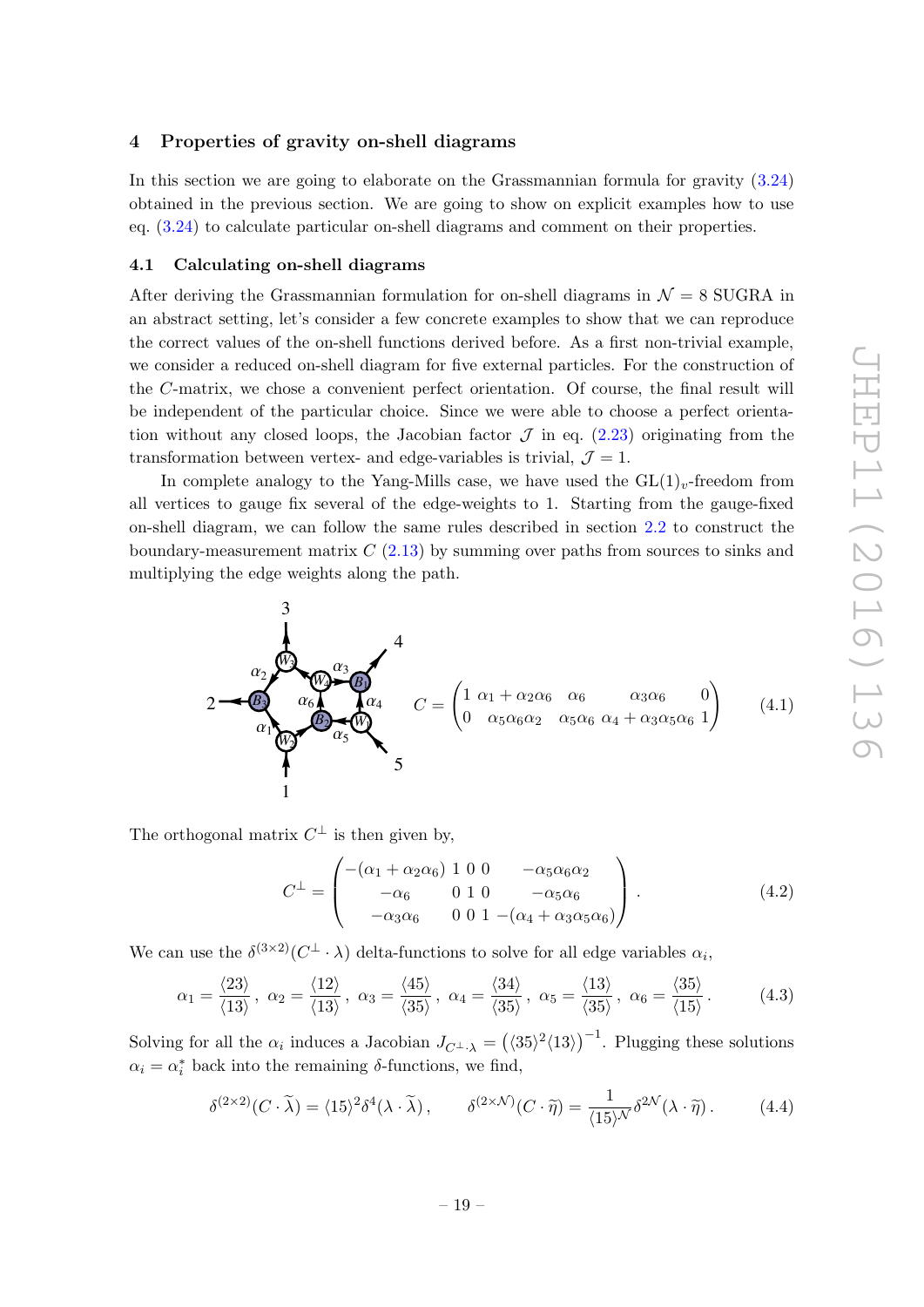As a quick sanity check, we can recover the  $\mathcal{N} = 4$  sYM result,

$$
d\Omega_{\mathcal{N}=4} = \prod_{i=1}^{6} \frac{d\alpha_i}{\alpha_i} \delta^{(2 \times 2)}(C \cdot \tilde{\lambda}) \delta^{(3 \times 2)}(C^{\perp} \cdot \lambda) \delta^{(2 \times 4)}(C \cdot \tilde{\eta})
$$
  
= PT(12345)  $\delta^{(4)}(\lambda \cdot \tilde{\lambda}) \delta^{(2 \times 4)}(\lambda \cdot \tilde{\eta})$  (4.5)

The only missing ingredient for the gravity result are the various  $\Delta_b$  and  $\widetilde{\Delta}_w$  factors required in the definition of the measure [\(3.24\)](#page-18-0). In order to calculate  $\Delta_b$  and  $\tilde{\Delta}_w$  the knowledge of the adjacent  $\lambda$  and  $\tilde{\lambda}$  are required. Naively one could think that one has to solve for all internal momenta explicitly in order to construct the  $\Delta$ 's and  $\Delta$ 's. However, the onshell diagram knows about all relations between the internal  $\lambda$ 's and  $\lambda$ 's and the external kinematic data automatically. That is the point of constructing the  $C$  matrix using the paths and there are simple rules how to read off  $\Delta_b$  and  $\tilde{\Delta}_w$  directly from the diagram.

Let us first formulate the rule for the white vertices  $\tilde{\Delta}_w$  which is defined as a contraction of two incoming  $\lambda$  spinors in the vertex.

$$
\widetilde{\Delta}_w = [\widetilde{\lambda}_A \widetilde{\lambda}_B] \tag{4.6}
$$

This naively depends on the split of the internal momenta  $p_I = \lambda_I \lambda_I$  into spinors as well as the choice which two of the  $\tilde{\lambda}$ 's to pick. However the on-shell diagram gives us the correct split automatically similar to how it is provided in the delta functions [\(3.24\)](#page-18-0). Furthermore, since the  $\tilde{\lambda}$ - spinor is conserved in each vertex –which is exactly the purpose of the linearized delta functions– it does not matter which two we pick. Following the rules used in the construction of the C-matrix, we choose two of the outgoing  $\lambda$ . Then we track each of them back to the external momenta following the rules:

## If we hit a black vertex we follow the path, if we hit a white vertex we sum over both paths. At each step we multiply by the edge variables on the way.

Note that this is exactly how the C-matrix is constructed, just that there we start with the incoming external legs rather than the legs attached to an internal vertex. In case of closed internal loops, it might be necessary to sum a geometric series as in the construction of the C-matrix.

The rule for  $\Delta_b$  is similar, it is a contraction of two  $\lambda$  spinors,

$$
\Delta_b = \langle \lambda_A \lambda_B \rangle. \tag{4.7}
$$

Now we choose the two incoming arrows in the black vertex and trace them back to external legs going against the arrows rather than following the arrows. This can be trivially understood from the linearized delta functions, the  $\lambda$  spinors are coupled to the C-matrix but the  $\lambda$  spinors are coupled to the  $C^{\perp}$  which can be thought of as the C-matrix for on-shell diagrams where all black and white vertices as well as all arrows are flipped.

In our example [\(4.1\)](#page-19-2), let us start with the white vertices. Following the arrows from the vertex  $W_1$  we leave the diagram via the sinks, and the spinors are,

$$
\widetilde{\lambda}_A = \alpha_4 \widetilde{\lambda}_4, \qquad \widetilde{\lambda}_B = \alpha_5 \alpha_6 (\alpha_3 \widetilde{\lambda}_4 + \widetilde{\lambda}_3 + \alpha_2 \widetilde{\lambda}_2) \tag{4.8}
$$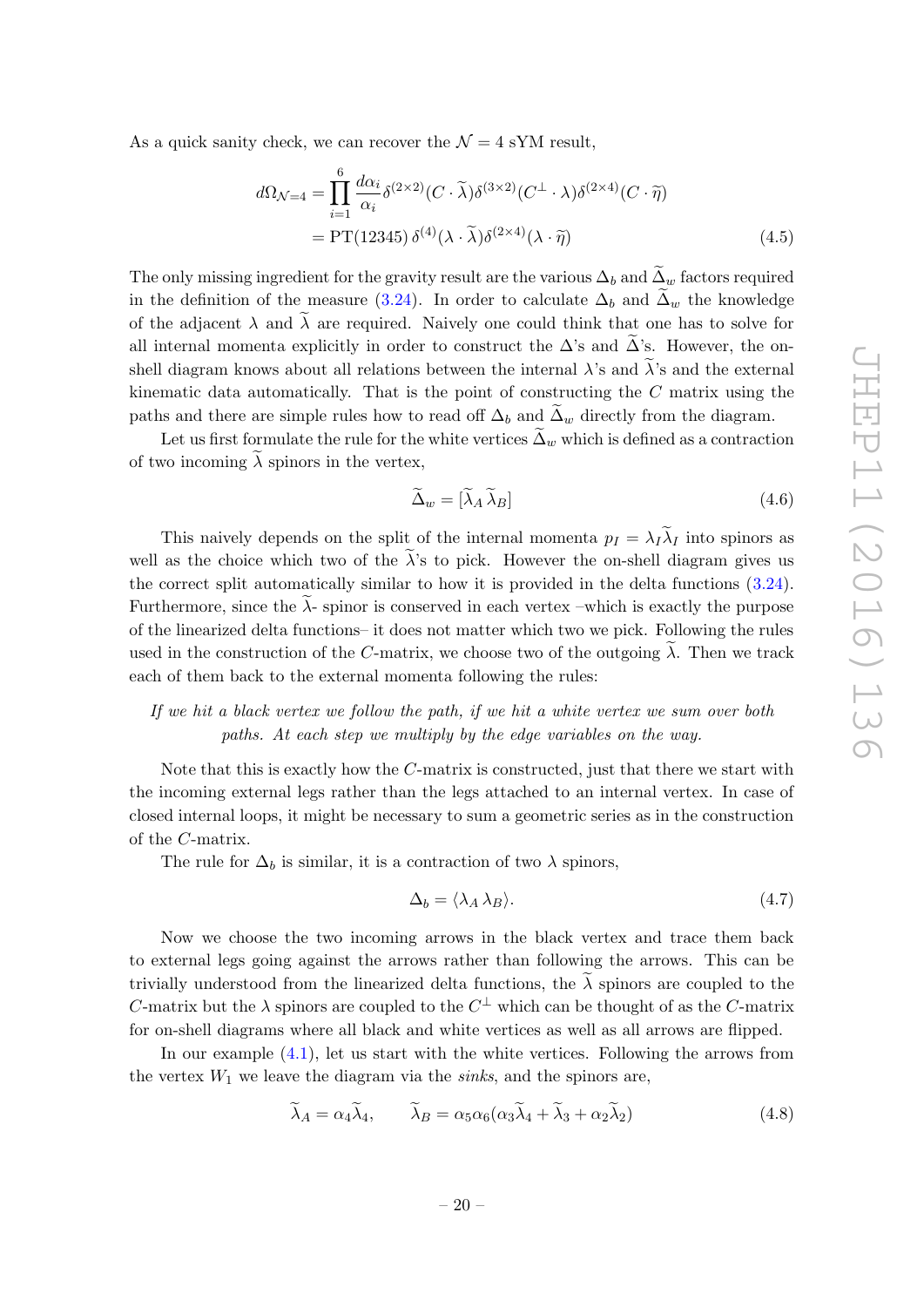corresponding to  $\widetilde{\Delta}_1$ ,

$$
\widetilde{\Delta}_1 = [\widetilde{\lambda}_A \widetilde{\lambda}_B] = -\alpha_4 \alpha_5 \alpha_6 ([34] + \alpha_2 [24]) \tag{4.9}
$$

Similarly, for the other vertices we get,

 $\tilde{\Delta}_2 = \alpha_1(\alpha_3[24] + [23]), \qquad \tilde{\Delta}_3 = \alpha_2[23], \qquad \tilde{\Delta}_4 = \alpha_3([34] + \alpha_2[24]).$  (4.10)

For the black vertices we just go against the arrows and leave the diagram via the sources.

$$
\Delta_1 = \alpha_3 \alpha_4 \alpha_6 \langle 15 \rangle, \qquad \Delta_2 = \alpha_5 \langle 15 \rangle, \qquad \Delta_3 = \alpha_1 \alpha_2 \alpha_5 \alpha_6 \langle 15 \rangle \tag{4.11}
$$

Collecting all terms in [\(3.24\)](#page-18-0) our formula for the on-shell diagram is (omitting  $d\alpha_k$ )

<span id="page-21-1"></span>
$$
d\Omega = \frac{([23] + \alpha_3[24])^2([34] + \alpha_2[34])[23]\langle15\rangle^3}{\alpha_1 \alpha_2 \alpha_3 \alpha_4} \delta^{(2 \times 2)}(C \cdot \tilde{\lambda}) \delta^{(3 \times 2)}(C^{\perp} \cdot \lambda) \delta^{(2 \times 8)}(C \cdot \tilde{\eta}).
$$
 (4.12)

Substituting the solutions for the edge variables  $(4.3)$ , converting the  $\delta$ -functions and including the Jacobians reproduces the same gravity result [\(3.8\)](#page-14-1) we obtained from gluing three-point amplitudes directly,

$$
d\Omega = \frac{[12][23][45]^2}{\langle 12 \rangle \langle 23 \rangle \langle 34 \rangle \langle 45 \rangle \langle 51 \rangle \langle 13 \rangle} \delta^4(\lambda \cdot \widetilde{\lambda}) \delta^{16}(\lambda \cdot \widetilde{\eta}). \tag{4.13}
$$

Note that the formula  $(4.12)$  has only single poles in  $\alpha_k$  in contrast to the cubic poles in the general form [\(3.24\)](#page-18-0). We will expand on this point later in this section.

### <span id="page-21-0"></span>4.2 More examples

So far we have mostly considered simple MHV examples. Here we would like to stress that our Grassmannian formulation for gravity on-shell diagrams is not restricted to the MHV sector but works for arbitrary  $k$  as well. To illustrate this point, let us consider a simple NMHV on-shell diagram,

$$
C = \begin{pmatrix} 1 & \alpha_1 & 0 & 0 & 0 & \alpha_2 \\ 0 & \alpha_6 & 1 & \alpha_5 & 0 & \alpha_6 & 0 \\ 0 & \alpha_6 & 1 & \alpha_5 & 0 & \alpha_6 & 0 \\ 0 & \alpha_6 & 0 & \alpha_4 & 1 & \alpha_3 + \alpha_6 & 0 \\ 0 & 0 & \alpha_5 & 1 & \alpha_4 & 0 \\ 0 & 0 & -\alpha_5 & 1 & -\alpha_4 & 0 \\ 0 & 0 & -\alpha_6 & 0 & -(\alpha_3 + \alpha_6 & 0 & 0) \\ -\alpha_2 & 0 & -\alpha_6 & 0 & -(\alpha_3 + \alpha_6 & 0 & 0) \end{pmatrix} . \tag{4.14}
$$

Here we are going to have additional fermionic  $\delta$ -functions which exactly give us eight extra powers of  $\tilde{\eta}$  required for NMHV on-shell functions. Solving the bosonic  $\delta$ -functions for the edge variables we find,

$$
\alpha_1 = -\frac{[16]}{[26]}, \qquad \alpha_2 = \frac{[12]}{[26]}, \qquad \alpha_3 = \frac{s_{345}}{\langle 5|Q_{345}|6]}, \qquad \alpha_4 = \frac{\langle 34 \rangle}{\langle 35 \rangle}, \qquad \alpha_5 = \frac{\langle 45 \rangle}{\langle 35 \rangle},
$$
\n
$$
\alpha_6 = \frac{\langle 5|Q_{345}|6]}{\langle 35 \rangle [26]}, \qquad \alpha_7 = -\frac{\langle 5|Q_{345}|2]}{\langle 5|Q_{345}|6]}, \qquad \alpha_8 = -\frac{\langle 3|Q_{345}|6]}{\langle 5|Q_{345}|6]}.
$$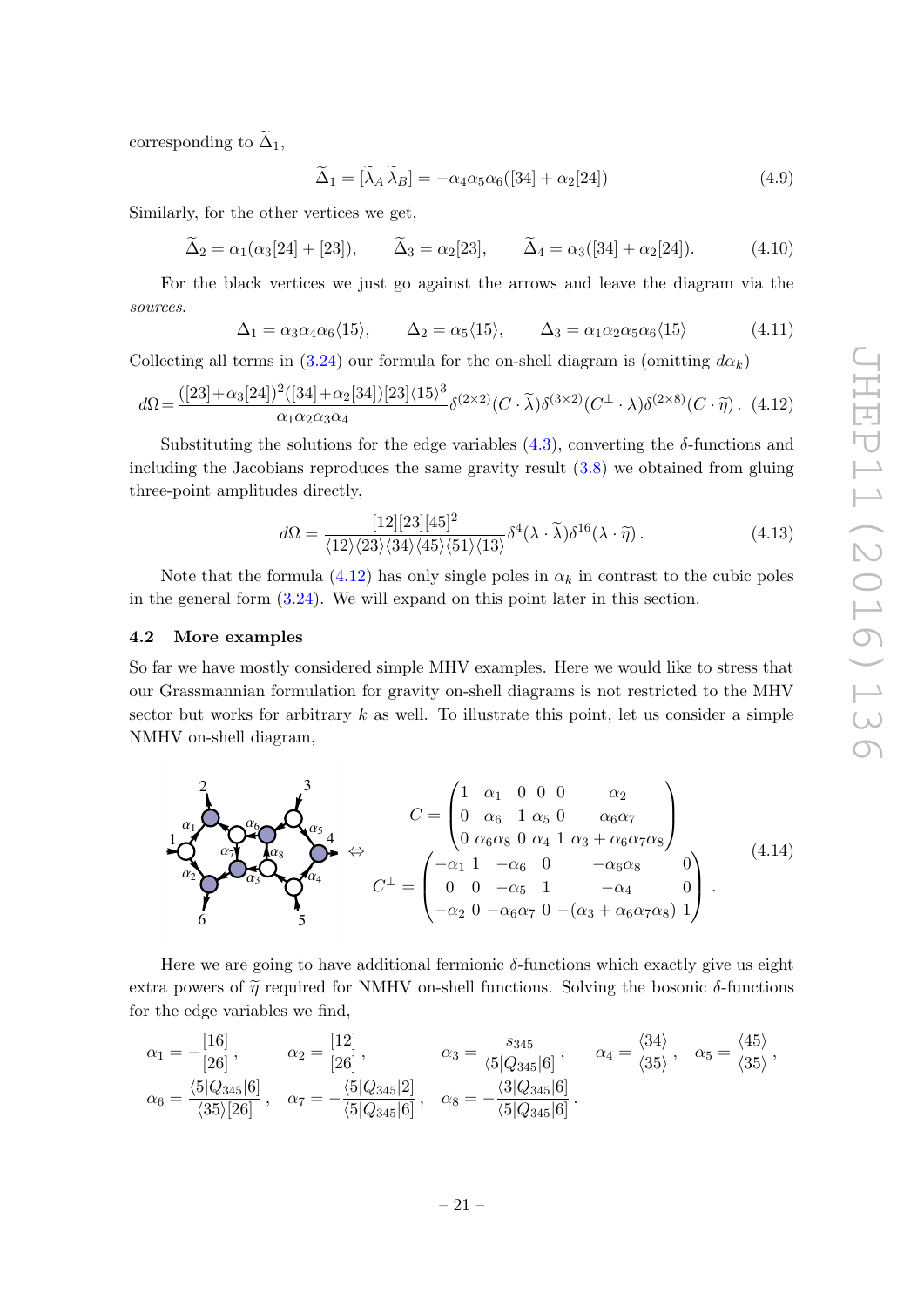Converting the  $\delta$ -functions,

$$
\delta(C \cdot Z) = \frac{[26]\langle 35 \rangle \prod_{i=1}^{8} \delta(\alpha_i - \alpha_i^*)}{\langle 5|Q_{345}|6\rangle\langle 35\rangle^8 [26]^8} \delta^4(P) \delta^{16}(Q) \delta^8([26]\tilde{\eta}_1 + [61]\tilde{\eta}_2 + [12]\tilde{\eta}_6), \qquad (4.15)
$$

and writing all numerator factors  $\Delta_{b_i}$ ,  $\Delta_{w_j}$  exactly as before, the on-shell function is,

$$
d\Omega = \frac{\langle 12 \rangle \langle 16 \rangle [34][45] \delta^8([26]\tilde{\eta}_1 + [61]\tilde{\eta}_2 + [12]\tilde{\eta}_6)}{[12][26][61]s_{345}\langle 34 \rangle \langle 45 \rangle \langle 53 \rangle \langle 5|Q_{345}|2] \langle 3|Q_{345}|6]} \delta^4(P) \delta^{16}(Q). \tag{4.16}
$$

As a further example, we can check that our Grassmannian formula for gravity on-shell diagrams also reproduces the correct result in cases where the graphs are non-reduced, i.e. contain additional degrees of freedom not localized by the bosonic  $\delta$ -functions. The simplest case to consider is the following,

$$
C = \begin{pmatrix} 1 & 0 & \alpha_3 \alpha_4 \alpha_5 & \alpha_1 + \alpha_2 \alpha_3 \\ 0 & 1 & \alpha_4 + \alpha_3 \alpha_5 & \alpha_3 \end{pmatrix}
$$
  
\n
$$
C^{\perp} = \begin{pmatrix} 1 & 0 & \alpha_3 \alpha_4 \alpha_5 & \alpha_1 + \alpha_2 \alpha_3 \\ 0 & 1 & \alpha_4 + \alpha_3 \alpha_5 & \alpha_3 \end{pmatrix}
$$
  
\n
$$
C^{\perp} = \begin{pmatrix} -\alpha_2 \alpha_3 \alpha_5 & -(\alpha_4 + \alpha_3 \alpha_5) & 1 & 0 \\ -(\alpha_1 + \alpha_2 \alpha_3) & -\alpha_3 & 0 & 1 \end{pmatrix}.
$$
\n
$$
(4.17)
$$

Choosing  $\alpha_1$  to be the free parameter, we solve for the remaining edge-variables,

$$
\alpha_2 = \frac{\langle 42 \rangle - \alpha_1 \langle 12 \rangle}{\langle 14 \rangle}, \quad \alpha_3 = \frac{\langle 14 \rangle}{\langle 12 \rangle}, \quad \alpha_4 = \frac{\langle 43 \rangle - \alpha_1 \langle 13 \rangle}{\langle 42 \rangle - \alpha_1 \langle 12 \rangle}, \quad \alpha_5 = \frac{\langle 32 \rangle}{\langle 42 \rangle - \alpha_1 \langle 12 \rangle}.
$$

As a cross check, we can again look at the Yang-Mills result  $d\Omega_{YM}$  = 1  $\frac{1}{\alpha_1\langle12\rangle\langle14\rangle\langle23\rangle\langle43\rangle-\alpha_1\langle13\rangle)}$ , which agrees with the form found earlier in  $(2.5)$  once we identify  $\alpha_1 \leftrightarrow -z.$ 

The gravity result can be obtained using our rules from the previous sections,

$$
d\Omega = \frac{[24][23][41]}{\alpha_1 \langle 12 \rangle \langle 13 \rangle \langle 23 \rangle \langle 41 \rangle (\langle 43 \rangle - \alpha_1 \langle 13 \rangle)} \delta^4(P) \delta^{16}(\mathcal{Q})
$$
(4.18)

So far all examples were in the context of maximal supersymmetry. Here we will explicitly consider a non-supersymmetric case to demonstrate that our Grassmannian formula also holds there. Since the only difference to the maximally supersymmetric theory is the Jacobian  $\mathcal{J}$ , we choose a perfect orientation (for the simplest diagrams) containing closed internal cycles (cf. [\(3.24\)](#page-18-0)),

$$
\sum_{a_4}^{a_4} \sum_{\alpha_3}^{a_1} \underbrace{\left(\alpha_2 \alpha_3 \alpha_4 \delta_a \begin{array}{cc} 1 \\ 1 \\ \alpha_4 \delta_a \end{array}\right)}_{3} \underbrace{\left(\alpha_2 \alpha_3 \alpha_4 \delta_a \begin{array}{cc} 1 \\ 1 \\ 0 \\ \alpha_4 \alpha_1 \alpha_2 \delta_a \end{array}\right)}_{4} \underbrace{\left(\beta_4 \sum_{\beta_3}^{a_1} \underbrace{\beta_2}_{\beta_3} \Leftrightarrow}_{3} \underbrace{\left(\beta_1 \delta_b \begin{array}{cc} 1 \\ 1 \end{array}\right)_{\beta_1 \beta_4 \beta_3 \delta_b \begin{array}{cc} 0 \\ 0 \\ 1 \end{array}\right)}_{3}
$$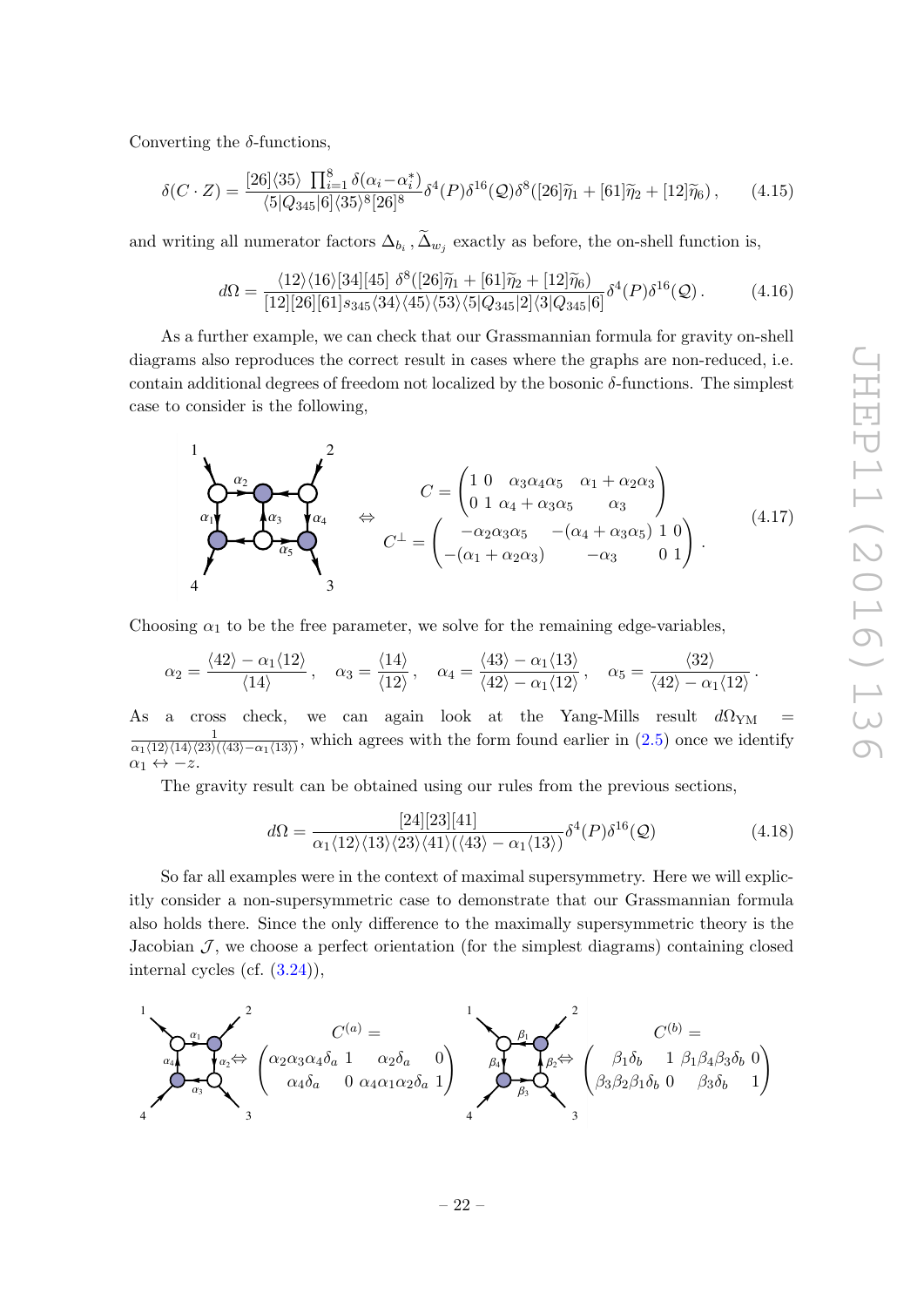JHEP11(2016)136 JHEP11(2016)136

As mentioned before, in order to obtain the correct result, we have to sum over all possible orientations of the internal loop which is why we include both diagrams. Introducing the usual short-hand notation for the geometric series  $\delta_a = (1 - \alpha_1 \cdots \alpha_4)^{-1}$ ,  $\delta_b =$  $(1 - \beta_1 \cdots \beta_4)^{-1}$  and solving for the edge variables we find,

$$
\delta(C^{(a)} \cdot Z) = \frac{\langle 24 \rangle^4 \ \delta^4(P)}{\langle 12 \rangle^2 \langle 34 \rangle^2} \delta\left[\alpha_1 + \frac{\langle 23 \rangle}{\langle 13 \rangle}\right] \delta\left[\alpha_2 - \frac{\langle 13 \rangle}{\langle 12 \rangle}\right] \delta\left[\alpha_3 + \frac{\langle 14 \rangle}{\langle 13 \rangle}\right] \delta\left[\alpha_4 + \frac{\langle 13 \rangle}{\langle 34 \rangle}\right] ,\tag{4.19}
$$

$$
\delta(C^{(b)} \cdot Z) = \frac{\langle 24 \rangle^4 \ \delta^4(P)}{\langle 14 \rangle^2 \langle 23 \rangle^2} \delta \left[ \beta_1 - \frac{\langle 13 \rangle}{\langle 23 \rangle} \right] \delta \left[ \beta_2 - \frac{\langle 21 \rangle}{\langle 13 \rangle} \right] \delta \left[ \beta_3 - \frac{\langle 13 \rangle}{\langle 14 \rangle} \right] \delta \left[ \beta_4 - \frac{\langle 34 \rangle}{\langle 13 \rangle} \right] . \tag{4.20}
$$

We can easily find the respective numerators and Jacobians  $J(2.23)$  $J(2.23)$  required for our gravity formula [\(3.24\)](#page-18-0),

$$
N^{(a)} = \alpha_1^2 \alpha_3^2 s_{12}^2, \quad \mathcal{J}^{(a)} = 1 - \alpha_1 \alpha_2 \alpha_3 \alpha_4, \quad N^{(b)} = \beta_2^2 \beta_4^2 s_{14}^2, \quad \mathcal{J}^{(b)} = 1 - \beta_1 \beta_2 \beta_3 \beta_4,
$$

to put everything together  $(\mathcal{N}=0 \Leftrightarrow \mathcal{J}^{-4}),$ 

$$
d\Omega^{\mathcal{N}=0} = \frac{\langle 24 \rangle^4}{\langle 13 \rangle^4} \left( s_{12}^2 \frac{\langle 12 \rangle \langle 34 \rangle}{\langle 14 \rangle \langle 23 \rangle} \left[ \frac{\langle 13 \rangle \langle 24 \rangle}{\langle 12 \rangle \langle 34 \rangle} \right]^{-4} + s_{14}^2 \frac{\langle 14 \rangle \langle 23 \rangle}{\langle 12 \rangle \langle 34 \rangle} \left[ \frac{\langle 13 \rangle \langle 24 \rangle}{\langle 14 \rangle \langle 23 \rangle} \right]^{-4} \right) \delta^4(P) \tag{4.21}
$$

which agrees with the formula obtained by simply gluing three-point amplitudes together. This serves as a further verification of our Grassmannian formula for gravity on-shell diagrams [\(3.24\)](#page-18-0).

### <span id="page-23-0"></span>4.3 Structure of singularities

There are two different types of singularities of on-shell diagrams. In terms of edgevariables, these are  $\alpha_k \to 0$  or  $\alpha_k \to \infty$  which correspond to either erasing edges or are associated with poles at infinity when all internal momenta of a given loop blow up.

Let us discuss the different cases based on the on-shell diagram introduced in previous subsections, and also calculated in subsection [4.1.](#page-19-1)

<span id="page-23-1"></span>
$$
\begin{array}{ll}\n\mathbf{1} & \mathbf{0} \\
\mathbf{1} & \mathbf{1} \\
\mathbf{0} & \mathbf{1} \\
\mathbf{1} & \mathbf{0} \\
\mathbf{1} & \mathbf{0} \\
\mathbf{1} & \mathbf{0} \\
\mathbf{1} & \mathbf{0} \\
\mathbf{1} & \mathbf{0} \\
\mathbf{1} & \mathbf{0} \\
\mathbf{1} & \mathbf{0} \\
\mathbf{1} & \mathbf{0} \\
\mathbf{1} & \mathbf{0} \\
\mathbf{1} & \mathbf{0} \\
\mathbf{1} & \mathbf{0} \\
\mathbf{1} & \mathbf{0} \\
\mathbf{1} & \mathbf{0} \\
\mathbf{1} & \mathbf{0} \\
\mathbf{1} & \mathbf{0} \\
\mathbf{1} & \mathbf{0} \\
\mathbf{1} & \mathbf{0} \\
\mathbf{1} & \mathbf{0} \\
\mathbf{1} & \mathbf{0} \\
\mathbf{1} & \mathbf{0} \\
\mathbf{1} & \mathbf{0} \\
\mathbf{1} & \mathbf{0} \\
\mathbf{1} & \mathbf{0} \\
\mathbf{1} & \mathbf{0} \\
\mathbf{1} & \mathbf{0} \\
\mathbf{1} & \mathbf{0} \\
\mathbf{1} & \mathbf{0} \\
\mathbf{1} & \mathbf{0} \\
\mathbf{1} & \mathbf{0} \\
\mathbf{1} & \mathbf{0} \\
\mathbf{1} & \mathbf{0} \\
\mathbf{1} & \mathbf{0} \\
\mathbf{1} & \mathbf{0} \\
\mathbf{1} & \mathbf{0} \\
\mathbf{1} & \mathbf{0} \\
\mathbf{1} & \mathbf{0} \\
\mathbf{1} & \mathbf{0} \\
\mathbf{1} & \mathbf{0} \\
\mathbf{1} & \mathbf{0} \\
\mathbf{1} & \mathbf{0} \\
\mathbf{1} & \mathbf{0} \\
\mathbf{1} & \mathbf{0} \\
\mathbf{1} & \mathbf{0} \\
\mathbf{1} & \mathbf{0} \\
\mathbf{1} & \mathbf{0} \\
\mathbf{1} & \mathbf{0} \\
\mathbf{1} & \mathbf{0} \\
\mathbf{1} & \mathbf{0} \\
\mathbf{1} & \mathbf{0} \\
\mathbf{1} & \mathbf{0} \\
\mathbf{1} & \mathbf
$$

Here we can see that four of the edge variables,  $\alpha_1$ ,  $\alpha_2$ ,  $\alpha_3$  and  $\alpha_4$ , directly parametrize the momentum flow in a given edge. In detail, the momenta  $\ell_1 - 1$ ,  $\ell_1 - Q_{12}$ ,  $\ell_2 - Q_{45}$ and  $\ell_2$  − 5 in [\(4.22\)](#page-23-1) are proportional to  $\alpha_1$ ,  $\alpha_2$ ,  $\alpha_3$  and  $\alpha_4$  respectively. If we send one of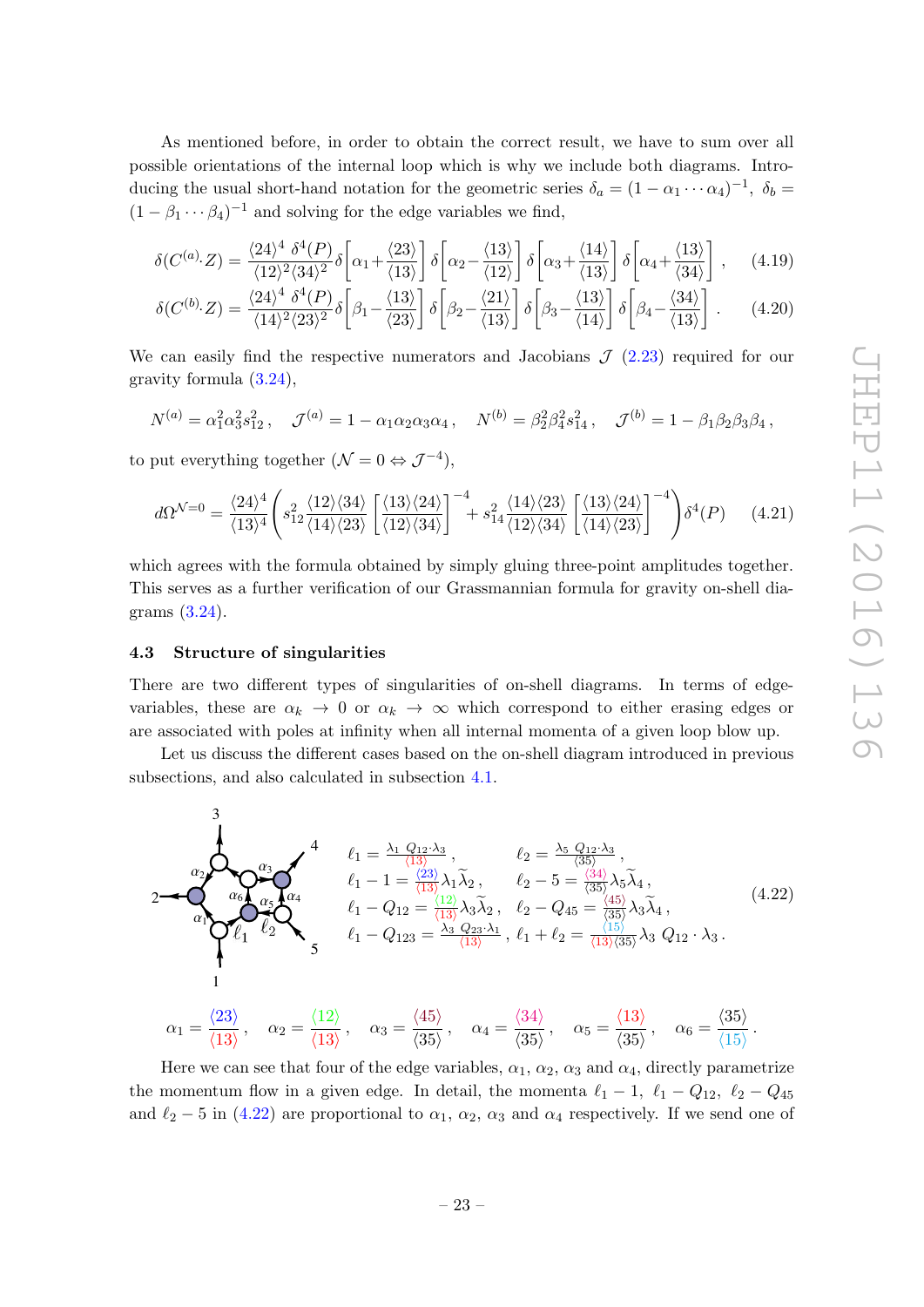the  $\alpha$ 's to zero, the zero momentum flow effectively erases that edge. Similarly, sending  $\alpha_6 \to \infty$  erases the corresponding  $(\ell_1+\ell_2)$ -edge. Whether the location of the pole is at 0 or  $\infty$  is determined by the orientation of the arrow on the edge, flipping the orientation of the arrow inverts the edge variable  $\alpha_k \to \frac{1}{\alpha_k}$  and the location of the pole changes. Independent of the details of the orientation, the important statement is that all of the discussed edges are erasable by sending  $\alpha_k \to 0$  or  $\infty$ . Note that the edge corresponding to  $\alpha_5$  is not erasable. The reason is as follows; if we tried to erase this edge, the remaining diagram would enforce both  $|45| = \langle 13 \rangle = 0$  which imposes too many constraints. In fact, sending  $\alpha_5 \to 0$  or  $\infty$  blows up one of the loops with  $\ell_1 \to \infty$  or  $\ell_2 \to \infty$ . The same happens if we set  $\alpha_1, \alpha_2, \alpha_3, \alpha_4$  to infinity or  $\alpha_6$  to zero. In the example above, we have already chosen a particular  $GL(1)_v$  gauge-fixing, corresponding to the fact that some edge-variables are set to 1. For a different gauge-fixing we could analyze these edges as well, leading to the same set of erasable edges described above.

In the case of  $\mathcal{N} = 4$  sYM theory the form is logarithmic in all edge variables independent whether an edge is erasable or not. Furthermore, the final expression does not contain any poles that send loop-momenta to infinity so that all singularities correspond to erasing edges only. This is an important distinction to  $\mathcal{N}=8$  SUGRA where poles at infinity do appear.

Let us investigate the properties of our Grassmannian form for gravity on-shell diagrams a little more closely. First, it is relatively easy to see that the form [\(3.24\)](#page-18-0) has only linear poles for  $\alpha_k \to 0$ , when the corresponding edge is erasable. The denominator contains the third power of this edge variable,  $\alpha_k^3$  but the numerator always generates two powers leaving only a single pole. We remove the erasable edge in the on-shell diagram for  $\alpha_k \to 0$  if the arrow points from a white to a black vertex, while it is erased by  $\alpha_k \to \infty$  if the arrow points from a black to a white vertex. The edges between same colored vertices are never removable.



The numerator for such a subgraph is given by the products of  $\Delta_b$  and  $\Delta_w$ . Based on our rules, we have  $\Delta_{b_1} = \langle \lambda_A \lambda_B \rangle \sim \alpha$  and  $\tilde{\Delta}_{w_1} = [\tilde{\lambda}_A \tilde{\lambda}_B] \sim \alpha$ , while all other  $\Delta_b$  and  $\tilde{\Delta}_w$  do not depend on  $\alpha$ . Therefore, the numerator generates  $\sim \alpha^2$ . We can also consider a modification of the subgraph by adding another white vertex (or in general a chain of white vertices), or consider some more distant vertex and look if they can possibly generate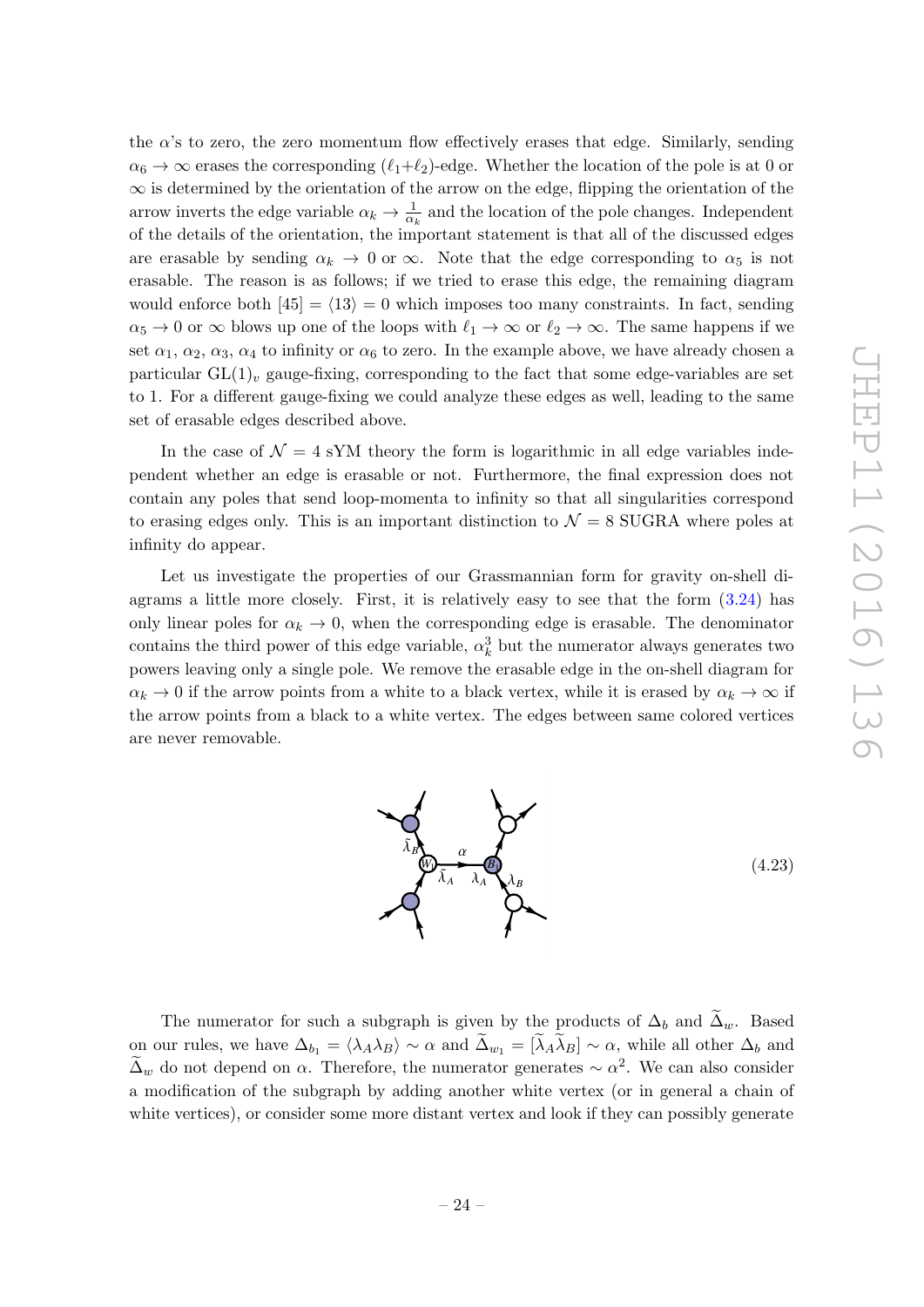additional  $\alpha$  factors in the numerator,



In both cases the numerator will have further  $\alpha$ -dependence but in either situation, it will look like  $\Delta_{w2}, \Delta_{w3} \sim \alpha(\dots) + (\dots)$  and the linearity of the pole in  $\alpha$  is not changed. The argument for erasable edges would be similar when the arrow points from black to white vertex. The only difference is that we have to keep track of the pole  $\alpha \to \infty$  but we would again find a linear pole only. Alternatively, we can take the same diagram and consider a different perfect orientation in which the arrow again points from white to black so that the pole is localized at zero. As a result, all poles corresponding to erasable edges are linear. This immediately implies that all higher poles (including some simple poles) correspond to poles at infinity, when internal on-shell momenta in one or more loops are sent to infinity.

Let us comment on one important property of gravity on-shell diagrams which is a trivial consequence of the formula  $(3.24)$ : any internal bubble *vanishes*.



Independent of the rest of the diagram, the perfect orientation chosen, and the directions of arrows, the numerator factors  $\Delta_b$  and  $\Delta_w$  vanish for both vertices separately. All  $\lambda$ 's in the black vertex are proportional, so are all  $\lambda$ 's in the white vertex, which implies that  $\lambda_1 \sim \lambda_I \sim \lambda_J$  and  $\lambda_1 \sim \lambda_I \sim \lambda_J$  and  $\Delta_b = \Delta_w = 0$ . This fact will have dramatic consequences on properties of loop amplitudes. We will discuss them in greater detail in the following section.

### <span id="page-25-0"></span>5 From on-shell diagrams to scattering amplitudes

In the last sections we initiated a detailed study of gravity on-shell diagrams and gave their Grassmannian representation. This formula [\(3.24\)](#page-18-0) exhibits some interesting properties: (a) higher poles associated with sending internal momenta to infinity and (b) vanishing whenever three momenta in any vertex become collinear. As we stressed several times, the on-shell diagrams represent cuts of loop integrands and they contain a considerable amount of information about the structure of loop amplitudes themselves.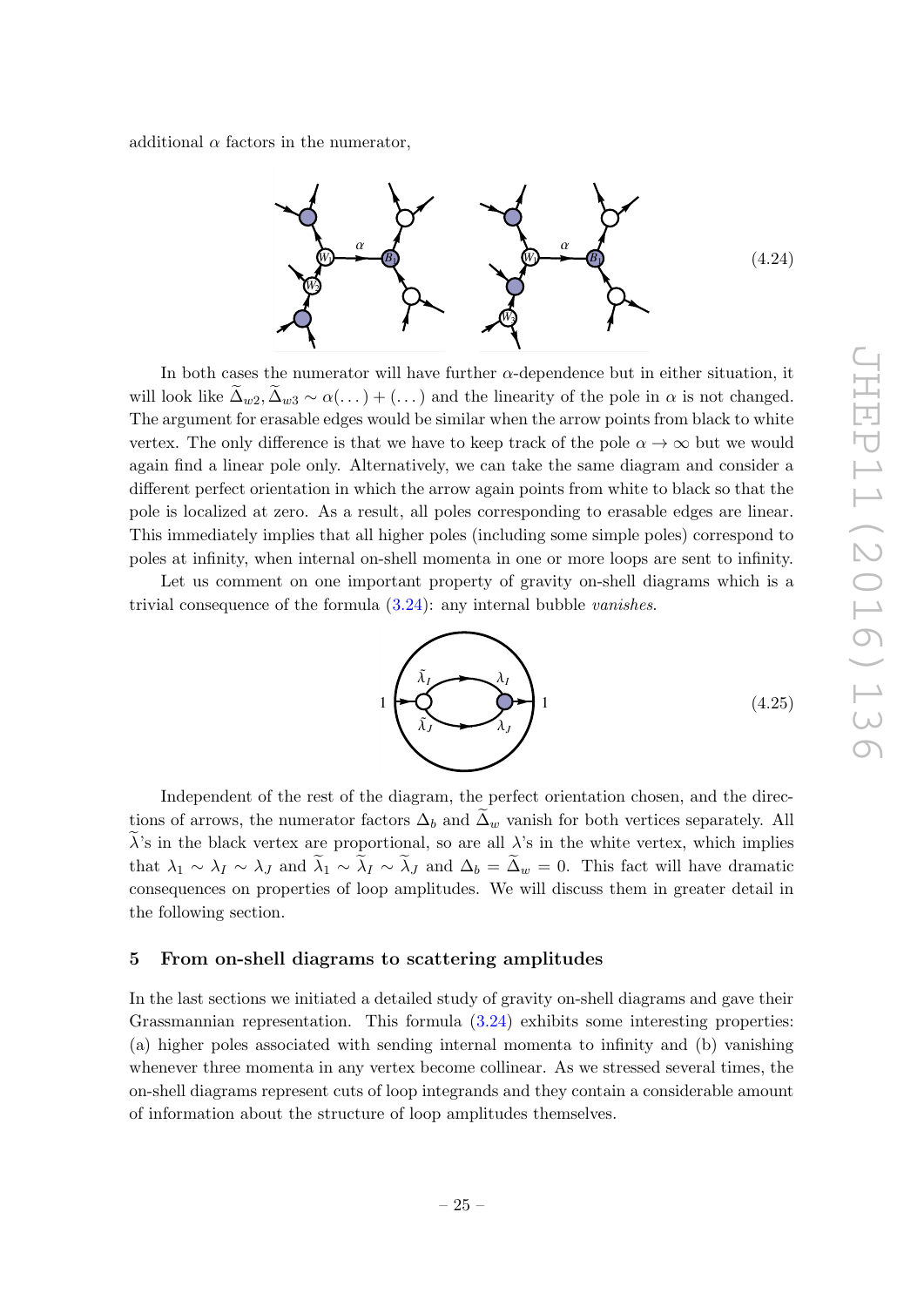In planar  $\mathcal{N} = 4$  sYM, on-shell diagrams are even more useful. Rather than just providing reference data for the generalized unitarity method, they are building blocks in the loop recursion relations. In this formulation, it becomes obvious that amplitudes inherit all the properties of on-shell diagrams. Beyond planar  $\mathcal{N} = 4$  sYM we do not yet know how to express integrands directly in terms of on-shell diagrams due to several obstructions. However, if some form of recursion in terms of on-shell diagrams existed in other theories, it is natural that their amplitudes share the properties of the respective on-shell diagrams. This philosophy underlies most of the current section and there is an immediate question one can ask:

### Does the loop amplitude have the same properties as individual on-shell diagrams?

This analysis was done in particular examples for amplitudes in full non-planar  $\mathcal{N} =$ 4 sYM theory and the answer is positive [\[1,](#page-35-0) [56,](#page-38-3) [70\]](#page-39-5). Additionally, many of the structures present in the planar limit seem to survive in non-planar amplitudes despite the absence of good kinematic variables. We review this progress in the following subsection and then motivated by this success we will test the properties found for gravity on-shell diagrams on explicit expressions for gravity amplitudes.

### <span id="page-26-0"></span>5.1 Non-planar  $\mathcal{N}=4$  sYM amplitudes

In  $\mathcal{N} = 4$  sYM theory we are able to take the step to non-planar amplitudes. On one hand, we have a detailed understanding of the planar sector of the theory and the properties of the amplitudes: logarithmic singularities, dual conformal symmetry  $[9-11]$  $[9-11]$  and Yangian covariance [\[12\]](#page-36-3) as well as the Amplituhedron [\[42\]](#page-37-7) construction. On the other hand, we have the non-planar on-shell diagrams which have logarithmic singularities and for MHV leading singularities we even know that they are expressed in terms of planar ones.

All these ingredients led to the following conjectures [\[1,](#page-35-0) [56,](#page-38-3) [70\]](#page-39-5):

- The loop amplitudes have only *logarithmic singularities*, as in the planar limit. For  $k > 4$  (perhaps even for lower k) we expect the presence of elliptic cuts but at least for  $k = 2$  the logarithmic singularities must be present directly in momentum space.
- There are no poles at infinity. This was one of the consequence of the dual conformal symmetry of planar amplitudes, but also motivated by the observation about MHV leading singularities.

These conjectures were tested in [\[1,](#page-35-0) [56,](#page-38-3) [70\]](#page-39-5) on the four-point amplitudes at two- and three-loops, and on the five-point amplitude at two-loops. These tests rely on a two-step process. First one constructs the basis of integrals  $\mathcal{I}_k$  with the above two properties (also with unit leading singularities) and second one expands the loop amplitudes in this basis. The correctness of the result is guaranteed by satisfying all unitarity cuts.

<span id="page-26-1"></span>
$$
\mathcal{A} = \sum_{k} c_k \mathcal{I}_k \tag{5.1}
$$

As was argued in [\[1,](#page-35-0) [56\]](#page-38-3) this is a strong evidence for a new hidden symmetry (analogue of dual conformal symmetry) in the full  $\mathcal{N}=4$  sYM theory.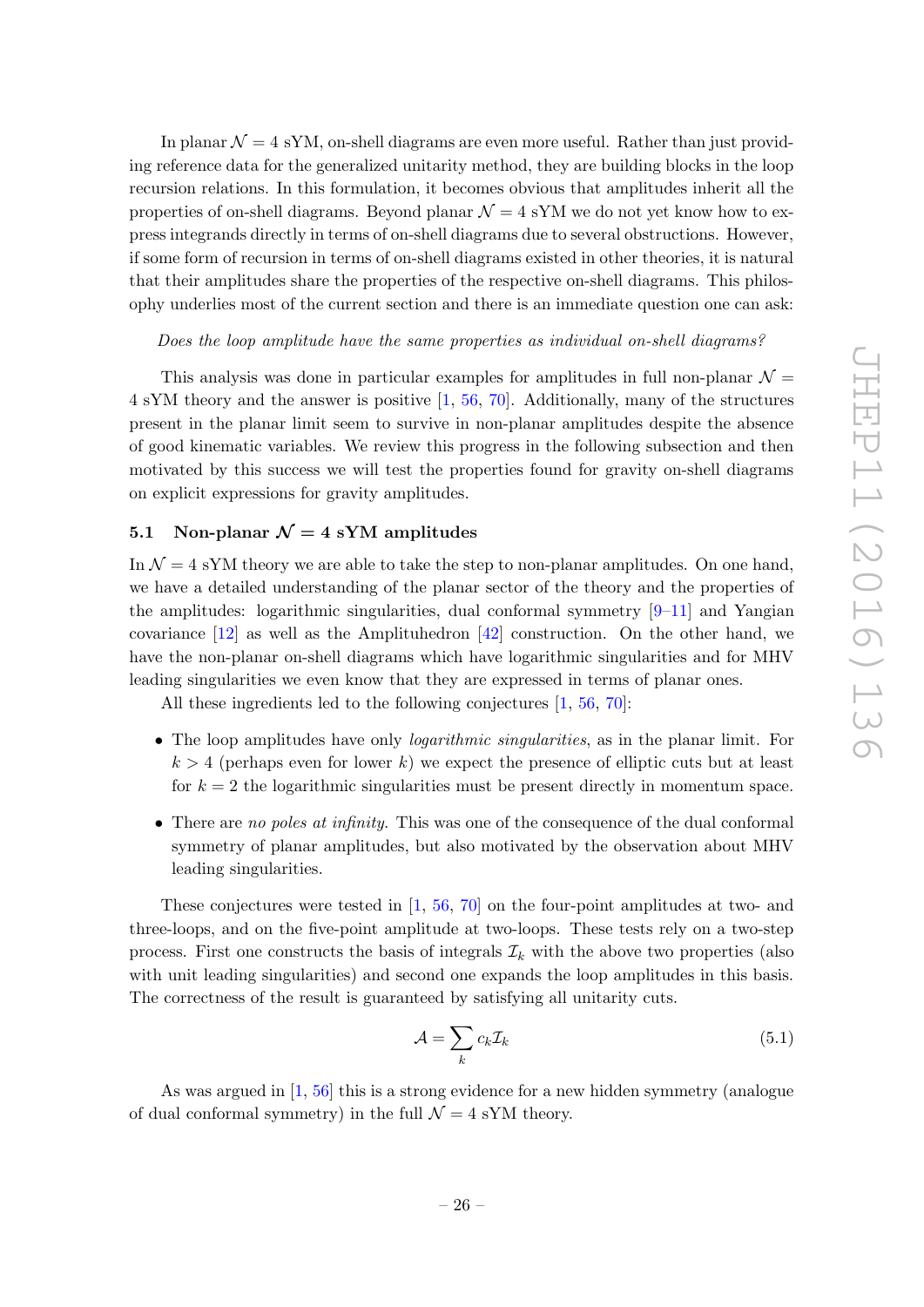Finally, the step towards the geometric Amplituhedron-like construction was also made in [\[56\]](#page-38-3). The presence of logarithmic singularities only was one of the ingredients of the Amplituhedron where the d log forms can be thought of as volumes in the Grassmannian. Moreover, motivated by the work [\[46\]](#page-38-13) it was checked that all coefficients  $c_k$  in [\(5.1\)](#page-26-1) can be fixed only from vanishing cuts. This means that the full amplitude is fixed entirely by homogeneous conditions providing nontrivial evidence for an Amplituhedron-type geometric formulation.

Motivated by this success we now turn to gravity to see what structures carry over from on-shell diagrams directly to the amplitude. In particular, we want to test two statements:

- All singularities are logarithmic unless it is a pole at infinity.
- The amplitude vanishes on all collinear cuts.

The first statement is motivated by the singularity structure of gravity on-shell diagrams described in section [4.3.](#page-23-0) There, we saw that certain single poles correspond to erasable edges, and all higher poles are associated with sending internal momenta to infinity. The second statement is the crucial ingredient in the Grassmannian formula [\(3.24\)](#page-18-0) and checking it for gravity amplitudes will be a main result of this section.

### <span id="page-27-0"></span>5.2 Gravity from Yang-Mills

The relation between scattering amplitudes in Yang-Mills theory and gravity has been a long standing area of research starting by the work of Kawai, Lewellen and Tye (KLT) [\[73\]](#page-39-8), to the recent discovery of Bern, Carrasco and Johansson (BCJ) [\[74,](#page-39-9) [75\]](#page-39-10). The BCJ-relations state that there exists a representation of the Yang-Mills amplitude (with or without supersymmetry) in terms of cubic graphs,

<span id="page-27-1"></span>
$$
\mathcal{A}_{YM} = \sum_{i \in \text{cubic}} \frac{n_i c_i}{s_i} \tag{5.2}
$$

where  $n_i$  are kinematic numerators,  $c_i$  are color factors and  $s_i$  is the denominator of the cubic graph given by Feynman propagators BCJ [\[74,](#page-39-9) [75\]](#page-39-10) states that whenever the color factors  $c_i$  satisfy the Jacobi identity  $c_i + c_j = c_k$  then the numerators satisfy the same relation  $n_i + n_j = n_k$ . Once we have [\(5.2\)](#page-27-1) the gravity amplitude can be then obtained by the simple formula, $<sup>1</sup>$  $<sup>1</sup>$  $<sup>1</sup>$ </sup>

<span id="page-27-3"></span>
$$
\mathcal{M}_{GR} = \sum_{i \in \text{cubic}} \frac{n_i \tilde{n}_i}{s_i} \tag{5.3}
$$

where the set of numerators  $\tilde{n}_i$  do not necessarily have to satisfy the Jacobi relation, i.e. they can belong to a non-BCJ representation of the Yang-Mills amplitude. If we start with two copies of  $\mathcal{N} = 4$  sYM then we obtain an  $\mathcal{N} = 8$  SUGRA amplitude. There is a dictionary for the squaring relations between amplitudes in lower supersymmetric theories with different matter content (see e.g. [\[76\]](#page-39-11)) and even for some effective field theories [\[77\]](#page-39-12).

<span id="page-27-2"></span><sup>&</sup>lt;sup>1</sup>There is a natural identification of coupling constants which does not play a role in our discussion and we suppress them altogether.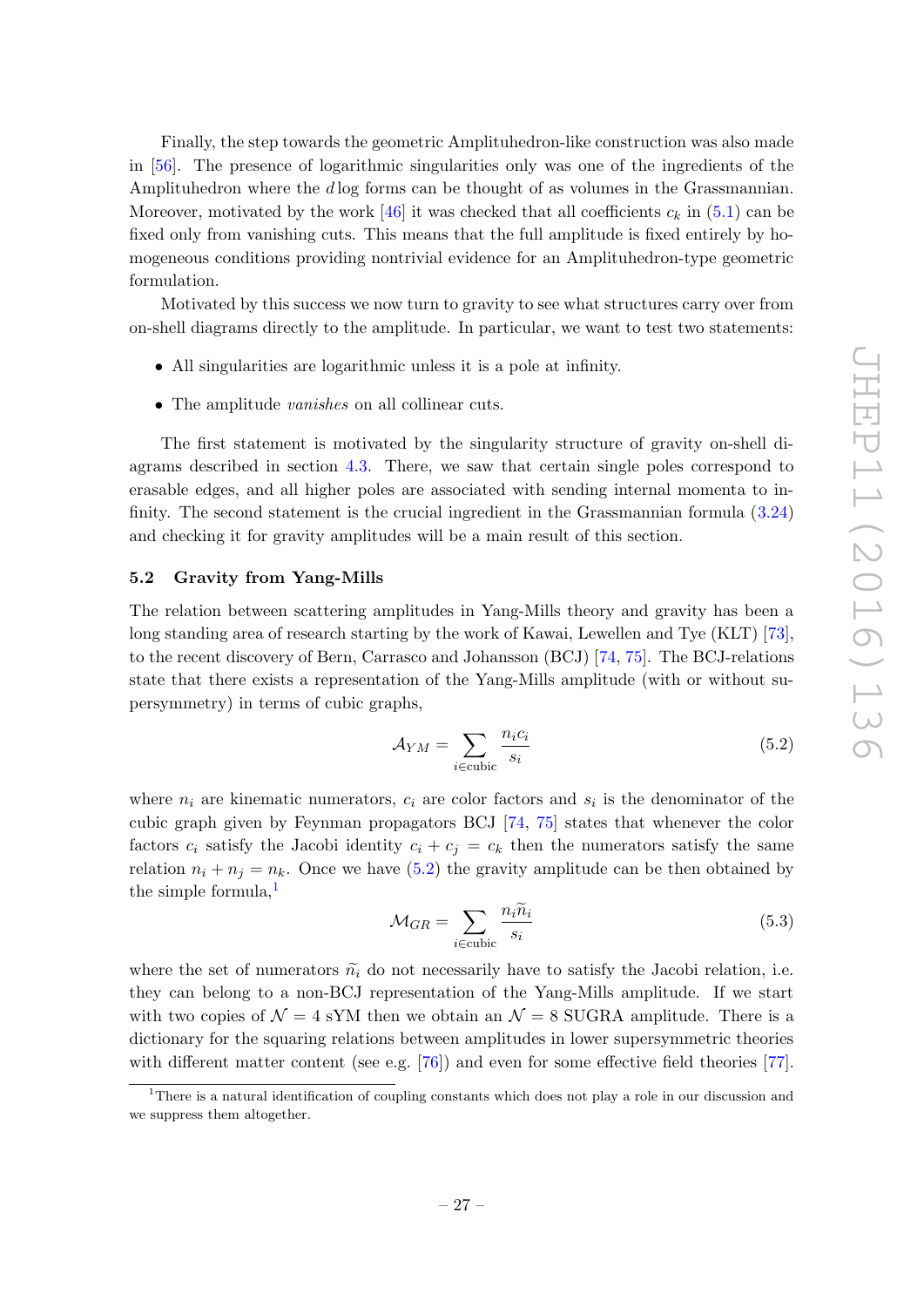The BCJ-relations are a conjecture which was proven for tree-level amplitudes and tested up to high loop order for loop amplitudes, there it is a statement about integrands.

In order to prove that the amplitudes in  $\mathcal{N} = 8$  SUGRA have only logarithmic singularities (except poles at infinity) we first assume the loop BCJ-relations [\(5.3\)](#page-27-3) and also the statement that the  $\mathcal{N} = 4$  sYM amplitudes can always be expressed in [\(5.1\)](#page-26-1) where all basis integrals  $\mathcal{I}_k$  have only logarithmic singularities. This is certainly true up to high loop order [\[1,](#page-35-0) [56,](#page-38-3) [70\]](#page-39-5) and it is reasonable to assume it holds to all loops. Then we can use one copy of the Yang-Mills amplitude written in this manifest d log form, and the other copy written in the BCJ-form [\(5.2\)](#page-27-1). The gravity amplitude is then given by [\(5.3\)](#page-27-3). While the numerator in the d log form  $\tilde{n}_i$  already guarantees that term-by-term all singularities are logarithmic in the Yang-Mills amplitude, then the expression [\(5.3\)](#page-27-3) will also have only logarithmic singularities term-by-term. This is not true for poles at infinity as adding the extra numerator  $n_i$  introduces further loop momentum dependence in the numerator, but for finite  $\ell$  all singularities stay logarithmic. This argument was already used in [\[1\]](#page-35-0) but we repeat it here because it is in perfect agreement with the results we get from the gravity on-shell diagrams.

Let us comment on the poles at infinity explicitly. The on-shell diagrams have higher poles at infinite momentum and this is what we also expect from the BCJ-form [\(5.3\)](#page-27-3) as adding two copies of  $n_i$  increases the power counting in the numerator. Indeed, looking at the explicit results we can see that the loop amplitudes in  $\mathcal{N}=8$  SUGRA do have poles at infinity. The simplest example is the 3-loop four-point amplitude. The cut represented by the following (non-reduced) on-shell diagram,

<span id="page-28-0"></span>

has a pole at  $z \to \infty$ , corresponding to  $\ell \to \infty$ . The detailed expression for the zindependent function  $F(\chi)$  is not particularly illuminating but can be obtained by either gluing together tree-amplitudes or by evaluating the known representation of the gravity amplitude [\[78\]](#page-39-13) on the cut. Starting with the cut on the left hand side of [\(5.4\)](#page-28-0), the relevant loop momentum  $\ell$  is parameterized by two degrees of freedom, a and z,

$$
\ell(a, z) = (1 - a)\lambda_1 \widetilde{\lambda}_1 + a\lambda_2 \widetilde{\lambda}_2 + \frac{a(1 - a)}{z} \lambda_2 \widetilde{\lambda}_1 + z\lambda_1 \widetilde{\lambda}_2.
$$

By localizing  $a \rightarrow 0$ , we go to the maximal cut and select a unique contribution where no further cancellations are possible. Since we are on the maximal cut, the gravity numerator in the diagrammatic expansion of the amplitude can be obtained by squaring the respective  $\mathcal{N} = 4$  sYM numerator of any representation and we take [\[1\]](#page-35-0),

$$
N^{GR}\Big|_{\text{cut}} \sim stu\mathcal{M}_4^{\text{tree}} \cdot \left[ s(\ell + p_4)^2 \right]^2 \Big|_{\text{cut}},
$$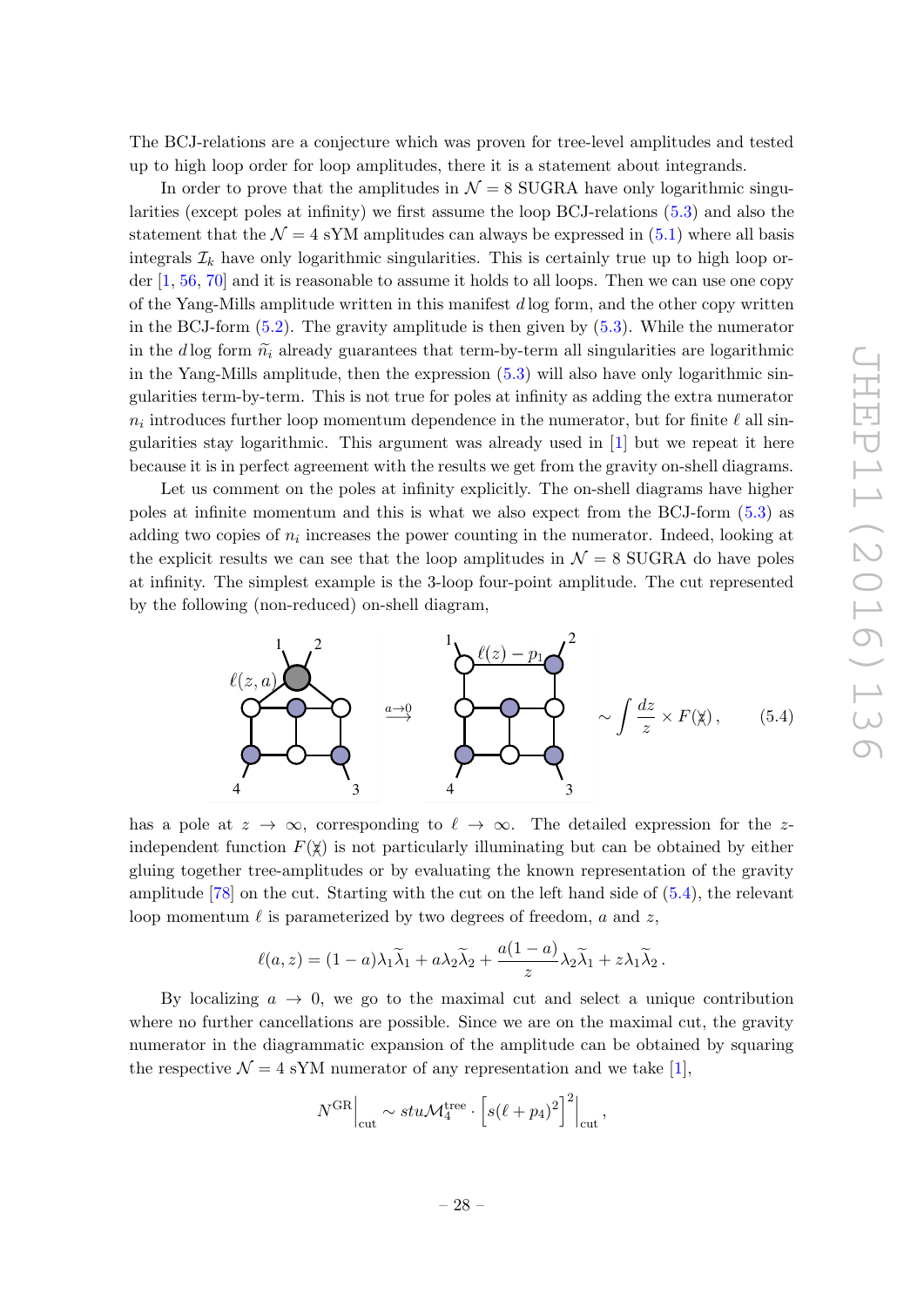where  $stu\mathcal{M}_4^{\text{tree}}$  =  $\left( \frac{[34][41]}{[41]} \right)$  $\langle 12 \rangle \langle 23 \rangle$ )<sup>2</sup> is the totally crossing symmetric prefactor depending on external kinematics only. The important observation is that the integrand in [\(5.4\)](#page-28-0) behaves like  $\frac{dz}{z}$  leading to the pole at infinity in  $\ell(z) \to \infty$ . At higher loops we even get multiple poles at infinity [\[1\]](#page-35-0). In general, poles at infinity can indicate potential UV-divergencies after integration as is the case for the bubble integral. However, a direct association of poles at infinity with a UV-divergence is not possible. The triangle integral for example also has a pole at infinity but it is UV-finite. Finding a precise rule between the interplay of poles at infinity and the UV-behavior of gravity amplitudes is an active area of research and would have a direct bearing on the UV-finiteness question of  $\mathcal{N} = 8$  SUGRA [\[79\]](#page-39-14).

### <span id="page-29-0"></span>5.3 Collinear behavior

Based on the numerator factors in the Grassmannian formula for gravity on-shell diagrams [\(3.24\)](#page-18-0) it is natural to conjecture that the residue of loop amplitudes on cuts that involve a three-point vertex (where the gray blob is any tree or loop amplitude),



factorize in a particular way,

$$
\mathcal{M} = \langle \ell_1 \, \ell_2 \rangle \cdot \mathcal{R} \qquad \text{for MHV vertex, i.e. } \widetilde{\lambda_{\ell_1}} \sim \widetilde{\lambda_{\ell_2}} \sim \widetilde{\lambda_{\ell_3}}, \qquad (5.5)
$$

$$
\mathcal{M} = [\ell_1 \ell_2] \cdot \overline{\mathcal{R}} \qquad \text{for } \overline{\text{MHV}} \text{ vertex, i.e. } \lambda_{\ell_1} \sim \lambda_{\ell_2} \sim \lambda_{\ell_3}, \qquad (5.6)
$$

where R and  $\overline{\mathcal{R}}$  are functions regular in  $\langle \ell_1 \ell_2 \rangle$  and  $[\ell_1 \ell_2]$  respectively. If both  $\ell_1$  and  $\ell_2$ are external particles this reduces to the well known behavior of gravity amplitudes in the collinear limit [\[80,](#page-39-15) [81\]](#page-39-16),

$$
\mathcal{M} \sim \frac{[12]}{\langle 12 \rangle} \cdot \widetilde{\mathcal{M}} \quad \text{for } \langle 12 \rangle \to 0, \qquad \mathcal{M} \sim \frac{\langle 12 \rangle}{[12]} \cdot \widetilde{\mathcal{M}} \quad \text{for } [12] \to 0. \tag{5.7}
$$

Let us stress that our claim is more general as one or both of the  $\ell_k$  can be loop momenta and there is no such statement available in the literature. It is fair to say that this statement does not follow from formula [\(3.24\)](#page-18-0) for on-shell diagrams but it is rather motivated by it. The reason is that the lower cuts can not be directly written as the sums of on-shell diagrams. There are some extra  $1/s_{ij}$  factors one has to add when going from on-shell diagram to generalized cuts, and therefore our statement does not immediately apply to the other cuts. If we calculate the residue of the amplitude on the cut when the three point amplitude (say MHV) factorizes then this piece factorizes  $\langle \ell_1 \ell_2 \rangle$  but it is not guaranteed that the rest of the diagram does not give additional  $\frac{1}{\langle \ell_1 \ell_2 \rangle}$  and cancel this factor. This does not happen in the case of on-shell diagrams but it could for generalized cuts. Our conjecture is that indeed it does not happen and any cut of the amplitude of this type would be proportional to  $\langle \ell_1 \ell_2 \rangle$ . We will test this conjecture explicitly on several examples.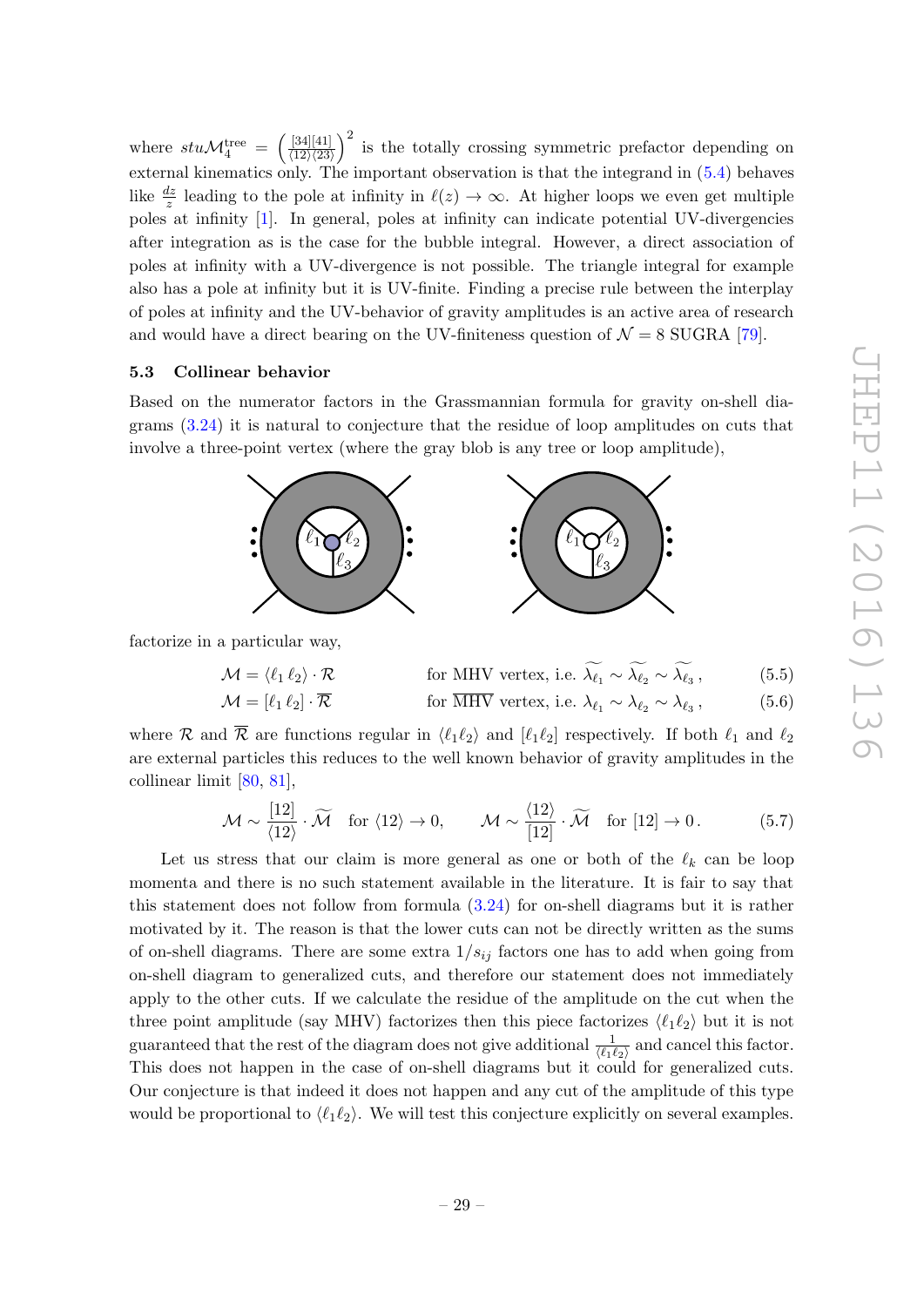**Four point one-loop.** The four-point one-loop  $\mathcal{N} = 8$  SUGRA amplitude was first given by Green, Schwarz and Brink  $[82]$  $[82]$  $[82]$  as a sum of three box integrals,<sup>2</sup>

<span id="page-30-2"></span>
$$
\mathcal{M}_4^1(1234) = istu\mathcal{M}_4^{\text{tree}}(1234) \Big[ I_4^1(s,t) + I_4^1(t,u) + I_4^1(u,s) \Big],\tag{5.8}
$$

where the corresponding tree amplitude  $\mathcal{M}_4^{\text{tree}}(1234)$  carries the helicity information. Multiplying by stu one finds the totally permutation invariant four-point gravity prefactor, see e.g. [\[83\]](#page-39-18),

$$
stu\mathcal{M}_4^{\text{tree}}(1234) = \underbrace{\left(\frac{[34][41]}{\langle 12\rangle\langle 23\rangle}\right)^2}_{\equiv \mathcal{K}_8}.
$$
\n(5.9)

The one-loop box integrals  $I_4^1(.,.)$  are defined without the usual st-type normalization which was put into the permutation invariant prefactor  $K_8$ . All integrals have numerator  $N = 1$  and therefore do not have unit leading singularity  $\pm 1, 0$  on all residues,

<span id="page-30-1"></span>

As there is no unique origin in loop momentum space, there is a general problem how to label the loop momentum  $\ell$  in individual diagrams; we will come back to this point shortly. In the definition [\(5.10\)](#page-30-1), we chose an arbitrary origin for the loop momentum routing in each of the three boxes.

Let us consider a double cut of the amplitude where  $\ell^2 = (\ell - p_1)^2 = 0$  which chooses natural labels on the cut. For complex momenta, there are two solutions to the on-shell conditions. Here we choose the one with  $\ell = \lambda_1 \lambda_\ell$  for some  $\lambda_\ell$ , which corresponds to the cut diagram. The grey blob corresponds to five point  $(L - 1)$  loop amplitude, but in our case  $L = 1$  and it is just tree,

<span id="page-30-4"></span>

Note that for  $\ell^2 = 0$  the loop momentum  $\ell$  becomes null and can be written as,  $\ell = \lambda_\ell \widetilde{\lambda}_\ell$ so that the other propagator factorizes,  $(\ell - p_1)^2 = \langle \ell_1 \rangle [\ell_1]$ . The solution we chose sets  $\langle \ell_1 \rangle = 0$  and the Jacobian of this double cut is,

<span id="page-30-3"></span>
$$
\mathcal{J} = \frac{1}{\left[\ell 1\right]} \,. \tag{5.12}
$$

<span id="page-30-0"></span><sup>&</sup>lt;sup>2</sup>The gravitational coupling constant  $(\kappa/2)^{n-2}$  for n-pt tree level amplitudes and  $(\kappa/2)^n$  for n-pt one-loop amplitudes will be suppressed  $(\kappa = \sqrt{32\pi G_N})$ .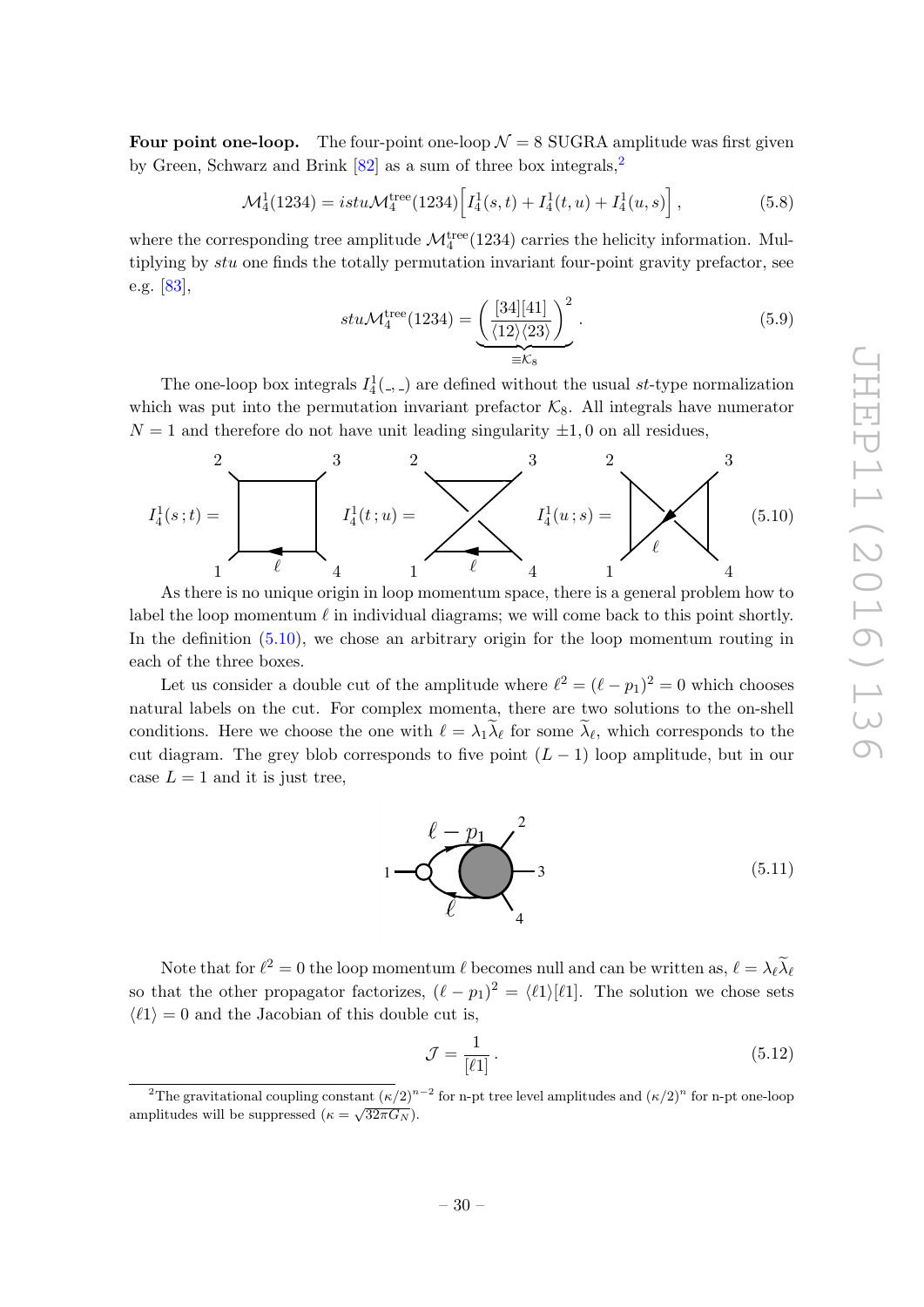Using the box-expansion of the one-loop amplitude [\(5.8\)](#page-30-2) we can calculate the residue on this cut for all three boxes [\(5.10\)](#page-30-1) individually and get,

$$
\begin{split}\n\left[I_4^1(s,t) + I_4^1(t,u) + I_4^1(u,s)\right] \Big|_{\ell=\lambda_1\tilde{\lambda}_{\ell}} &= \\
&= \frac{1}{[\ell 1]} \left[ \frac{1}{(\ell - p_1 - p_2)^2 (\ell + p_4)^2} + \frac{1}{(\ell - p_1 - p_3)^2 (\ell + p_4)^2} + \frac{1}{(\ell - p_1 - p_2)^2 (\ell + p_3)^2} \right] \Big|_{\ell=\lambda_1\tilde{\lambda}_{\ell}} \\
&= \frac{1}{[\ell 1]} \left[ \frac{1}{\langle 12 \rangle ([12] - [\ell 2]) \langle 14 \rangle [\ell 4]} + \frac{1}{\langle 13 \rangle ([13] - [\ell 3]) \langle 14 \rangle [\ell 4]} + \frac{1}{\langle 12 \rangle ([12] - [\ell 2]) \langle 13 \rangle [\ell 3]} \right] \\
&= \frac{[\ell 1] \cdot [34] \langle 14 \rangle}{[\ell 1] \cdot [\ell 3] [\ell 4] ([12] - [\ell 2]) ([13] - [\ell 3]) \langle 12 \rangle \langle 13 \rangle \langle 14 \rangle}\n\end{split} \tag{5.13}
$$

<span id="page-31-0"></span>From the Jacobian  $(5.12)$ , each term contains a factor  $\frac{1}{[\ell]1}$  but combining all three boxes we generate an expression with  $[\ell]$  in the numerator which cancels  $\mathcal{J}$ . However, this is not enough. Our conjecture was that on this cut the amplitude behaves like  $\sim [\ell_1]$ . The computation above seems to immediately contradict the conjecture but due to labeling issues mentioned earlier, the calculation is incomplete. In labeling the box diagrams in  $(5.10)$ , we made a particular choice. We could have labeled the three boxes in a different way,



which gives a different residue on the cut  $(5.11)$ ,

<span id="page-31-1"></span>
$$
\begin{aligned}\n\left[\tilde{I}_{4}^{1}(s,t) + \tilde{I}_{4}^{1}(t,u) + \tilde{I}_{4}^{1}(u,s)\right] \Big|_{\ell=\lambda_{1}\tilde{\lambda}_{\ell}} &= \\
&= \frac{1}{[\ell 1]} \left[ \frac{1}{(\ell-p_{1}-p_{4})^{2}(\ell+p_{2})^{2}} + \frac{1}{(\ell-p_{1}-p_{4})^{2}(\ell+p_{3})^{2}} + \frac{1}{(\ell-p_{1}-p_{3})^{2}(\ell+p_{2})^{2}} \right] \Big|_{\ell=\lambda_{1}\tilde{\lambda}_{\ell}} \\
&= \frac{[\ell 1] \cdot [23] \langle 12 \rangle}{[\ell 1] \cdot [\ell 2][\ell 3] \langle [13] - [\ell 3] \rangle \langle [14] - [\ell 4] \rangle \langle 12 \rangle \langle 13 \rangle \langle 14 \rangle}\n\end{aligned} \tag{5.15}
$$

Summing over both expression [\(5.13\)](#page-31-0) and [\(5.15\)](#page-31-1) (we should include a factor  $\frac{1}{2}$  but that is irrelevant here) and using  $[23]\langle 12 \rangle = [34]\langle 14 \rangle$  we get

$$
\mathcal{M}_{4}^{1}(1234)\Big|_{\ell=\lambda_{1}\widetilde{\lambda}_{\ell}}\sim\frac{[23]\langle12\rangle[24]\cdot[\ell1]^{2}}{[\ell1]\cdot[\ell2][\ell3][\ell4]([12]-[\ell2])([13]-[\ell3])([14]-[\ell4])\langle12\rangle\langle13\rangle\langle14\rangle},\quad(5.16)
$$

so that our conjecture indeed passes this check as the amplitude vanishes for  $[\ell_1] = 0$ , i.e.  $\ell \sim p_1$ . This example clearly demonstrates that the symmetrization over labels is important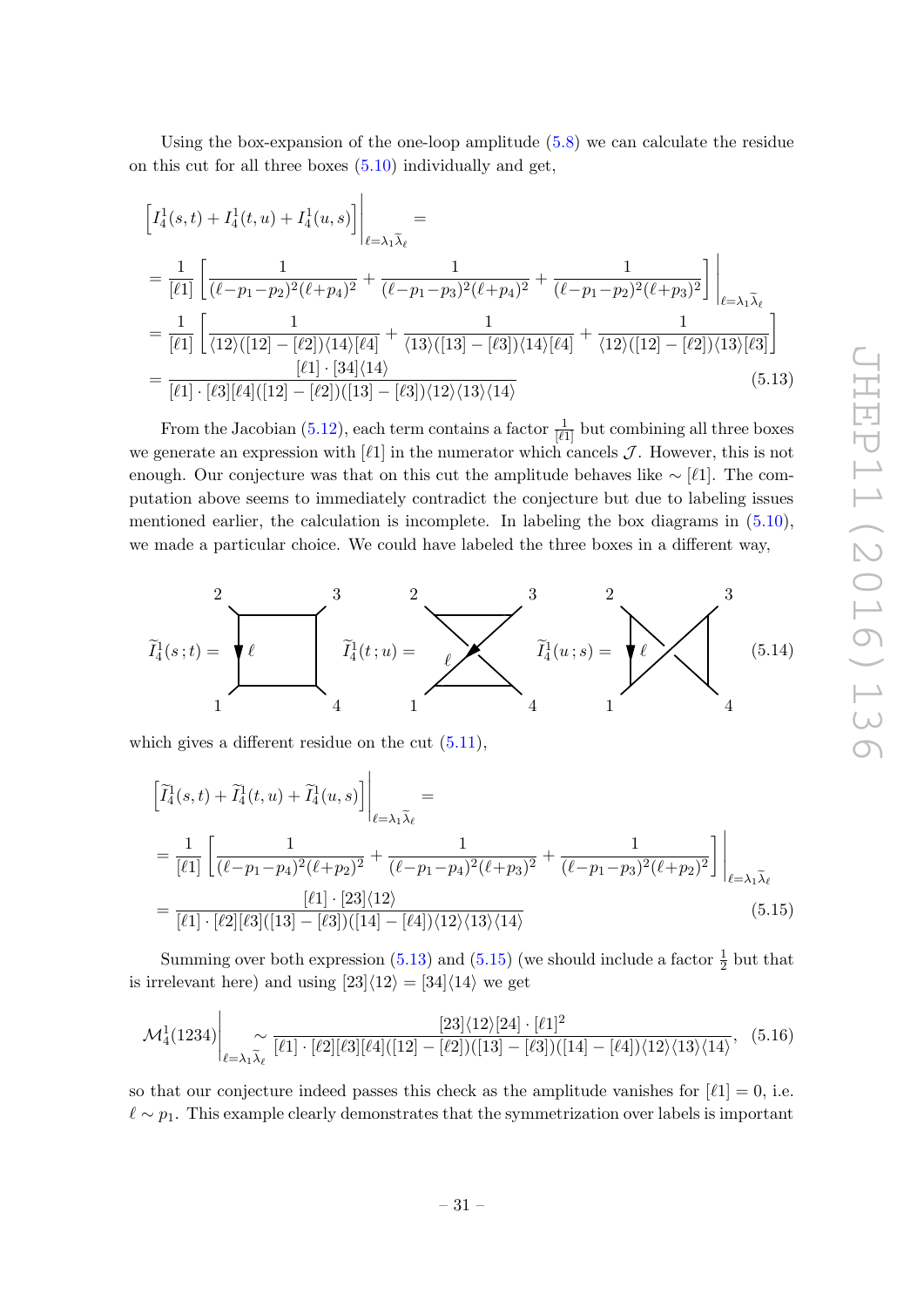

<span id="page-32-1"></span>Figure 1. Contributing integrals on the collinear cut.

in getting the correct result. Note that the sum over six terms naturally arises when one starts directly from the cut-picture [\(5.11\)](#page-30-4). To get all contributions, one is instructed to expand the five-point tree in all possible ways and find the contributions of all basis integrals. This procedure automatically takes into account all labellings of loop-momenta.

Four point two-loop. We will now test the same property for the four-point two-loop amplitude which is given as a sum of planar- and non-planar double-box integrals including a numerator factor [\[84\]](#page-40-0),

<span id="page-32-0"></span>. 1 2 3 4 I (P) (1234) = s 2× 4 3 I 2 1 (NP) (1234) = s <sup>2</sup><sup>×</sup> (5.17) <sup>M</sup><sup>2</sup> <sup>4</sup> = K8 4 X σ∈S<sup>4</sup> h I (P) <sup>σ</sup> + I (NP) σ i , (5.18)

where the sum over  $\sigma$  runs over all 24 permutations of  $\mathfrak{S}_4$ .

The full calculation can be performed numerically, but here we present a simplified version in which we calculate the residue on  $\ell^2 = \langle \ell_1 \rangle = [\ell_1] = 0$  which sets  $\ell = \alpha p_1$  directly. When combining all pieces, the numerator again generates  $[\ell 1]^2$  so that the residue on the  $\frac{1}{[\ell]!}$  pole vanishes quadratically. Going directly to the kinematic region where  $\ell = \alpha p_1$  we are only able to see a pure vanishing  $\mathcal{M}_{4}^{2}(1234)\Big|_{\ell=\alpha p_{1}}=0$ , but even this weaker statement requires an intricate cancellation between a large number of different terms.

Starting with the collinear cut  $\ell^2 = \langle \ell_1 \rangle = [\ell_1] = 0$ , there are 24 terms contributing. If we look at the nonplanar integrals, for collinear kinematics  $\ell = \alpha p_1$ , we can use one factor of s of the numerator  $(5.17)$  to decompose the pentagon as a sum of boxes. This is only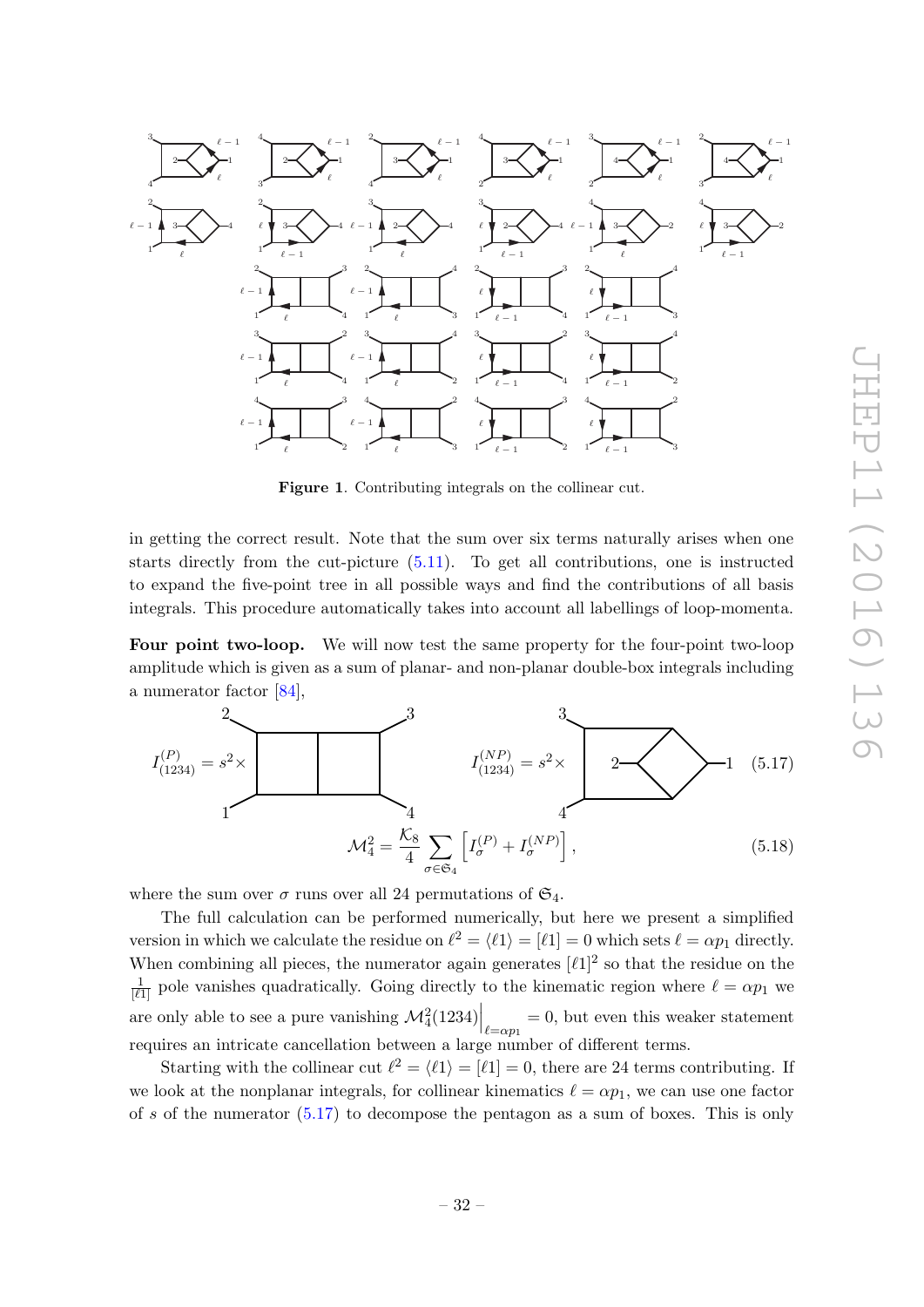possible for this special kinematics.

<span id="page-33-0"></span>

If one uses the pentagon decomposition [\(5.19\)](#page-33-0) on all nonplanar integrals in the first line of figure [1](#page-32-1) and rewrites the  $\frac{1}{\alpha}$  and  $\frac{1}{1-\alpha}$  coefficients of the boxes in terms of propagators by multiplying and dividing by appropriate Mandelstam variables, one can see that all the planar double-boxes cancel. Each nonplanar integral in the first line cancels exactly two planar double boxes, so that the counting works perfectly. The remaining two terms of the decomposition that come with a plus sign are almost as straight-forward. One has to collect all these terms and re-express them as non-planar integrals. Combined with the non-planar integrals of the second line in figure [1,](#page-32-1) one can show that they always come in the combination  $(s+t+u) = 0$  so that they also cancel. This concludes our calculation and indeed we find our conjecture to hold. All signs work out such that the two-loop four-point amplitude in fact vanishes on the collinear cut  $\ell = \alpha p_1$ .

Internal collinear region. Finally we can show one more example when the collinear region is between internal loops only corresponding to the cases described in the beginning of section [5.3.](#page-29-0) The simplest example where we can study this kinematic region is for the two-loop four-point amplitude discussed above. Instead of going to the triple cut  $\ell_1^2 = \ell_2^2 = (\ell_1 + \ell_2)^2 = 0$  we can cut one more propagator to simplify the analysis by limiting the number of contributing terms,

<span id="page-33-1"></span>

(5.20)

Parameterizing the cut solution on  $\ell_1^2 = \ell_2^2 = 0$  as

$$
\ell_1 = \left[\lambda_1 + \alpha_1 \lambda_2\right] \left[\alpha_2 \widetilde{\lambda}_2 + \alpha_3 \widetilde{\lambda}_1\right], \qquad \ell_2 = \left[\lambda_1 + \beta_1 \lambda_2\right] \left[\beta_2 \widetilde{\lambda}_2 + \beta_3 \widetilde{\lambda}_1\right],
$$

the third propagator  $\ell_3^2 \equiv (\ell_1 + \ell_2)^2$  factorizes and we cut  $\langle \ell_1 \ell_2 \rangle = 0$  by setting  $\beta_1 = \alpha_1$ . The remaining part of the facotrized propagator becomes,  $[\ell_1\ell_2] = [21](\alpha_2\beta_3 - \alpha_3\beta_2)$ . As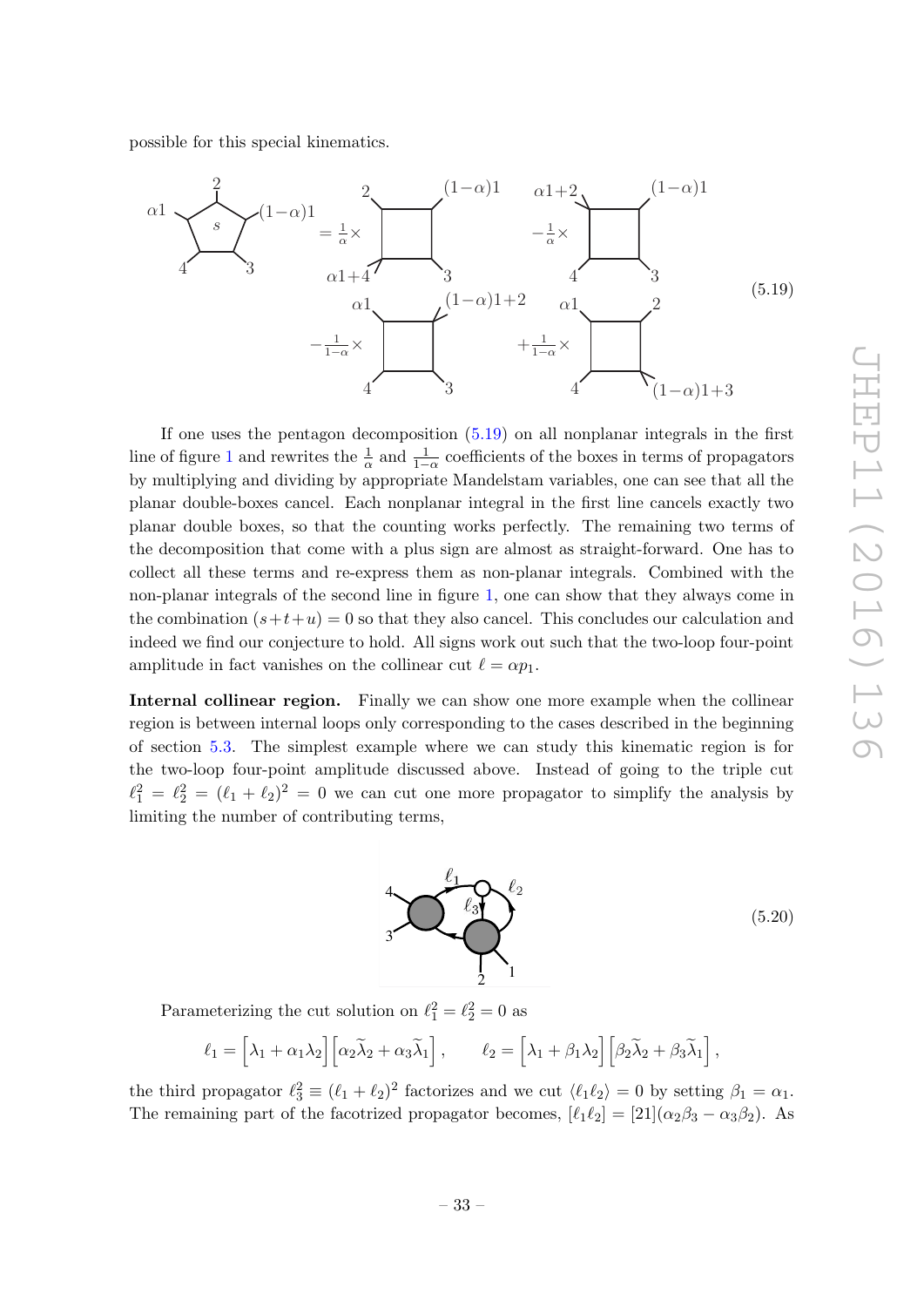mentioned before, we simplify our life by further cutting  $(\ell_1 + p_3 + p_4)^2 = 0$  which sets  $\alpha_3 = 1 - \alpha_1 \alpha_2$ .

Blowing up the blobs in [\(5.20\)](#page-33-1) into planar and non-planar double-boxes [\(5.17\)](#page-32-0) of different labels and combining all  $(8 + 4)$  terms, we checked numerically that the two-loop amplitude behaves as,

$$
M_4^2\Big|_{\langle\ell_1\ell_2\rangle=0} \sim \frac{[\ell_1\ell_2]^2}{[\ell_1\ell_2]} \cdot \overline{\mathcal{R}}\,,\tag{5.21}
$$

where the numerator generates the  $[\ell_1 \ell_2]^2$ -factor consistent with our conjecture.

### <span id="page-34-0"></span>6 Conclusion

In this paper we studied on-shell diagrams in gravity theories. We wrote a Grassmannian representation using edge variables and our formulation includes a non-trivial numerator factor in the measure as well as higher degree poles in the denominator. We showed that all higher poles correspond to cases where internal momenta in the loop are sent to infinity while all erasable edges are represented by single poles only. The numerator factor can be interpreted as a set of collinearity conditions on the on-shell momenta and also implies that all on-shell diagrams with internal bubbles vanish. There is one interesting aspect related to vanishing bubbles: in planar  $\mathcal{N} = 4$  sYM, the loop integrand is expressed in terms of on-shell diagrams containing bubbles. In fact, via equivalence moves, one can show that four bubbles assemble the four degrees of freedom of each off-shell loop momentum [\[31\]](#page-37-3). We do not have any recursion relations in the gravity case (or in  $\mathcal{N}=4$  sYM beyond the planar limit) but if such a formulation exists, it must take this fact into account. In the planar case we could always use the identity moves to expose the bubbles and remove them from the diagram at the cost of an additional d log factor. The non-planar identity moves for  $\mathcal{N} = 8$  SUGRA (and also non-planar  $\mathcal{N} = 4$  SYM) are different which might lead to a different role of bubbles in the loop integrand.

In section [4](#page-19-0) we provide several examples demonstrating the applicability of the Grassmannian formula for gravity on-shell diagrams for both leading singularities as well as diagrams with unfixed parameters. Because on-shell diagrams have the interpretation as cuts of gravity loop amplitudes it is natural to conjecture that loop amplitudes share the same properties. We tested this conjecture on the cases of 1-loop and 2-loop amplitudes in  $\mathcal{N}=8$  SUGRA and found a perfect agreement. Unlike in the Yang-Mills case these properties of on-shell diagrams can not be implemented term-by-term and require non-trivial cancellations between diagrams (even at four-point one-loop).

There was one aspect of gravity on-shell diagrams we did not discuss in more detail: poles at infinity. While absent in gauge theory they are present in gravity on-shell diagrams as poles of arbitrary degree. Poles at finite locations in momentum space correspond to erasing edges in on-shell diagrams but there is no such interpretation for poles at infinity. It is not clear how to embed them in the Grassmannian and what is the on-shell diagrammatic interpretation for them. This also prevents us from writing homological identities between different on-shell diagrams which was an important ingredient in the Yang-Mills case. Fi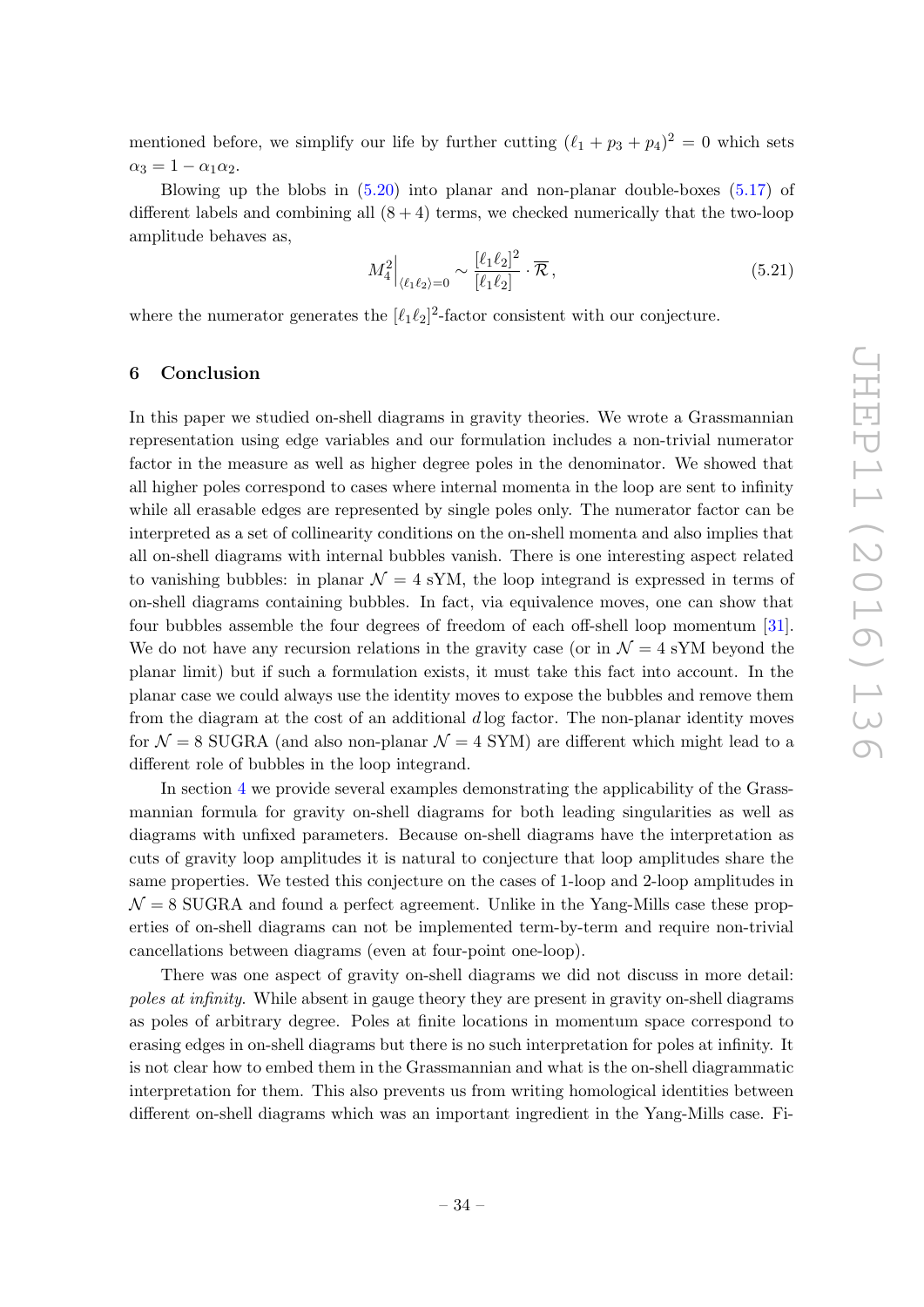nally, the poles at infinity are closely related to the UV-behavior of gravity loop amplitudes and further study of their role in on-shell diagrams could lead to new insights there.

In terms of using on-shell diagrams as building blocks for scattering amplitudes, there are two obvious paths beyond the well-understood case of planar  $\mathcal{N} = 4$  sYM theory: (i) going to lower supersymmetry or (ii) going non-planar. The recursion relations for planar non-supersymmetric Yang-Mills theory suffers from divergencies in the forward limit term. Resolving that problem is an active area of research [\[85\]](#page-40-1) and it appears to be a question of properly defining the forward limit term in these theories rather than some fundamental obstruction. The extension to non-planar theories, even with maximal supersymmetry, seems more difficult because it is not even clear which object should be recursed in the first place. Beyond the planar limit we do not have global variables and loop momenta are normally associated with individual diagrams in the Feynman expansion, or its refined version using a set of integrals in the unitarity method. Therefore it is not clear how to associate the "loop-momentum" degrees of freedom with those in on-shell diagrams or how to cancel spurious poles. Making progress on this problem would certainly open doors to many new directions of research.

Note. While this work was completed, [\[86\]](#page-40-2) appeared which has some overlap with our results.

### Acknowledgments

We thank Nima Arkani-Hamed, Zvi Bern, Jacob Bourjaily, Sean Litsey and James Stankowicz for interesting discussions. Most figures are drawn with the Mathematica package [\[87\]](#page-40-3). E. H. is supported in part by a Dominic Orr Graduate Fellowship and by DOE Grant  $#$ DE-SC0011632.

Open Access. This article is distributed under the terms of the Creative Commons Attribution License [\(CC-BY 4.0\)](http://creativecommons.org/licenses/by/4.0/), which permits any use, distribution and reproduction in any medium, provided the original author(s) and source are credited.

### References

- <span id="page-35-0"></span>[1] Z. Bern, E. Herrmann, S. Litsey, J. Stankowicz and J. Trnka, Logarithmic singularities and maximally supersymmetric amplitudes, JHEP  $06$  [\(2015\) 202](http://dx.doi.org/10.1007/JHEP06(2015)202)  $\left[$ [arXiv:1412.8584](https://arxiv.org/abs/1412.8584) $\right]$  [IN[SPIRE](http://inspirehep.net/search?p=find+EPRINT+arXiv:1412.8584)].
- <span id="page-35-1"></span>[2] R. Britto, F. Cachazo and B. Feng, New recursion relations for tree amplitudes of gluons, [Nucl. Phys.](http://dx.doi.org/10.1016/j.nuclphysb.2005.02.030) B 715 (2005) 499 [[hep-th/0412308](https://arxiv.org/abs/hep-th/0412308)] [IN[SPIRE](http://inspirehep.net/search?p=find+EPRINT+hep-th/0412308)].
- <span id="page-35-3"></span>[3] R. Britto, F. Cachazo, B. Feng and E. Witten, *Direct proof of tree-level recursion relation in* Yang-Mills theory, [Phys. Rev. Lett.](http://dx.doi.org/10.1103/PhysRevLett.94.181602)  $94$  (2005) 181602 [[hep-th/0501052](https://arxiv.org/abs/hep-th/0501052)] [IN[SPIRE](http://inspirehep.net/search?p=find+EPRINT+hep-th/0501052)].
- <span id="page-35-2"></span>[4] Z. Bern, L.J. Dixon, D.C. Dunbar and D.A. Kosower, One loop n point gauge theory amplitudes, unitarity and collinear limits, [Nucl. Phys.](http://dx.doi.org/10.1016/0550-3213(94)90179-1) B 425 (1994) 217 [[hep-ph/9403226](https://arxiv.org/abs/hep-ph/9403226)] [IN[SPIRE](http://inspirehep.net/search?p=find+EPRINT+hep-ph/9403226)].
- [5] Z. Bern, L.J. Dixon, D.C. Dunbar and D.A. Kosower, Fusing gauge theory tree amplitudes into loop amplitudes, [Nucl. Phys.](http://dx.doi.org/10.1016/0550-3213(94)00488-Z)  $\bf{B}$  435 (1995) 59 [[hep-ph/9409265](https://arxiv.org/abs/hep-ph/9409265)] [IN[SPIRE](http://inspirehep.net/search?p=find+EPRINT+hep-ph/9409265)].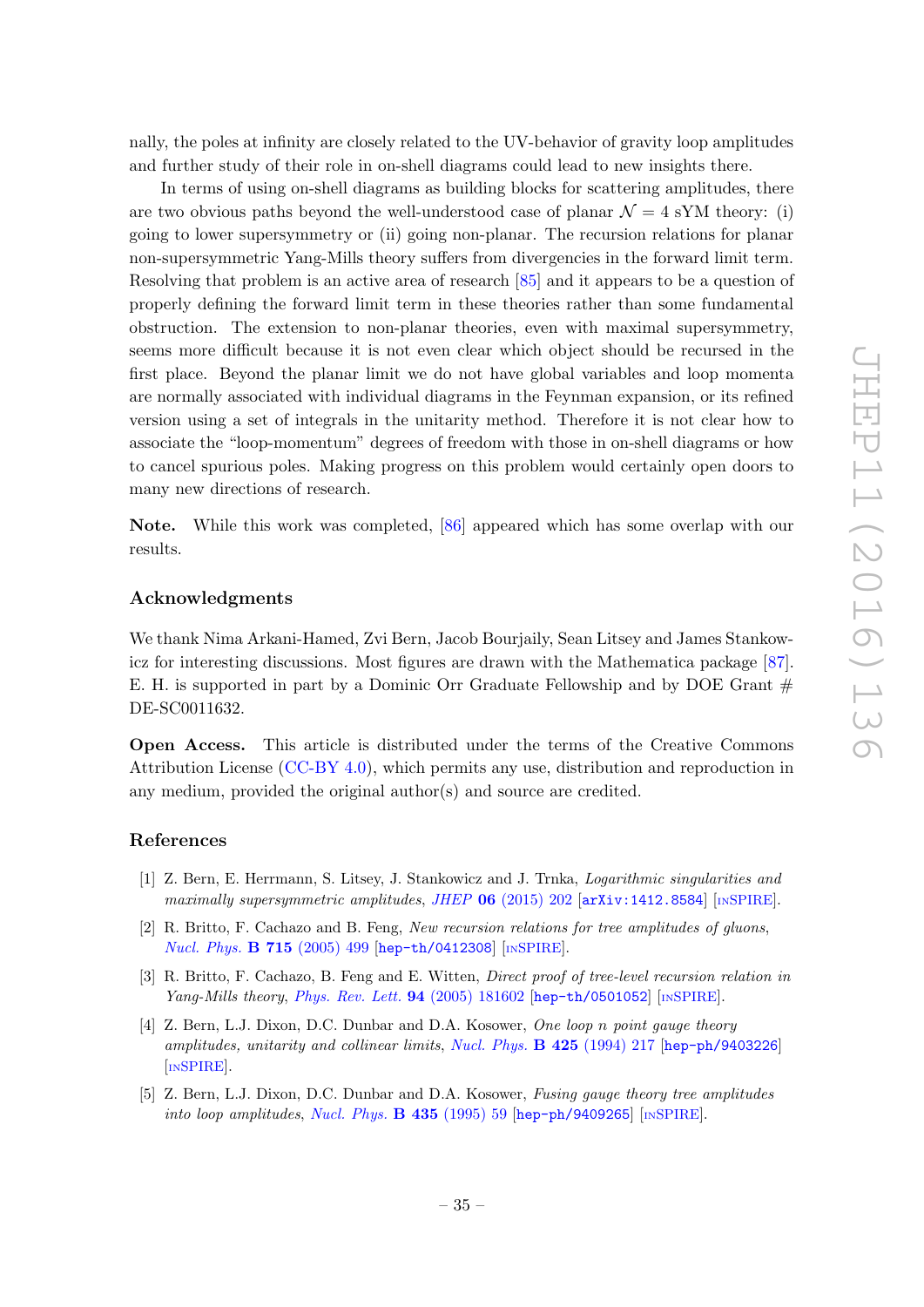- <span id="page-36-11"></span>[6] Z. Bern, J.J.M. Carrasco, H. Johansson and D.A. Kosower, Maximally supersymmetric planar Yang-Mills amplitudes at five loops, Phys. Rev. D 76 [\(2007\) 125020](http://dx.doi.org/10.1103/PhysRevD.76.125020) [[arXiv:0705.1864](https://arxiv.org/abs/0705.1864)] [IN[SPIRE](http://inspirehep.net/search?p=find+EPRINT+arXiv:0705.1864)].
- [7] R. Britto, F. Cachazo and B. Feng, *Generalized unitarity and one-loop amplitudes in*  $N = 4$ super-Yang-Mills, [Nucl. Phys.](http://dx.doi.org/10.1016/j.nuclphysb.2005.07.014) B 725 (2005) 275 [[hep-th/0412103](https://arxiv.org/abs/hep-th/0412103)] [IN[SPIRE](http://inspirehep.net/search?p=find+EPRINT+hep-th/0412103)].
- <span id="page-36-0"></span>[8] F. Cachazo, *Sharpening the leading singularity*,  $arXiv:0803.1988$  [IN[SPIRE](http://inspirehep.net/search?p=find+EPRINT+arXiv:0803.1988)].
- <span id="page-36-1"></span>[9] J.M. Drummond, J. Henn, V.A. Smirnov and E. Sokatchev, Magic identities for conformal  $four-point integrals, JHEP$  01 [\(2007\) 064](http://dx.doi.org/10.1088/1126-6708/2007/01/064) [[hep-th/0607160](https://arxiv.org/abs/hep-th/0607160)] [IN[SPIRE](http://inspirehep.net/search?p=find+EPRINT+hep-th/0607160)].
- [10] L.F. Alday and J.M. Maldacena, Gluon scattering amplitudes at strong coupling, [JHEP](http://dx.doi.org/10.1088/1126-6708/2007/06/064) 06 [\(2007\) 064](http://dx.doi.org/10.1088/1126-6708/2007/06/064) [[arXiv:0705.0303](https://arxiv.org/abs/0705.0303)] [IN[SPIRE](http://inspirehep.net/search?p=find+EPRINT+arXiv:0705.0303)].
- <span id="page-36-2"></span>[11] J.M. Drummond, J. Henn, G.P. Korchemsky and E. Sokatchev, Dual superconformal symmetry of scattering amplitudes in  $N = 4$  super-Yang-Mills theory, [Nucl. Phys.](http://dx.doi.org/10.1016/j.nuclphysb.2009.11.022) **B** 828 [\(2010\) 317](http://dx.doi.org/10.1016/j.nuclphysb.2009.11.022) [[arXiv:0807.1095](https://arxiv.org/abs/0807.1095)] [IN[SPIRE](http://inspirehep.net/search?p=find+EPRINT+arXiv:0807.1095)].
- <span id="page-36-3"></span>[12] J.M. Drummond, J.M. Henn and J. Plefka, Yangian symmetry of scattering amplitudes in  $N = 4$  super Yang-Mills theory, JHEP 05 [\(2009\) 046](http://dx.doi.org/10.1088/1126-6708/2009/05/046) [[arXiv:0902.2987](https://arxiv.org/abs/0902.2987)] [IN[SPIRE](http://inspirehep.net/search?p=find+EPRINT+arXiv:0902.2987)].
- <span id="page-36-4"></span>[13] N. Beisert and M. Staudacher, The  $N = 4$  SYM integrable super spin chain, [Nucl. Phys.](http://dx.doi.org/10.1016/j.nuclphysb.2003.08.015) B 670 [\(2003\) 439](http://dx.doi.org/10.1016/j.nuclphysb.2003.08.015) [[hep-th/0307042](https://arxiv.org/abs/hep-th/0307042)] [IN[SPIRE](http://inspirehep.net/search?p=find+EPRINT+hep-th/0307042)].
- <span id="page-36-5"></span>[14] N. Beisert, B. Eden and M. Staudacher, Transcendentality and crossing, [J. Stat. Mech.](http://dx.doi.org/10.1088/1742-5468/2007/01/P01021) 0701 [\(2007\) P01021](http://dx.doi.org/10.1088/1742-5468/2007/01/P01021) [[hep-th/0610251](https://arxiv.org/abs/hep-th/0610251)] [IN[SPIRE](http://inspirehep.net/search?p=find+EPRINT+hep-th/0610251)].
- <span id="page-36-6"></span>[15] J.M. Drummond, G.P. Korchemsky and E. Sokatchev, Conformal properties of four-gluon planar amplitudes and Wilson loops, [Nucl. Phys.](http://dx.doi.org/10.1016/j.nuclphysb.2007.11.041) B 795 (2008) 385 [[arXiv:0707.0243](https://arxiv.org/abs/0707.0243)] [IN[SPIRE](http://inspirehep.net/search?p=find+EPRINT+arXiv:0707.0243)].
- [16] A. Brandhuber, P. Heslop and G. Travaglini, MHV amplitudes in  $N = 4$  super Yang-Mills and Wilson loops, [Nucl. Phys.](http://dx.doi.org/10.1016/j.nuclphysb.2007.11.002) **B 794** (2008) 231 [[arXiv:0707.1153](https://arxiv.org/abs/0707.1153)] [IN[SPIRE](http://inspirehep.net/search?p=find+EPRINT+arXiv:0707.1153)].
- [17] J.M. Drummond, J. Henn, G.P. Korchemsky and E. Sokatchev, Conformal Ward identities for Wilson loops and a test of the duality with gluon amplitudes, [Nucl. Phys.](http://dx.doi.org/10.1016/j.nuclphysb.2009.10.013)  $\bf{B} 826$  (2010) [337](http://dx.doi.org/10.1016/j.nuclphysb.2009.10.013) [[arXiv:0712.1223](https://arxiv.org/abs/0712.1223)] [IN[SPIRE](http://inspirehep.net/search?p=find+EPRINT+arXiv:0712.1223)].
- [18] L.J. Mason and D. Skinner, The complete planar S-matrix of  $N = 4$  SYM as a Wilson loop in twistor space, JHEP 12 [\(2010\) 018](http://dx.doi.org/10.1007/JHEP12(2010)018) [[arXiv:1009.2225](https://arxiv.org/abs/1009.2225)] [IN[SPIRE](http://inspirehep.net/search?p=find+EPRINT+arXiv:1009.2225)].
- [19] S. Caron-Huot, Notes on the scattering amplitude/Wilson loop duality, JHEP 07 [\(2011\) 058](http://dx.doi.org/10.1007/JHEP07(2011)058) [[arXiv:1010.1167](https://arxiv.org/abs/1010.1167)] [IN[SPIRE](http://inspirehep.net/search?p=find+EPRINT+arXiv:1010.1167)].
- <span id="page-36-7"></span>[20] L.F. Alday, B. Eden, G.P. Korchemsky, J. Maldacena and E. Sokatchev, From correlation functions to Wilson loops, JHEP 09 [\(2011\) 123](http://dx.doi.org/10.1007/JHEP09(2011)123)  $arXiv:1007.3243$  [IN[SPIRE](http://inspirehep.net/search?p=find+EPRINT+arXiv:1007.3243)].
- <span id="page-36-8"></span>[21] B. Basso, A. Sever and P. Vieira, Spacetime and flux tube S-matrices at finite coupling for  $N = 4$  supersymmetric Yang-Mills theory, [Phys. Rev. Lett.](http://dx.doi.org/10.1103/PhysRevLett.111.091602) 111 (2013) 091602 [[arXiv:1303.1396](https://arxiv.org/abs/1303.1396)] [IN[SPIRE](http://inspirehep.net/search?p=find+EPRINT+arXiv:1303.1396)].
- [22] B. Basso, J. Caetano, L. Cordova, A. Sever and P. Vieira, OPE for all helicity amplitudes, JHEP 08 [\(2015\) 018](http://dx.doi.org/10.1007/JHEP08(2015)018) [[arXiv:1412.1132](https://arxiv.org/abs/1412.1132)] [IN[SPIRE](http://inspirehep.net/search?p=find+EPRINT+arXiv:1412.1132)].
- <span id="page-36-9"></span>[23] B. Basso, A. Sever and P. Vieira, *Hexagonal Wilson loops in planar*  $N = 4$  *SYM theory at* finite coupling, J. Phys.  $\bf{A}$  49 [\(2016\) 41LT01](http://dx.doi.org/10.1088/1751-8113/49/41/41LT01)  $\left[$ [arXiv:1508.03045](https://arxiv.org/abs/1508.03045) $\right]$   $\left[$ IN[SPIRE](http://inspirehep.net/search?p=find+EPRINT+arXiv:1508.03045) $\right]$ .
- <span id="page-36-10"></span>[24] L.J. Dixon, J.M. Drummond, M. von Hippel and J. Pennington, Hexagon functions and the three-loop remainder function, JHEP  $12$  [\(2013\) 049](http://dx.doi.org/10.1007/JHEP12(2013)049)  $\text{arXiv:1308.2276}$  $\text{arXiv:1308.2276}$  $\text{arXiv:1308.2276}$  [IN[SPIRE](http://inspirehep.net/search?p=find+EPRINT+arXiv:1308.2276)].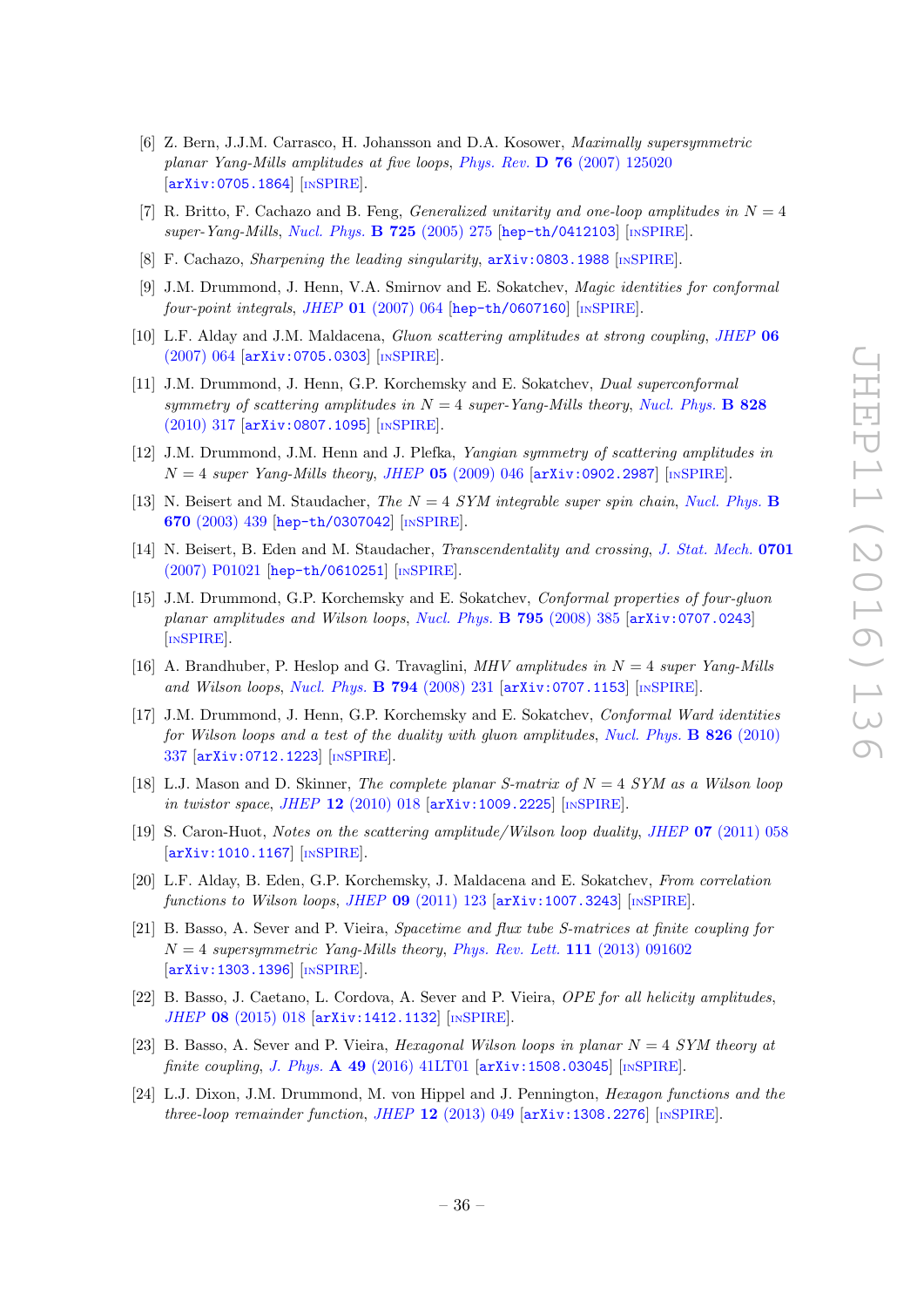- [25] L.J. Dixon and M. von Hippel, Bootstrapping an NMHV amplitude through three loops, JHEP 10 [\(2014\) 065](http://dx.doi.org/10.1007/JHEP10(2014)065) [[arXiv:1408.1505](https://arxiv.org/abs/1408.1505)] [IN[SPIRE](http://inspirehep.net/search?p=find+EPRINT+arXiv:1408.1505)].
- <span id="page-37-0"></span>[26] L.J. Dixon, M. von Hippel and A.J. McLeod, The four-loop six-gluon NMHV ratio function, JHEP 01 [\(2016\) 053](http://dx.doi.org/10.1007/JHEP01(2016)053) [[arXiv:1509.08127](https://arxiv.org/abs/1509.08127)] [IN[SPIRE](http://inspirehep.net/search?p=find+EPRINT+arXiv:1509.08127)].
- <span id="page-37-1"></span>[27] A.B. Goncharov, M. Spradlin, C. Vergu and A. Volovich, Classical polylogarithms for amplitudes and Wilson loops, [Phys. Rev. Lett.](http://dx.doi.org/10.1103/PhysRevLett.105.151605) 105 (2010) 151605 [[arXiv:1006.5703](https://arxiv.org/abs/1006.5703)] [IN[SPIRE](http://inspirehep.net/search?p=find+EPRINT+arXiv:1006.5703)].
- [28] J. Golden, A.B. Goncharov, M. Spradlin, C. Vergu and A. Volovich, Motivic amplitudes and  $cluster\ coordinates, JHEP$  01 [\(2014\) 091](http://dx.doi.org/10.1007/JHEP01(2014)091)  $[\text{arXiv:1305.1617}]$  $[\text{arXiv:1305.1617}]$  $[\text{arXiv:1305.1617}]$   $[\text{INSPIRE}]$  $[\text{INSPIRE}]$  $[\text{INSPIRE}]$ .
- [29] J.M. Drummond, G. Papathanasiou and M. Spradlin, A symbol of uniqueness: the cluster bootstrap for the 3-loop MHV heptagon, JHEP  $03$  [\(2015\) 072](http://dx.doi.org/10.1007/JHEP03(2015)072)  $\text{arXiv:1412.3763}$  $\text{arXiv:1412.3763}$  $\text{arXiv:1412.3763}$  [IN[SPIRE](http://inspirehep.net/search?p=find+EPRINT+arXiv:1412.3763)].
- <span id="page-37-2"></span>[30] D. Parker, A. Scherlis, M. Spradlin and A. Volovich, *Hedgehog bases for*  $A_n$  cluster polylogarithms and an application to six-point amplitudes, JHEP 11 [\(2015\) 136](http://dx.doi.org/10.1007/JHEP11(2015)136) [[arXiv:1507.01950](https://arxiv.org/abs/1507.01950)] [IN[SPIRE](http://inspirehep.net/search?p=find+EPRINT+arXiv:1507.01950)].
- <span id="page-37-3"></span>[31] N. Arkani-Hamed et al., Scattering amplitudes and the positive Grassmannian, [arXiv:1212.5605](https://arxiv.org/abs/1212.5605) [IN[SPIRE](http://inspirehep.net/search?p=find+EPRINT+arXiv:1212.5605)].
- <span id="page-37-9"></span>[32] N. Arkani-Hamed, F. Cachazo, C. Cheung and J. Kaplan, A duality for the S matrix, [JHEP](http://dx.doi.org/10.1007/JHEP03(2010)020) 03 [\(2010\) 020](http://dx.doi.org/10.1007/JHEP03(2010)020) [[arXiv:0907.5418](https://arxiv.org/abs/0907.5418)] [IN[SPIRE](http://inspirehep.net/search?p=find+EPRINT+arXiv:0907.5418)].
- [33] N. Arkani-Hamed, F. Cachazo and C. Cheung, The Grassmannian origin of dual superconformal invariance, JHEP 03 [\(2010\) 036](http://dx.doi.org/10.1007/JHEP03(2010)036) [[arXiv:0909.0483](https://arxiv.org/abs/0909.0483)] [IN[SPIRE](http://inspirehep.net/search?p=find+EPRINT+arXiv:0909.0483)].
- <span id="page-37-10"></span>[34] L.J. Mason and D. Skinner, Dual superconformal invariance, momentum twistors and Grassmannians, JHEP 11 [\(2009\) 045](http://dx.doi.org/10.1088/1126-6708/2009/11/045) [[arXiv:0909.0250](https://arxiv.org/abs/0909.0250)] [IN[SPIRE](http://inspirehep.net/search?p=find+EPRINT+arXiv:0909.0250)].
- [35] N. Arkani-Hamed, J. Bourjaily, F. Cachazo and J. Trnka, Unification of residues and Grassmannian dualities, JHEP 01 [\(2011\) 049](http://dx.doi.org/10.1007/JHEP01(2011)049) [[arXiv:0912.4912](https://arxiv.org/abs/0912.4912)] [IN[SPIRE](http://inspirehep.net/search?p=find+EPRINT+arXiv:0912.4912)].
- [36] N. Arkani-Hamed, J. Bourjaily, F. Cachazo and J. Trnka, Local spacetime physics from the Grassmannian, JHEP 01 [\(2011\) 108](http://dx.doi.org/10.1007/JHEP01(2011)108) [[arXiv:0912.3249](https://arxiv.org/abs/0912.3249)] [IN[SPIRE](http://inspirehep.net/search?p=find+EPRINT+arXiv:0912.3249)].
- <span id="page-37-4"></span>[37] N. Arkani-Hamed, J.L. Bourjaily, F. Cachazo, S. Caron-Huot and J. Trnka, The all-loop integrand for scattering amplitudes in planar  $N = 4$  SYM, JHEP 01 [\(2011\) 041](http://dx.doi.org/10.1007/JHEP01(2011)041) [[arXiv:1008.2958](https://arxiv.org/abs/1008.2958)] [IN[SPIRE](http://inspirehep.net/search?p=find+EPRINT+arXiv:1008.2958)].
- <span id="page-37-5"></span>[38] Y.-T. Huang and C. Wen, ABJM amplitudes and the positive orthogonal Grassmannian, JHEP 02 [\(2014\) 104](http://dx.doi.org/10.1007/JHEP02(2014)104) [[arXiv:1309.3252](https://arxiv.org/abs/1309.3252)] [IN[SPIRE](http://inspirehep.net/search?p=find+EPRINT+arXiv:1309.3252)].
- [39] Y.-T. Huang, C. Wen and D. Xie, The positive orthogonal Grassmannian and loop amplitudes of ABJM, J. Phys.  $\bf{A}$  47 [\(2014\) 474008](http://dx.doi.org/10.1088/1751-8113/47/47/474008) [[arXiv:1402.1479](https://arxiv.org/abs/1402.1479)] [IN[SPIRE](http://inspirehep.net/search?p=find+EPRINT+arXiv:1402.1479)].
- [40] J. Kim and S. Lee, Positroid stratification of orthogonal Grassmannian and ABJM amplitudes, JHEP 09 [\(2014\) 085](http://dx.doi.org/10.1007/JHEP09(2014)085) [[arXiv:1402.1119](https://arxiv.org/abs/1402.1119)] [IN[SPIRE](http://inspirehep.net/search?p=find+EPRINT+arXiv:1402.1119)].
- <span id="page-37-6"></span>[41] H. Elvang et al., *Grassmannians for scattering amplitudes in 4d N = 4 SYM and 3d ABJM*, JHEP 12 [\(2014\) 181](http://dx.doi.org/10.1007/JHEP12(2014)181) [[arXiv:1410.0621](https://arxiv.org/abs/1410.0621)] [IN[SPIRE](http://inspirehep.net/search?p=find+EPRINT+arXiv:1410.0621)].
- <span id="page-37-7"></span>[42] N. Arkani-Hamed and J. Trnka, *The amplituhedron*, *JHEP* 10 [\(2014\) 030](http://dx.doi.org/10.1007/JHEP10(2014)030) [[arXiv:1312.2007](https://arxiv.org/abs/1312.2007)] [IN[SPIRE](http://inspirehep.net/search?p=find+EPRINT+arXiv:1312.2007)].
- <span id="page-37-8"></span>[43] N. Arkani-Hamed and J. Trnka, *Into the amplituhedron*, *JHEP* 12 [\(2014\) 182](http://dx.doi.org/10.1007/JHEP12(2014)182) [[arXiv:1312.7878](https://arxiv.org/abs/1312.7878)] [IN[SPIRE](http://inspirehep.net/search?p=find+EPRINT+arXiv:1312.7878)].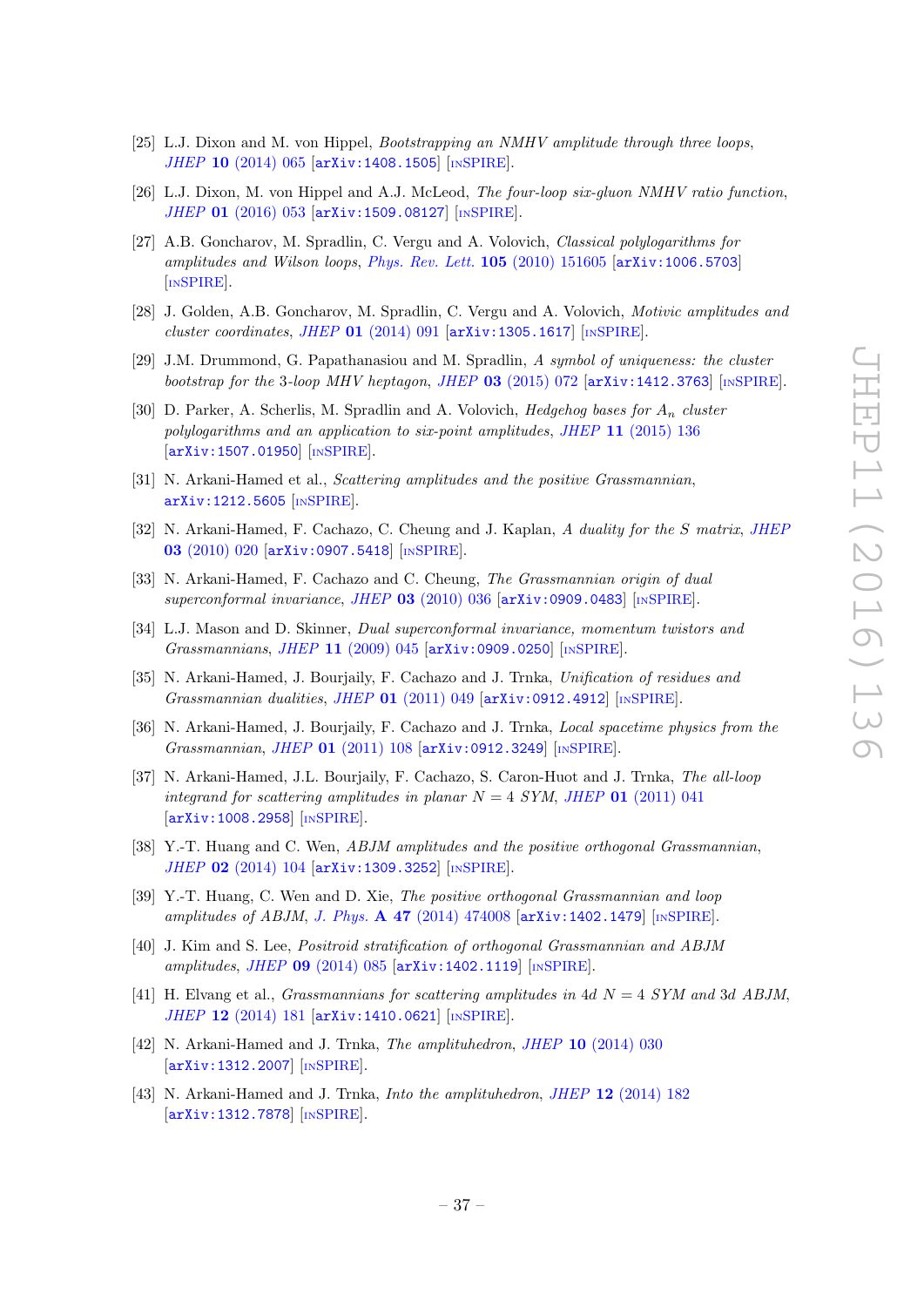- [44] S. Franco, D. Galloni, A. Mariotti and J. Trnka, Anatomy of the amplituhedron, [JHEP](http://dx.doi.org/10.1007/JHEP03(2015)128) 03 [\(2015\) 128](http://dx.doi.org/10.1007/JHEP03(2015)128) [[arXiv:1408.3410](https://arxiv.org/abs/1408.3410)] [IN[SPIRE](http://inspirehep.net/search?p=find+EPRINT+arXiv:1408.3410)].
- [45] Y. Bai and S. He, The amplituhedron from momentum twistor diagrams, JHEP 02 [\(2015\)](http://dx.doi.org/10.1007/JHEP02(2015)065) [065](http://dx.doi.org/10.1007/JHEP02(2015)065) [[arXiv:1408.2459](https://arxiv.org/abs/1408.2459)] [IN[SPIRE](http://inspirehep.net/search?p=find+EPRINT+arXiv:1408.2459)].
- <span id="page-38-13"></span>[46] N. Arkani-Hamed, A. Hodges and J. Trnka, *Positive amplitudes in the amplituhedron*, *[JHEP](http://dx.doi.org/10.1007/JHEP08(2015)030)* 08 [\(2015\) 030](http://dx.doi.org/10.1007/JHEP08(2015)030) [[arXiv:1412.8478](https://arxiv.org/abs/1412.8478)] [IN[SPIRE](http://inspirehep.net/search?p=find+EPRINT+arXiv:1412.8478)].
- [47] T. Lam, Amplituhedron cells and Stanley symmetric functions, [Commun. Math. Phys.](http://dx.doi.org/10.1007/s00220-016-2602-2) 343 [\(2016\) 1025](http://dx.doi.org/10.1007/s00220-016-2602-2) [[arXiv:1408.5531](https://arxiv.org/abs/1408.5531)] [IN[SPIRE](http://inspirehep.net/search?p=find+EPRINT+arXiv:1408.5531)].
- [48] Y. Bai, S. He and T. Lam, The amplituhedron and the one-loop Grassmannian measure, JHEP 01 [\(2016\) 112](http://dx.doi.org/10.1007/JHEP01(2016)112) [[arXiv:1510.03553](https://arxiv.org/abs/1510.03553)] [IN[SPIRE](http://inspirehep.net/search?p=find+EPRINT+arXiv:1510.03553)].
- <span id="page-38-0"></span>[49] L. Ferro, T. Lukowski, A. Orta and M. Parisi, Towards the amplituhedron volume, [JHEP](http://dx.doi.org/10.1007/JHEP03(2016)014) 03 [\(2016\) 014](http://dx.doi.org/10.1007/JHEP03(2016)014) [[arXiv:1512.04954](https://arxiv.org/abs/1512.04954)] [IN[SPIRE](http://inspirehep.net/search?p=find+EPRINT+arXiv:1512.04954)].
- <span id="page-38-1"></span>[50] G. Lusztig, Total positivity in partial flag manifolds, [Represent. Theory](http://dx.doi.org/10.1090/S1088-4165-98-00046-6) 2 (1998) 70.
- <span id="page-38-12"></span>[51] A. Postnikov, Total positivity, Grassmannians and networks, [math/0609764](https://arxiv.org/abs/math/0609764) [IN[SPIRE](http://inspirehep.net/search?p=find+EPRINT+math/0609764)].
- [52] A. Postnikov, D. Speyer and L. Williams, Matching polytopes, toric geometry, and the non-negative part of the Grassmannian,  $arXiv:0706.2501$ .
- [53] L.K. Williams, Enumeration of totally positive Grassmann cells, [math/0307271](https://arxiv.org/abs/math/0307271).
- [54] A.B. Goncharov and R. Kenyon, Dimers and cluster integrable systems, [arXiv:1107.5588](https://arxiv.org/abs/1107.5588) [IN[SPIRE](http://inspirehep.net/search?p=find+EPRINT+arXiv:1107.5588)].
- <span id="page-38-2"></span>[55] A. Knutson, T. Lam and D. Speyer, *Positroid varieties: juggling and geometry*, [arXiv:1111.3660](https://arxiv.org/abs/1111.3660).
- <span id="page-38-3"></span>[56] Z. Bern, E. Herrmann, S. Litsey, J. Stankowicz and J. Trnka, Evidence for a nonplanar amplituhedron, JHEP 06 [\(2016\) 098](http://dx.doi.org/10.1007/JHEP06(2016)098) [[arXiv:1512.08591](https://arxiv.org/abs/1512.08591)] [IN[SPIRE](http://inspirehep.net/search?p=find+EPRINT+arXiv:1512.08591)].
- <span id="page-38-4"></span>[57] R.E. Cutkosky, *Singularities and discontinuities of Feynman amplitudes, [J. Math. Phys.](http://dx.doi.org/10.1063/1.1703676)* 1 [\(1960\) 429](http://dx.doi.org/10.1063/1.1703676) [IN[SPIRE](http://inspirehep.net/search?p=find+J+%22J.Math.Phys.,1,429%22)].
- <span id="page-38-5"></span>[58] S. Mandelstam, Determination of the pion-nucleon scattering amplitude from dispersion relations and unitarity. General theory, Phys. Rev.  $112$  [\(1958\) 1344](http://dx.doi.org/10.1103/PhysRev.112.1344) [IN[SPIRE](http://inspirehep.net/search?p=find+J+%22Phys.Rev.,112,1344%22)].
- <span id="page-38-6"></span>[59] P. Benincasa and F. Cachazo, Consistency conditions on the S-matrix of massless particles, [arXiv:0705.4305](https://arxiv.org/abs/0705.4305) [IN[SPIRE](http://inspirehep.net/search?p=find+EPRINT+arXiv:0705.4305)].
- <span id="page-38-7"></span>[60] E. Witten, Perturbative gauge theory as a string theory in twistor space, [Commun. Math.](http://dx.doi.org/10.1007/s00220-004-1187-3) Phys. 252 [\(2004\) 189](http://dx.doi.org/10.1007/s00220-004-1187-3) [[hep-th/0312171](https://arxiv.org/abs/hep-th/0312171)] [IN[SPIRE](http://inspirehep.net/search?p=find+EPRINT+hep-th/0312171)].
- <span id="page-38-8"></span>[61] Z. Xu, D.-H. Zhang and L. Chang, Helicity amplitudes for multiple bremsstrahlung in massless non-Abelian gauge theories, [Nucl. Phys.](http://dx.doi.org/10.1016/0550-3213(87)90479-2)  $\bf{B}$  291 (1987) 392 [IN[SPIRE](http://inspirehep.net/search?p=find+J+%22Nucl.Phys.,B291,392%22)].
- <span id="page-38-9"></span>[62] J. Broedel and L.J. Dixon, Color-kinematics duality and double-copy construction for amplitudes from higher-dimension operators, JHEP 10 [\(2012\) 091](http://dx.doi.org/10.1007/JHEP10(2012)091) [[arXiv:1208.0876](https://arxiv.org/abs/1208.0876)] [IN[SPIRE](http://inspirehep.net/search?p=find+EPRINT+arXiv:1208.0876)].
- <span id="page-38-10"></span>[63] V.P. Nair, A current algebra for some gauge theory amplitudes, [Phys. Lett.](http://dx.doi.org/10.1016/0370-2693(88)91471-2) B 214 (1988) 215 [IN[SPIRE](http://inspirehep.net/search?p=find+J+%22Phys.Lett.,B214,215%22)].
- <span id="page-38-11"></span>[64] H. Elvang and Y.-T. Huang, *Scattering amplitudes*,  $arXiv:1308.1697$  [IN[SPIRE](http://inspirehep.net/search?p=find+EPRINT+arXiv:1308.1697)].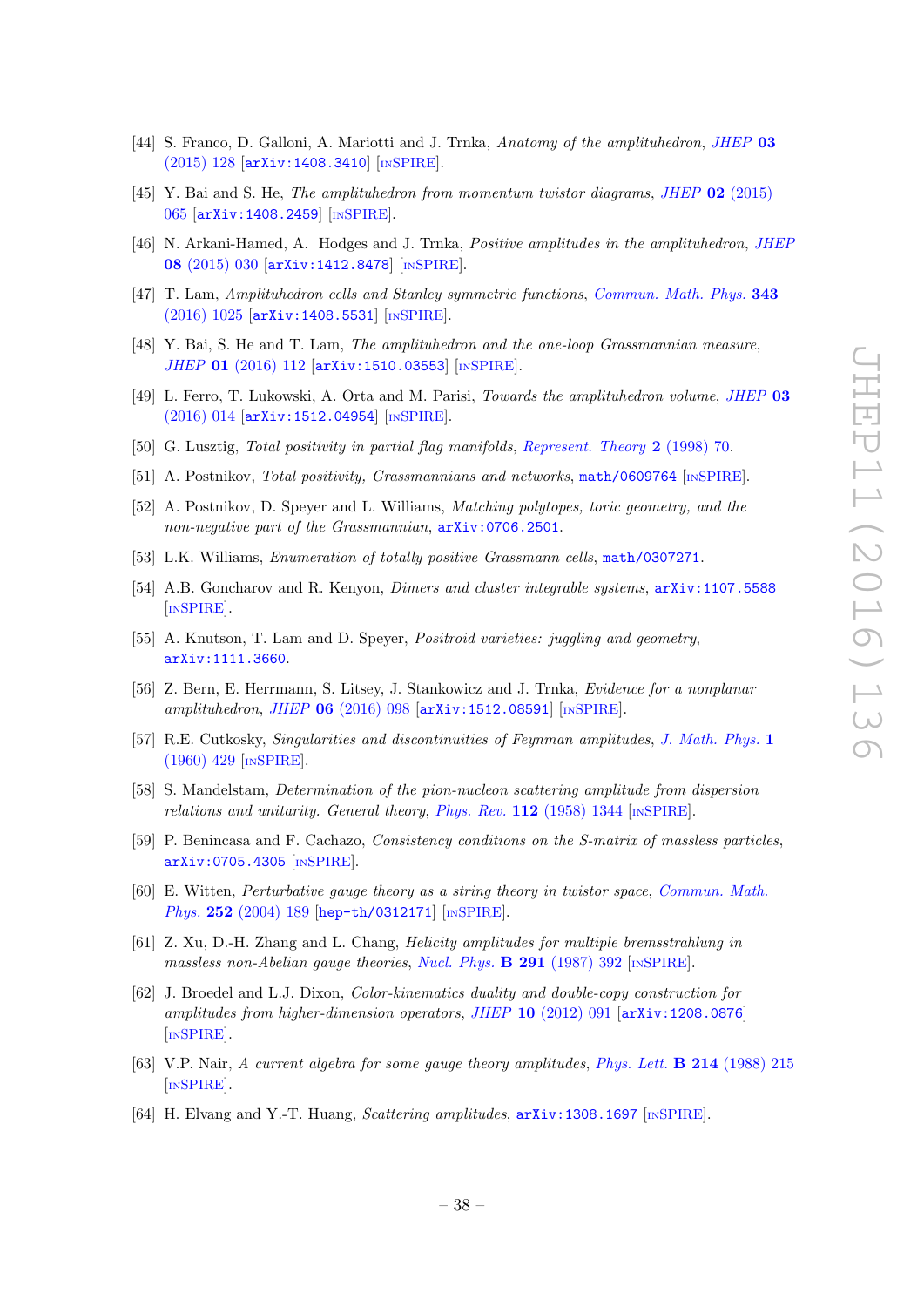- <span id="page-39-0"></span>[65] A.P. Hodges, Twistor diagrams for all tree amplitudes in gauge theory: a helicity-independent formalism, [hep-th/0512336](https://arxiv.org/abs/hep-th/0512336) [IN[SPIRE](http://inspirehep.net/search?p=find+EPRINT+hep-th/0512336)].
- <span id="page-39-1"></span>[66] A. Hodges, Eliminating spurious poles from gauge-theoretic amplitudes, JHEP 05 [\(2013\) 135](http://dx.doi.org/10.1007/JHEP05(2013)135) [[arXiv:0905.1473](https://arxiv.org/abs/0905.1473)] [IN[SPIRE](http://inspirehep.net/search?p=find+EPRINT+arXiv:0905.1473)].
- <span id="page-39-2"></span>[67] N. Arkani-Hamed, J.L. Bourjaily, F. Cachazo, A. Postnikov and J. Trnka, On-shell structures of MHV amplitudes beyond the planar limit, JHEP  $06$  [\(2015\) 179](http://dx.doi.org/10.1007/JHEP06(2015)179) [[arXiv:1412.8475](https://arxiv.org/abs/1412.8475)] [IN[SPIRE](http://inspirehep.net/search?p=find+EPRINT+arXiv:1412.8475)].
- <span id="page-39-3"></span>[68] S. Franco, D. Galloni, B. Penante and C. Wen, Non-planar on-shell diagrams, [JHEP](http://dx.doi.org/10.1007/JHEP06(2015)199) 06 [\(2015\) 199](http://dx.doi.org/10.1007/JHEP06(2015)199) [[arXiv:1502.02034](https://arxiv.org/abs/1502.02034)] [IN[SPIRE](http://inspirehep.net/search?p=find+EPRINT+arXiv:1502.02034)].
- <span id="page-39-4"></span>[69] R. Frassek and D. Meidinger, Yangian-type symmetries of non-planar leading singularities, JHEP 05 [\(2016\) 110](http://dx.doi.org/10.1007/JHEP05(2016)110) [[arXiv:1603.00088](https://arxiv.org/abs/1603.00088)] [IN[SPIRE](http://inspirehep.net/search?p=find+J+%22JHEP,1605,110%22)].
- <span id="page-39-5"></span>[70] N. Arkani-Hamed, J.L. Bourjaily, F. Cachazo and J. Trnka, Singularity structure of maximally supersymmetric scattering amplitudes, [Phys. Rev. Lett.](http://dx.doi.org/10.1103/PhysRevLett.113.261603) 113 (2014) 261603 [[arXiv:1410.0354](https://arxiv.org/abs/1410.0354)] [IN[SPIRE](http://inspirehep.net/search?p=find+EPRINT+arXiv:1410.0354)].
- <span id="page-39-6"></span>[71] S. Weinberg, Photons and gravitons in S matrix theory: derivation of charge conservation and equality of gravitational and inertial mass, Phys. Rev. 135 [\(1964\) B1049.](http://dx.doi.org/10.1103/PhysRev.135.B1049)
- <span id="page-39-7"></span>[72] S. Weinberg, Photons and gravitons in perturbation theory: derivation of Maxwell's and Einstein's equations, Phys. Rev. 138 [\(1965\) B988.](http://dx.doi.org/10.1103/PhysRev.138.B988)
- <span id="page-39-8"></span>[73] H. Kawai, D.C. Lewellen and S.H.H. Tye, A relation between tree amplitudes of closed and open strings, [Nucl. Phys.](http://dx.doi.org/10.1016/0550-3213(86)90362-7)  $\bf{B}$  269 (1986) 1 [IN[SPIRE](http://inspirehep.net/search?p=find+J+%22Nucl.Phys.,B269,1%22)].
- <span id="page-39-9"></span>[74] Z. Bern, J.J.M. Carrasco and H. Johansson, New relations for gauge-theory amplitudes, [Phys.](http://dx.doi.org/10.1103/PhysRevD.78.085011) Rev. D 78 [\(2008\) 085011](http://dx.doi.org/10.1103/PhysRevD.78.085011) [[arXiv:0805.3993](https://arxiv.org/abs/0805.3993)] [IN[SPIRE](http://inspirehep.net/search?p=find+EPRINT+arXiv:0805.3993)].
- <span id="page-39-10"></span>[75] Z. Bern, J.J.M. Carrasco and H. Johansson, Perturbative quantum gravity as a double copy of gauge theory, [Phys. Rev. Lett.](http://dx.doi.org/10.1103/PhysRevLett.105.061602) 105 (2010) 061602 [[arXiv:1004.0476](https://arxiv.org/abs/1004.0476)] [IN[SPIRE](http://inspirehep.net/search?p=find+EPRINT+arXiv:1004.0476)].
- <span id="page-39-11"></span>[76] H. Johansson and A. Ochirov, Color-kinematics duality for QCD amplitudes, [JHEP](http://dx.doi.org/10.1007/JHEP01(2016)170) 01 [\(2016\) 170](http://dx.doi.org/10.1007/JHEP01(2016)170) [[arXiv:1507.00332](https://arxiv.org/abs/1507.00332)] [IN[SPIRE](http://inspirehep.net/search?p=find+EPRINT+arXiv:1507.00332)].
- <span id="page-39-12"></span>[77] G. Chen and Y.-J. Du, Amplitude relations in non-linear  $\sigma$ -model, JHEP 01 [\(2014\) 061](http://dx.doi.org/10.1007/JHEP01(2014)061) [[arXiv:1311.1133](https://arxiv.org/abs/1311.1133)] [IN[SPIRE](http://inspirehep.net/search?p=find+EPRINT+arXiv:1311.1133)].
- <span id="page-39-13"></span>[78] Z. Bern, J.J.M. Carrasco, L.J. Dixon, H. Johansson and R. Roiban, Manifest ultraviolet behavior for the three-loop four-point amplitude of  $N = 8$  supergravity, [Phys. Rev.](http://dx.doi.org/10.1103/PhysRevD.78.105019) D 78 [\(2008\) 105019](http://dx.doi.org/10.1103/PhysRevD.78.105019) [[arXiv:0808.4112](https://arxiv.org/abs/0808.4112)] [IN[SPIRE](http://inspirehep.net/search?p=find+EPRINT+arXiv:0808.4112)].
- <span id="page-39-14"></span>[79] Z. Bern, L.J. Dixon and R. Roiban, Is  $N = 8$  supergravity ultraviolet finite?, [Phys. Lett.](http://dx.doi.org/10.1016/j.physletb.2006.11.030) **B** 644 [\(2007\) 265](http://dx.doi.org/10.1016/j.physletb.2006.11.030) [[hep-th/0611086](https://arxiv.org/abs/hep-th/0611086)] [IN[SPIRE](http://inspirehep.net/search?p=find+EPRINT+hep-th/0611086)].
- <span id="page-39-15"></span>[80] Z. Bern, L.J. Dixon, M. Perelstein and J.S. Rozowsky, One loop n point helicity amplitudes in (selfdual) gravity, [Phys. Lett.](http://dx.doi.org/10.1016/S0370-2693(98)01397-5)  $\bf{B}$  444 (1998) 273 [[hep-th/9809160](https://arxiv.org/abs/hep-th/9809160)] [IN[SPIRE](http://inspirehep.net/search?p=find+EPRINT+hep-th/9809160)].
- <span id="page-39-16"></span>[81] Z. Bern, L.J. Dixon, M. Perelstein and J.S. Rozowsky, Multileg one loop gravity amplitudes from gauge theory, [Nucl. Phys.](http://dx.doi.org/10.1016/S0550-3213(99)00029-2)  $\bf{B}$  546 (1999) 423 [[hep-th/9811140](https://arxiv.org/abs/hep-th/9811140)] [IN[SPIRE](http://inspirehep.net/search?p=find+EPRINT+hep-th/9811140)].
- <span id="page-39-17"></span>[82] M.B. Green, J.H. Schwarz and L. Brink,  $N = 4$  Yang-Mills and  $N = 8$  supergravity as limits of string theories, [Nucl. Phys.](http://dx.doi.org/10.1016/0550-3213(82)90336-4) B 198 (1982) 474 [IN[SPIRE](http://inspirehep.net/search?p=find+J+%22Nucl.Phys.,B198,474%22)].
- <span id="page-39-18"></span>[83] N.E.J. Bjerrum-Bohr, D.C. Dunbar and H. Ita, Six-point one-loop  $N = 8$  supergravity NMHV amplitudes and their IR behaviour, [Phys. Lett.](http://dx.doi.org/10.1016/j.physletb.2005.05.071)  $\bf{B}$  621 (2005) 183 [[hep-th/0503102](https://arxiv.org/abs/hep-th/0503102)] [IN[SPIRE](http://inspirehep.net/search?p=find+EPRINT+hep-th/0503102)].